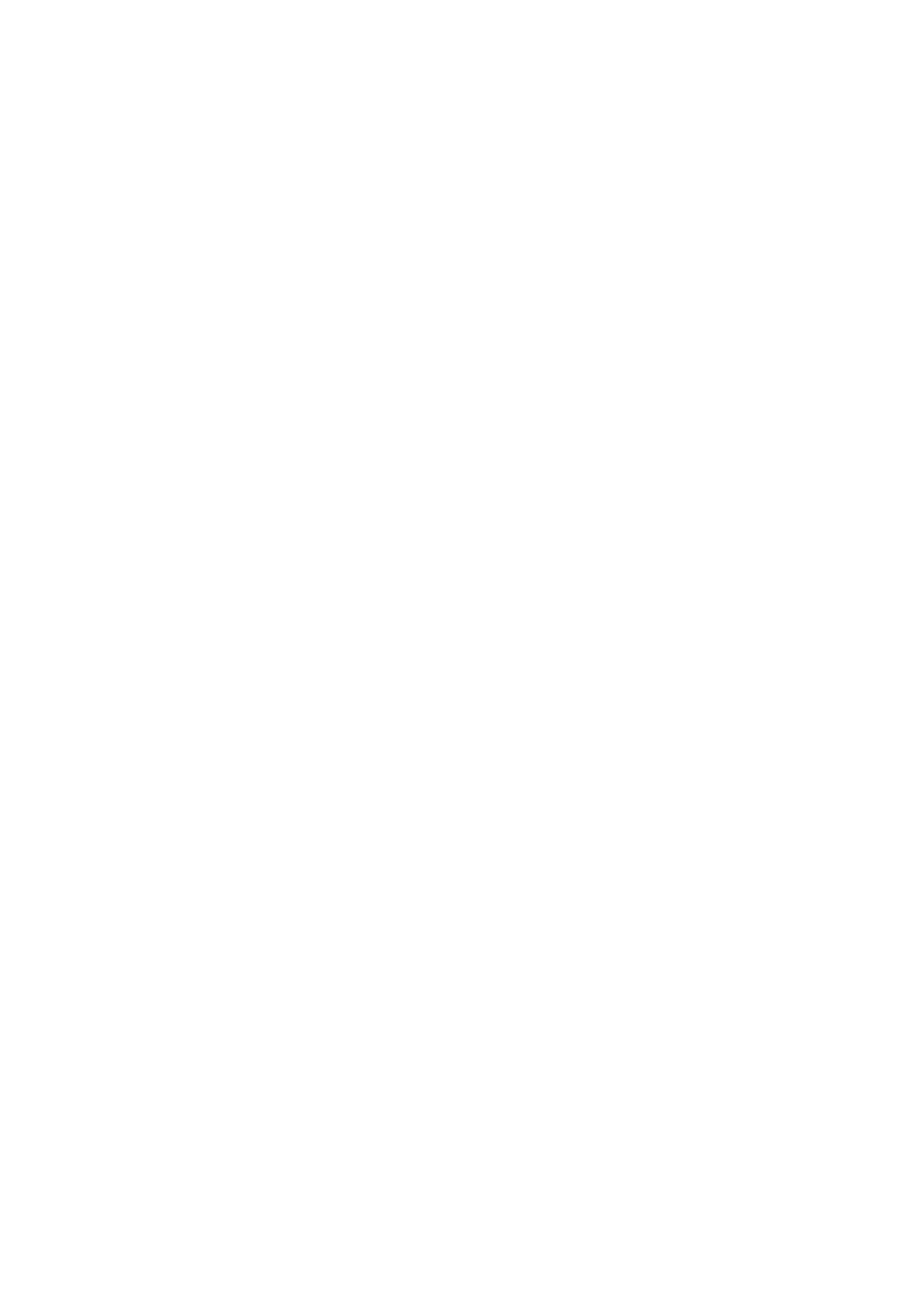

**Queensland** 

## **Police Service Administration (Discipline Reform) and Other Legislation Amendment Bill 2019**

### **Contents**

Page

| Part 1       | Preliminary                                                                                                    |                                                                                              |    |  |  |
|--------------|----------------------------------------------------------------------------------------------------------------|----------------------------------------------------------------------------------------------|----|--|--|
| $\mathbf{1}$ | 8                                                                                                              |                                                                                              |    |  |  |
| Part 2       | <b>Amendment of Police Service Administration Act 1990</b>                                                     |                                                                                              |    |  |  |
| 2            | 8                                                                                                              |                                                                                              |    |  |  |
| 3            |                                                                                                                | Amendment of s 1.4 (Definitions)                                                             | 8  |  |  |
| 4            |                                                                                                                | Amendment of s 5A.23 (Limitation on disciplinary proceedings).                               | 10 |  |  |
| 5            |                                                                                                                | Insertion of new pt 6A, hdg $\ldots \ldots \ldots \ldots \ldots \ldots \ldots \ldots \ldots$ | 11 |  |  |
| 6            | Amendment, relocation and renumbering of s 7.1 (Responsibility for<br>11                                       |                                                                                              |    |  |  |
| 7            | Amendment, relocation and renumbering of s 7.2 (Duty concerning<br>misconduct or breaches of discipline)<br>11 |                                                                                              |    |  |  |
| 8            | Amendment, relocation and renumbering of s 7.3 (Offence of<br>12                                               |                                                                                              |    |  |  |
| 9            | Replacement of pt 7 (Internal command and discipline)                                                          |                                                                                              |    |  |  |
|              | Part 7                                                                                                         | Discipline process for officers                                                              |    |  |  |
|              | Division 1                                                                                                     | Preliminary                                                                                  |    |  |  |
|              | 7.1                                                                                                            | Main purposes of part $\ldots \ldots \ldots \ldots \ldots \ldots \ldots$                     | 12 |  |  |
|              | 7.2                                                                                                            | Application of part                                                                          | 13 |  |  |
|              | 7.3                                                                                                            | Definitions for part                                                                         | 13 |  |  |
|              | 7.4                                                                                                            | Grounds for disciplinary action                                                              | 16 |  |  |
|              | 7.5                                                                                                            | Imposition of professional development strategies etc.                                       | 17 |  |  |
|              | 7.6                                                                                                            |                                                                                              | 18 |  |  |
|              | 7.7                                                                                                            | When complaints are received                                                                 | 18 |  |  |
|              | 7.8                                                                                                            | Requirement to give notices to subject officer's lawyer                                      | 19 |  |  |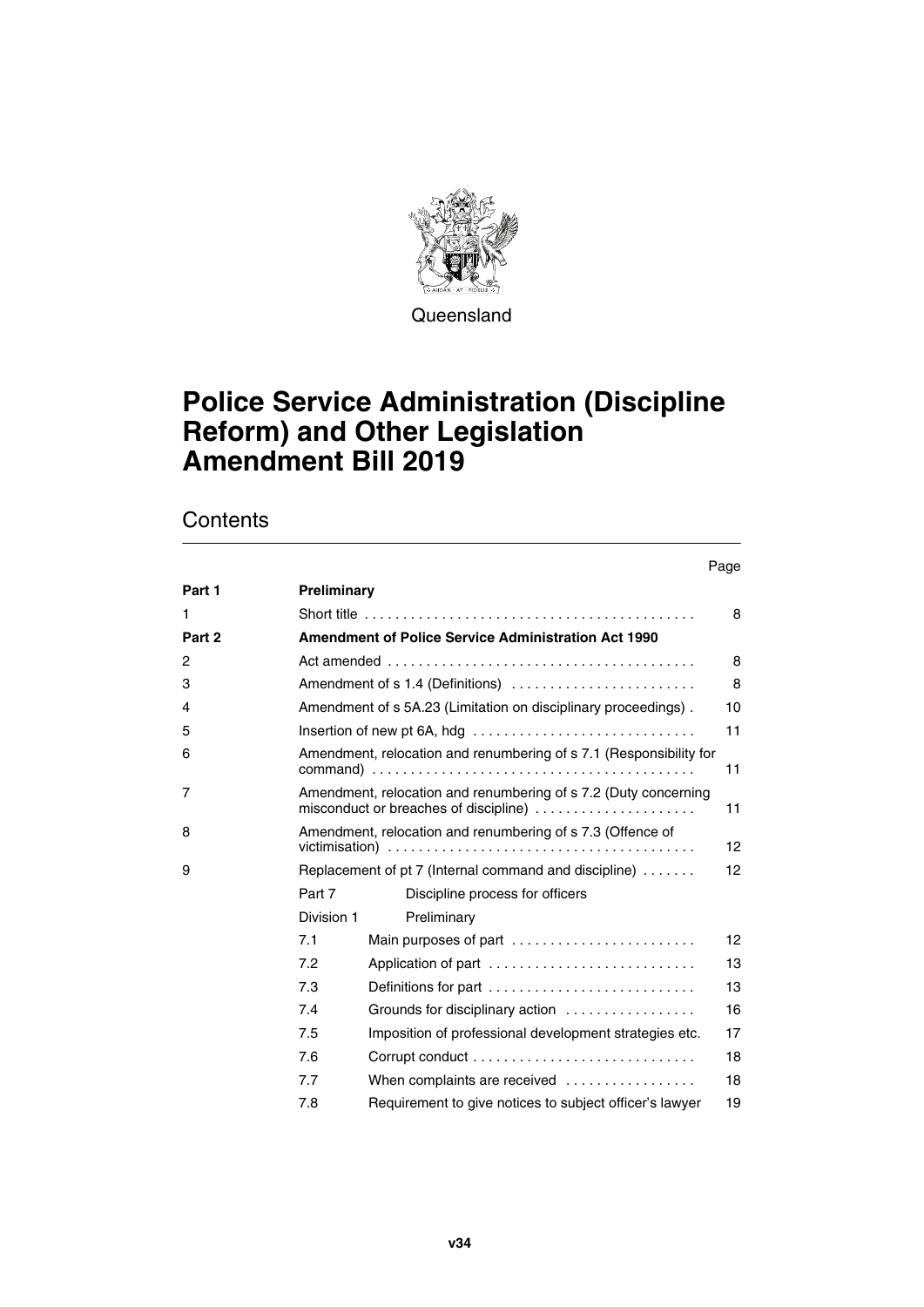| Division 2    | Preliminary provisions for starting disciplinary<br>proceedings                       |    |
|---------------|---------------------------------------------------------------------------------------|----|
| 7.9           | Implementation of professional development strategies by<br>commissioner              | 19 |
| 7.10          | Referral of complaint to prescribed officer                                           | 20 |
| 7.11          | Requirements for starting disciplinary proceeding                                     | 21 |
| 7.12          | When disciplinary proceeding must be started                                          | 21 |
| 7.13          | When ground for disciplinary action arises                                            | 22 |
| 7.14          | Examination by medical practitioner                                                   | 24 |
| Division 3    | Abbreviated disciplinary proceedings                                                  |    |
| Subdivision 1 | Preliminary                                                                           |    |
| 7.15          | Application of division                                                               | 25 |
| Subdivision 2 | Invitation and making of offer                                                        |    |
| 7.16          | Offer to impose disciplinary sanction or professional<br>development strategy         | 25 |
| 7.17          | Requirement to give subject officer an invitation and ability to                      | 26 |
| 7.18          | Abbreviated process notice                                                            | 27 |
| 7.19          | Subject officer may ask commissioner to make offer                                    | 28 |
| Subdivision 3 | Acceptance of offer and imposition of sanction or<br>strategy                         |    |
| 7.20          | Definition for subdivision                                                            | 29 |
| 7.21          | Subject officer's acceptance of proposed sanction or strategy                         |    |
|               |                                                                                       | 29 |
| 7.22          | Ending of proceeding-subject officer does not accept<br>proposed sanction or strategy | 30 |
| 7.23          | Imposition of disciplinary sanction or professional<br>development strategy           | 31 |
| Subdivision 4 | Quashing proceeding                                                                   |    |
| 7.24          | New evidence and quashing of proceeding by QCAT                                       | 32 |
| Division 4    | Process for hearings by prescribed officers                                           |    |
| Subdivision 1 | Decision to take disciplinary action                                                  |    |
| 7.25          | How disciplinary proceeding is started                                                | 33 |
| 7.26          | Subject officer's right to make written submission                                    | 34 |
| 7.27          | Decision about whether disciplinary charge is proved                                  | 34 |
| Subdivision 2 | Decision to impose disciplinary sanction or<br>professional development strategy      |    |
| 7.28          | Proposed sanction notice                                                              | 36 |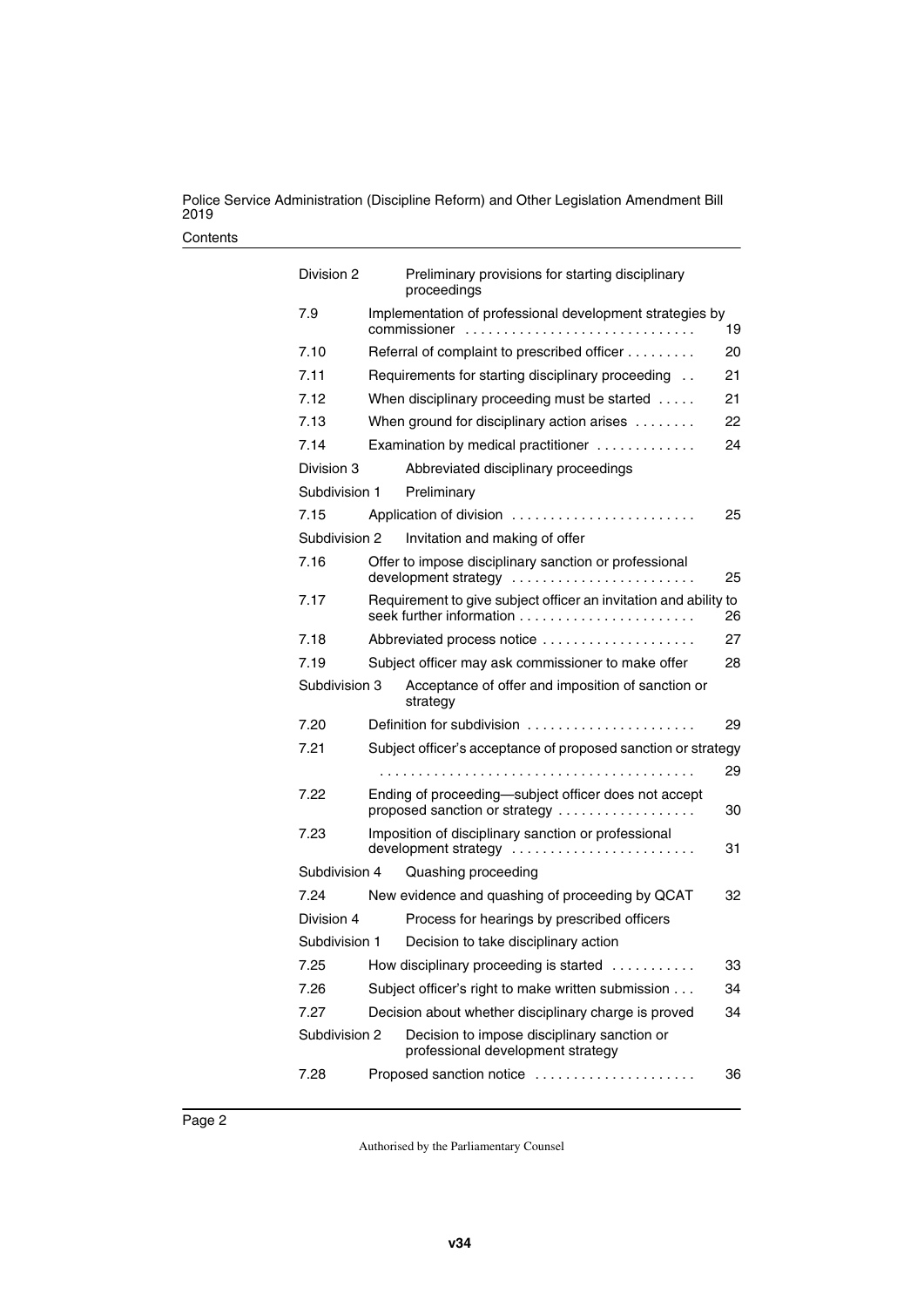|    | 7.29          | Subject officer's right to make written submission                                            | 37 |  |
|----|---------------|-----------------------------------------------------------------------------------------------|----|--|
|    | 7.30          | Decision about imposition of disciplinary sanction or<br>professional development strategy    | 37 |  |
|    | 7.31          | QCAT information notices                                                                      | 38 |  |
|    | Subdivision 3 | General                                                                                       |    |  |
|    | 7.32          | Principles for conducting disciplinary proceeding                                             | 40 |  |
|    | Division 5    | Disciplinary sanctions                                                                        |    |  |
|    | 7.33          | Application of division                                                                       | 40 |  |
|    | 7.34          | Disciplinary sanctions                                                                        | 40 |  |
|    | 7.35          | Power of prescribed officer to impose disciplinary sanction                                   |    |  |
|    |               |                                                                                               | 41 |  |
|    | 7.36          |                                                                                               | 42 |  |
|    | 7.37          | Comprehensive transfer                                                                        | 44 |  |
|    | 7.38          | $Local transfer            $                                                                  | 44 |  |
|    | 7.39          | Community service                                                                             | 45 |  |
|    | 7.40          |                                                                                               | 46 |  |
|    | 7.41          | Suspension of disciplinary sanctions                                                          | 46 |  |
|    | 7.42          | Professional development strategies                                                           | 48 |  |
|    | Division 6    | Other provisions                                                                              |    |  |
|    | 7.43          | Central disciplinary unit                                                                     | 48 |  |
|    | 7.44          | Guidelines                                                                                    | 49 |  |
|    | 7.45          |                                                                                               | 49 |  |
|    | 7.46          | Commissioner's powers not to be delegated                                                     | 50 |  |
| 10 |               | Amendment of s 7A.1 (Power to conduct disciplinary investigation<br>against a former officer) | 50 |  |
| 11 |               | Amendment of s 7A.2 (Disciplinary action that may be taken against a<br>former officer)<br>51 |    |  |
| 12 |               | Amendment of s 7A.3 (Procedure)<br>51                                                         |    |  |
| 13 | decision)     | Replacement of s 7A.4 (Commissioner to notify former officer of<br>.                          | 51 |  |
|    | 7A.4          | Commissioner to give former officer and the CCC a QCAT<br>information notice                  | 52 |  |
| 14 |               | Omission of s 7A.5 (Notice of misconduct finding to Crime and Corruption<br>52                |    |  |
| 15 |               | Omission of s 9.1 (Operation of part)<br>52                                                   |    |  |
| 16 |               | Amendment of s 9.3 (Application for review)                                                   | 52 |  |
| 17 |               |                                                                                               | 53 |  |
|    | Division 10   | Repeal and transitional provisions for Police Service                                         |    |  |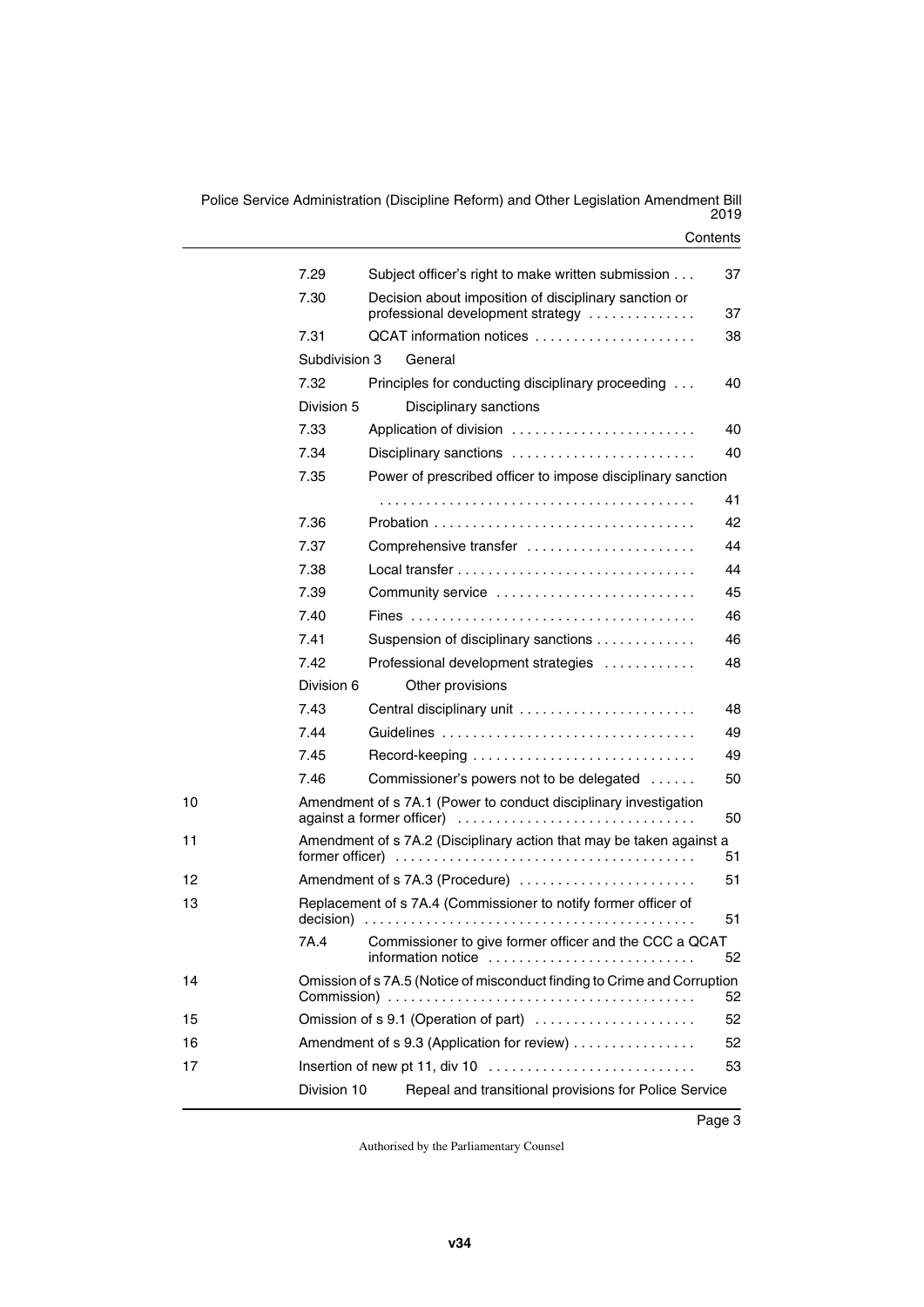|                   |                                                                                                                                                                                             | Administration (Discipline Reform) and Other<br>Legislation Amendment Act 2019                                                                      |    |  |  |  |
|-------------------|---------------------------------------------------------------------------------------------------------------------------------------------------------------------------------------------|-----------------------------------------------------------------------------------------------------------------------------------------------------|----|--|--|--|
|                   | 11.18                                                                                                                                                                                       | Definitions for division                                                                                                                            | 53 |  |  |  |
|                   | 11.19                                                                                                                                                                                       | Repeal of Police Service (Discipline) Regulations 1990                                                                                              | 54 |  |  |  |
|                   | 11.20                                                                                                                                                                                       | Existing disciplinary proceedings-saving of previous s 7.4                                                                                          | 54 |  |  |  |
|                   | 11.21                                                                                                                                                                                       | Existing disciplinary proceedings-application of new pt 7 in<br>particular circumstances                                                            | 54 |  |  |  |
|                   | 11.22                                                                                                                                                                                       | Alleged misconduct or breaches of discipline occurring<br>before commencement                                                                       | 55 |  |  |  |
|                   | 11.23                                                                                                                                                                                       | Existing reviews of disciplinary decisions-breaches of                                                                                              | 56 |  |  |  |
|                   | 11.24                                                                                                                                                                                       | Review of particular disciplinary decisions about breaches of<br>discipline $\ldots \ldots \ldots \ldots \ldots \ldots \ldots \ldots \ldots \ldots$ | 57 |  |  |  |
|                   | 11.25                                                                                                                                                                                       | Existing discipline history                                                                                                                         | 58 |  |  |  |
|                   | 11.26                                                                                                                                                                                       | Continued application of previous pt 7A                                                                                                             | 58 |  |  |  |
| Part 3            | <b>Other amendments</b>                                                                                                                                                                     |                                                                                                                                                     |    |  |  |  |
| <b>Division 1</b> |                                                                                                                                                                                             | Amendment of Crime and Corruption Act 2001                                                                                                          |    |  |  |  |
| 18                | 58                                                                                                                                                                                          |                                                                                                                                                     |    |  |  |  |
| 19                | Amendment of ch 5, hdg (Offences and disciplinary proceedings relating<br>to corruption) $\ldots \ldots \ldots \ldots \ldots \ldots \ldots \ldots \ldots \ldots \ldots \ldots \ldots$<br>59 |                                                                                                                                                     |    |  |  |  |
| 20                | Amendment of ch 5, pt 2 hdg (Disciplinary proceedings relating to<br>59                                                                                                                     |                                                                                                                                                     |    |  |  |  |
| 21                | Amendment of s 219B (Definitions for pt 2)<br>59                                                                                                                                            |                                                                                                                                                     |    |  |  |  |
| 22                |                                                                                                                                                                                             | Amendment of s 219BA (Meaning of reviewable decision)                                                                                               | 59 |  |  |  |
| 22A               |                                                                                                                                                                                             |                                                                                                                                                     | 60 |  |  |  |
|                   | 219FA                                                                                                                                                                                       | Proceedings relating to particular reviewable decisions about                                                                                       | 60 |  |  |  |
| 23                |                                                                                                                                                                                             | Amendment of s 219G (Proceedings relating to reviewable decisions)                                                                                  |    |  |  |  |
|                   |                                                                                                                                                                                             |                                                                                                                                                     | 61 |  |  |  |
| 24                |                                                                                                                                                                                             | Amendment of s 219I (Powers for corrupt conduct)                                                                                                    | 62 |  |  |  |
| 25                | Amendment of s 219IA (QCAT powers for prescribed persons whose<br>employment or appointment ends)<br>62                                                                                     |                                                                                                                                                     |    |  |  |  |
| 26                | Amendment of s 219J (Additional power for reviewable decisions)<br>63                                                                                                                       |                                                                                                                                                     |    |  |  |  |
| 26A               |                                                                                                                                                                                             |                                                                                                                                                     | 64 |  |  |  |
|                   | 219JA                                                                                                                                                                                       | Requirement to return particular matters to commissioner of                                                                                         | 64 |  |  |  |
| 27                |                                                                                                                                                                                             | Amendment of s 219L (QCAT's power to suspend orders)                                                                                                | 65 |  |  |  |
| 28                |                                                                                                                                                                                             |                                                                                                                                                     | 66 |  |  |  |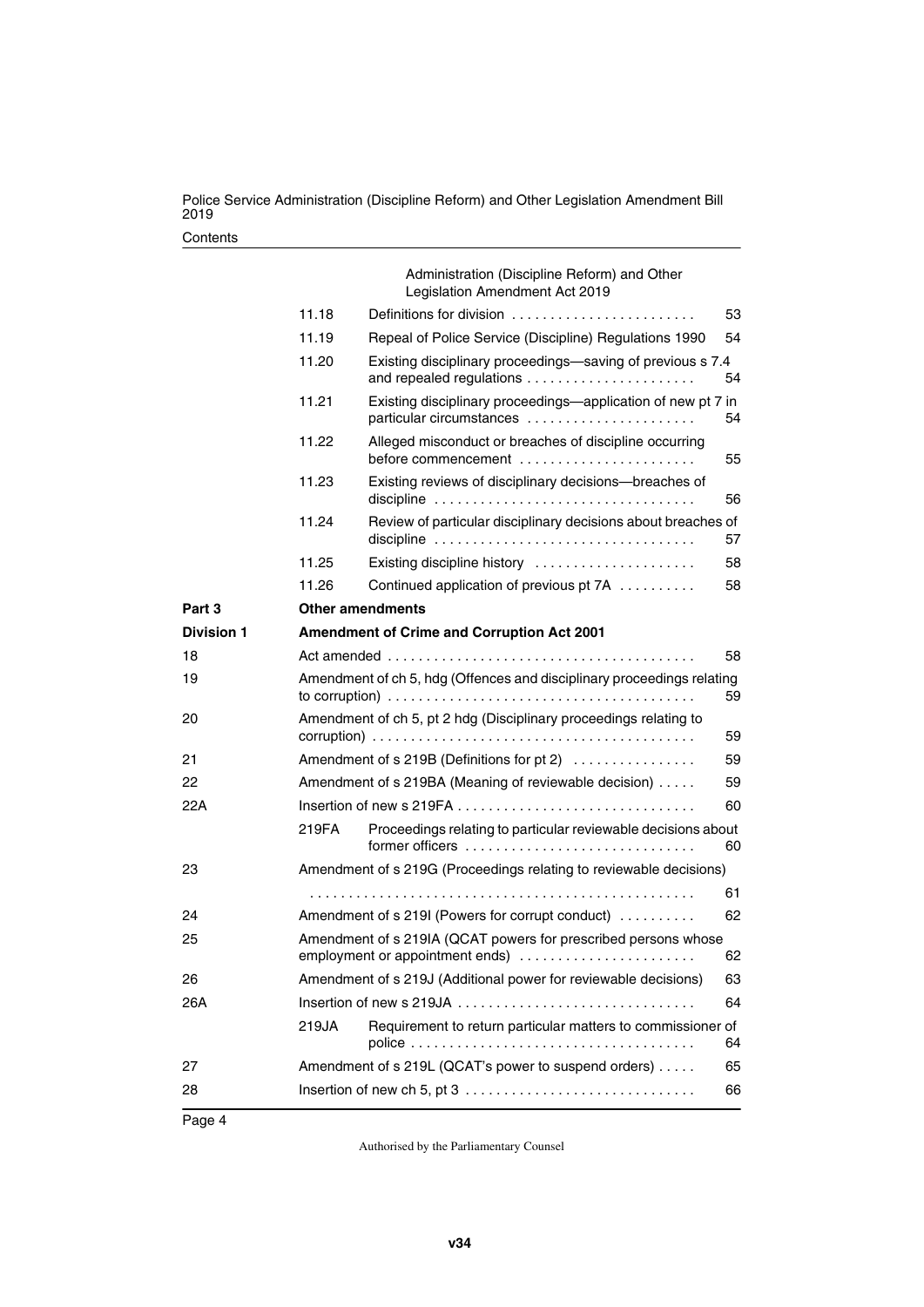|                   | Part 3<br>Review of particular police disciplinary decisions |                                                                                               |    |  |  |
|-------------------|--------------------------------------------------------------|-----------------------------------------------------------------------------------------------|----|--|--|
|                   | 219N                                                         | Definitions for part<br>66                                                                    |    |  |  |
|                   | <b>219O</b>                                                  | Reviewable decisions                                                                          | 66 |  |  |
|                   | 219P                                                         | Applications for review                                                                       | 67 |  |  |
|                   | 219Q                                                         | QCAT to decide review on evidence before decision maker                                       |    |  |  |
|                   |                                                              |                                                                                               | 68 |  |  |
|                   | 219R                                                         | Parties to review                                                                             | 68 |  |  |
|                   | 219S                                                         | Additional power for substituted decisions                                                    | 69 |  |  |
|                   | 219T                                                         | Requirement to return particular matters to commissioner of                                   | 70 |  |  |
|                   | 219U                                                         | QCAT may refer matter for investigation                                                       | 70 |  |  |
| 29                | 71                                                           |                                                                                               |    |  |  |
|                   | Part 16                                                      | Police Service Administration (Discipline Reform) and<br>Other Legislation Amendment Act 2019 |    |  |  |
|                   | 451                                                          |                                                                                               | 71 |  |  |
|                   | 452                                                          | Saving of previous ch 5, pt $2$                                                               | 71 |  |  |
|                   | 452A                                                         | Application of ch 5, pt 2-particular reviewable decisions                                     | 72 |  |  |
|                   | 453                                                          | Ending of particular suspensions under previous s 219L                                        | 73 |  |  |
| 30                |                                                              |                                                                                               |    |  |  |
|                   | Schedule 1                                                   | Reviewable decisions---ch 5, pt 3                                                             | 74 |  |  |
| 31                | Amendment of sch 2 (Dictionary)<br>75                        |                                                                                               |    |  |  |
| <b>Division 2</b> | Minor and consequential amendments                           |                                                                                               |    |  |  |
| 32                |                                                              |                                                                                               | 76 |  |  |
| <b>Schedule 1</b> |                                                              |                                                                                               | 77 |  |  |
|                   | 77                                                           |                                                                                               |    |  |  |
|                   | 77                                                           |                                                                                               |    |  |  |
|                   | Police Powers and Responsibilities Act 2000<br>78            |                                                                                               |    |  |  |
|                   | 78                                                           |                                                                                               |    |  |  |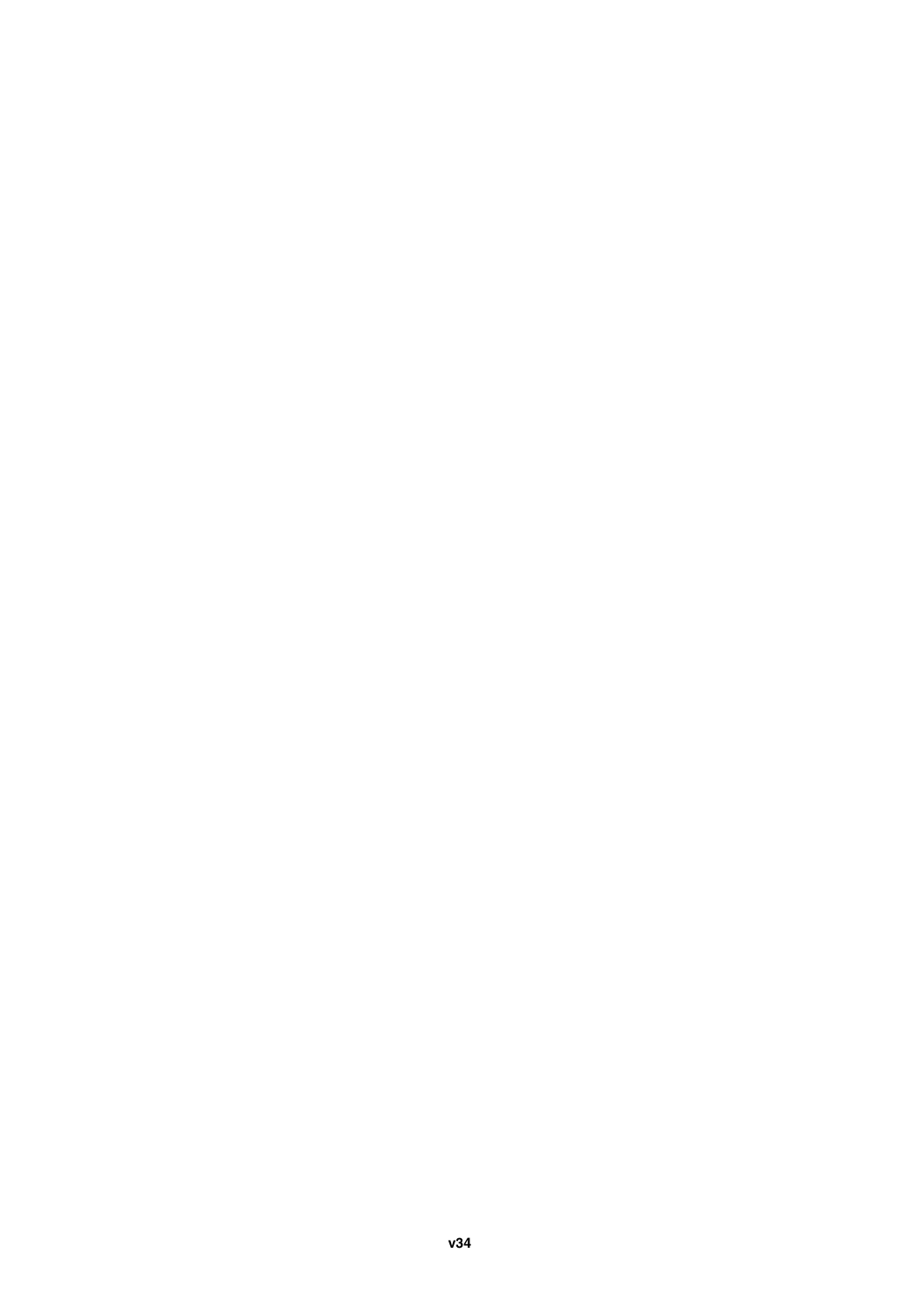## **2019**

# **A Bill**

for

**An Act to amend the** *Crime and Corruption Act 2001***, the** *Police Service Administration Act 1990* **and the Acts mentioned in schedule 1 for particular purposes, and to repeal the** *Police Service (Discipline) Regulations 1990*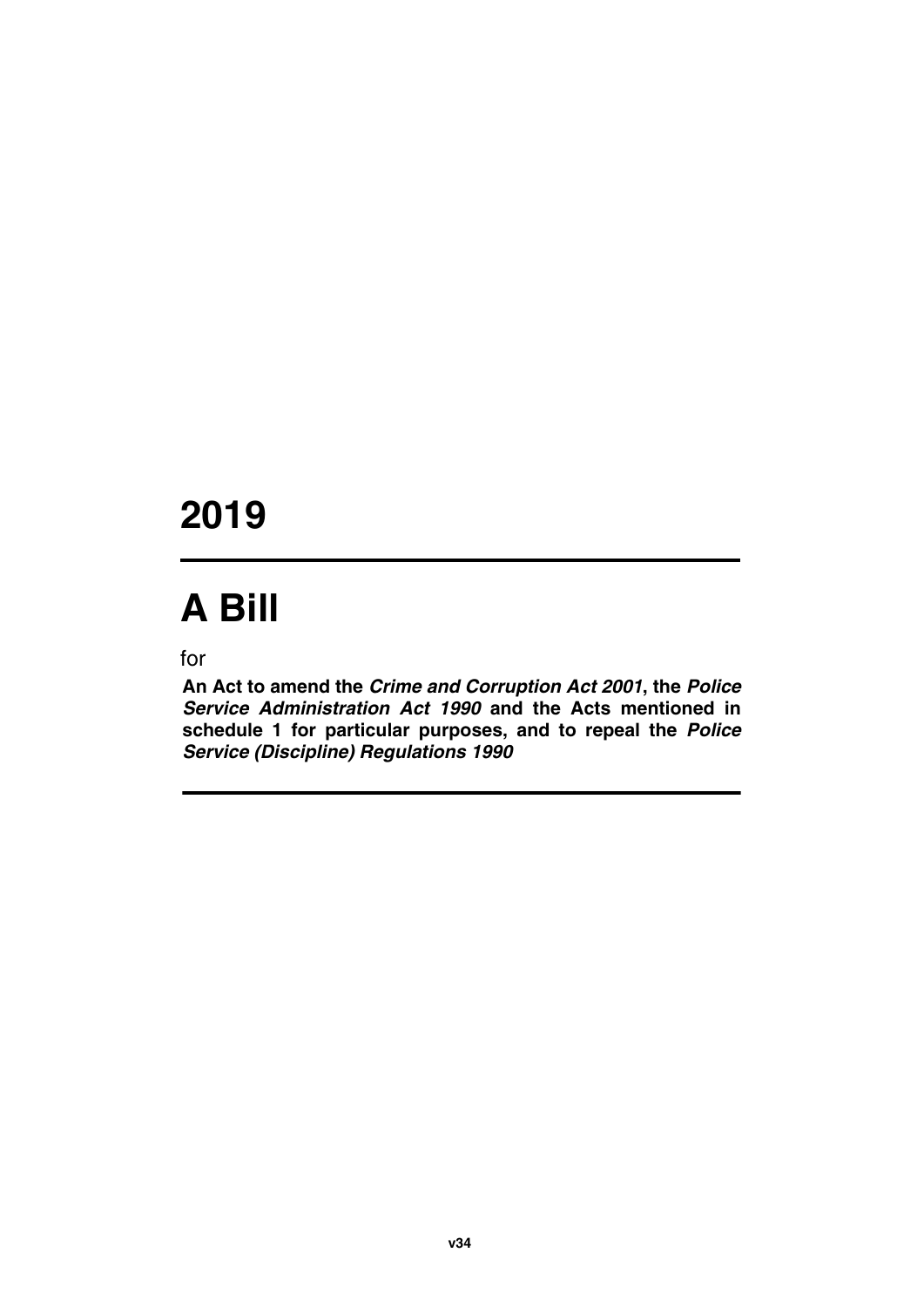Police Service Administration (Discipline Reform) and Other Legislation Amendment Bill 2019 Part 1 Preliminary

[s 1]

### **The Parliament of Queensland enacts—**

### <span id="page-9-0"></span>**Part 1** Preliminary

#### <span id="page-9-2"></span>**1 Short title**

<span id="page-9-5"></span><span id="page-9-3"></span><span id="page-9-1"></span>This Act may be cited as the *Police Service Administration (Discipline Reform) and Other Legislation Amendment Act 2019*.

### <span id="page-9-4"></span>**Part 2 Amendment of Police Service Administration Act 1990**

#### <span id="page-9-6"></span>**2 Act amended**

<span id="page-9-7"></span>This part amends the *Police Service Administration Act 1990*.

*Note—*

See also the amendments in schedule 1.

### <span id="page-9-8"></span>**3 Amendment of s 1.4 (Definitions)**

<span id="page-9-9"></span>(1) Section 1.4, definitions *breach of discipline*, *disciplinary action*, *disciplinary ground* and *officer*—

*omit.*

(2) Section 1.4—

*insert*—

*abbreviated process notice*, for part 7, see section 7.18(1).

*CCC* means the Crime and Corruption Commission under the *Crime and Corruption Act 2001*.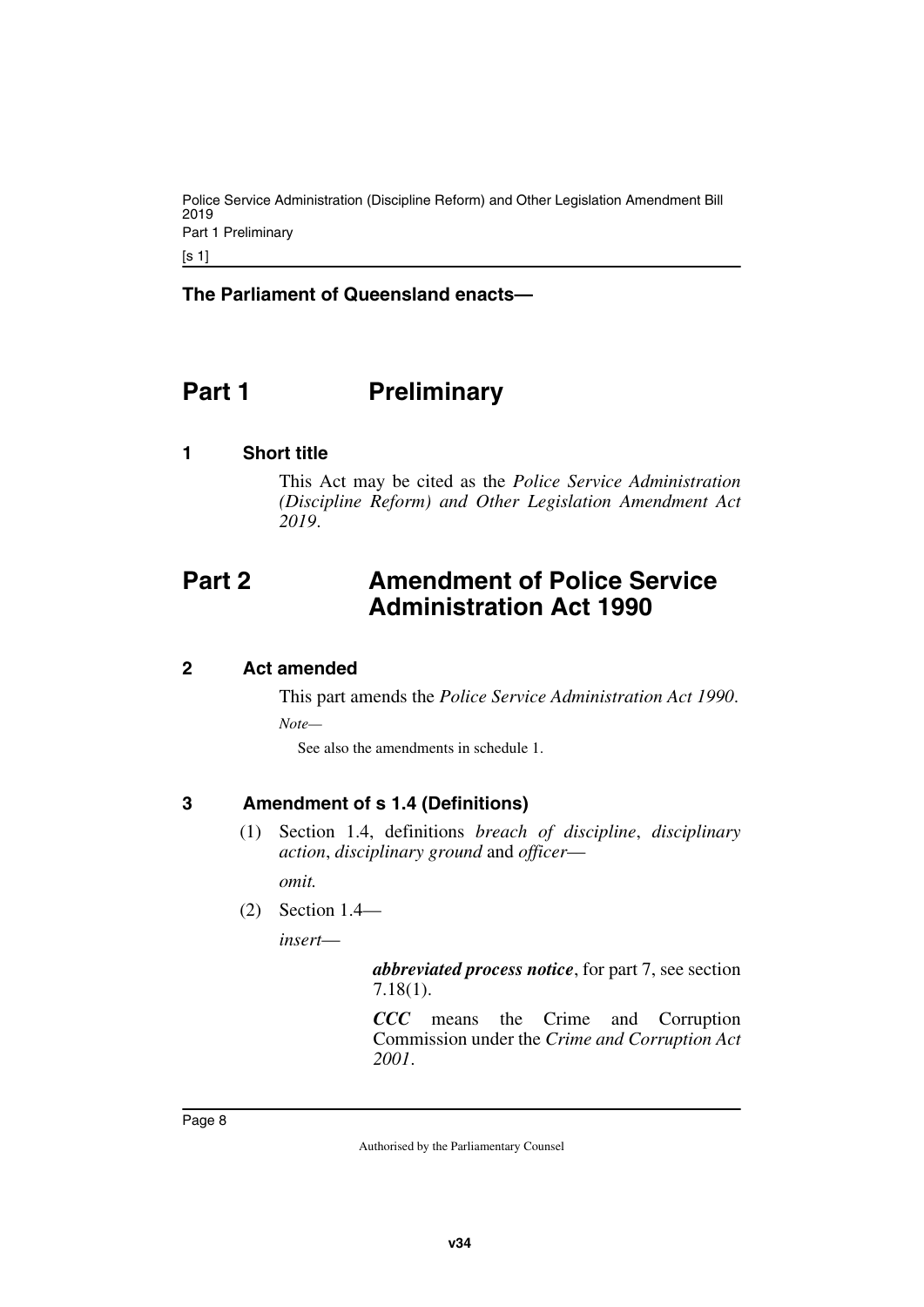*complaint*, for part 7, see section 7.3.

*comprehensive transfer*, for part 7, division 5, see section 7.37.

*disciplinable conduct*, for part 7, see section 7.3.

*disciplinary action* see section 7.3.

*disciplinary charge*, for part 7, division 4, see section  $7.25(a)$ .

*disciplinary history*, of an officer, for part 7, see section 7.3.

*disciplinary proceeding* see section 7.3.

*disciplinary proceeding notice*, for part 7, see section 7.25.

*disciplinary sanction*, for part 7, see section 7.34.

*finally dealt with*, for part 7, see section 7.3.

*ground for disciplinary action* see section 7.3.

*local transfer*, for part 7, division 5, see section 7.38.

*officer*—

- (a) generally, means a police officer; and
- (b) for part 7, see section 7.3.

*prescribed officer*, for part 7, see section 7.3.

*professional development strategy*, for part 7, see section 7.3.

*proposed sanction notice*, for part 7, see section 7.28(2).

*proposed sanction or strategy*—

- (a) for part 7, division 3, see section  $7.18(1)(c)$ ; or
- (b) for part 7, division 4, see section  $7.28(2)(c)$ .

*QCAT information notice*, for a decision, means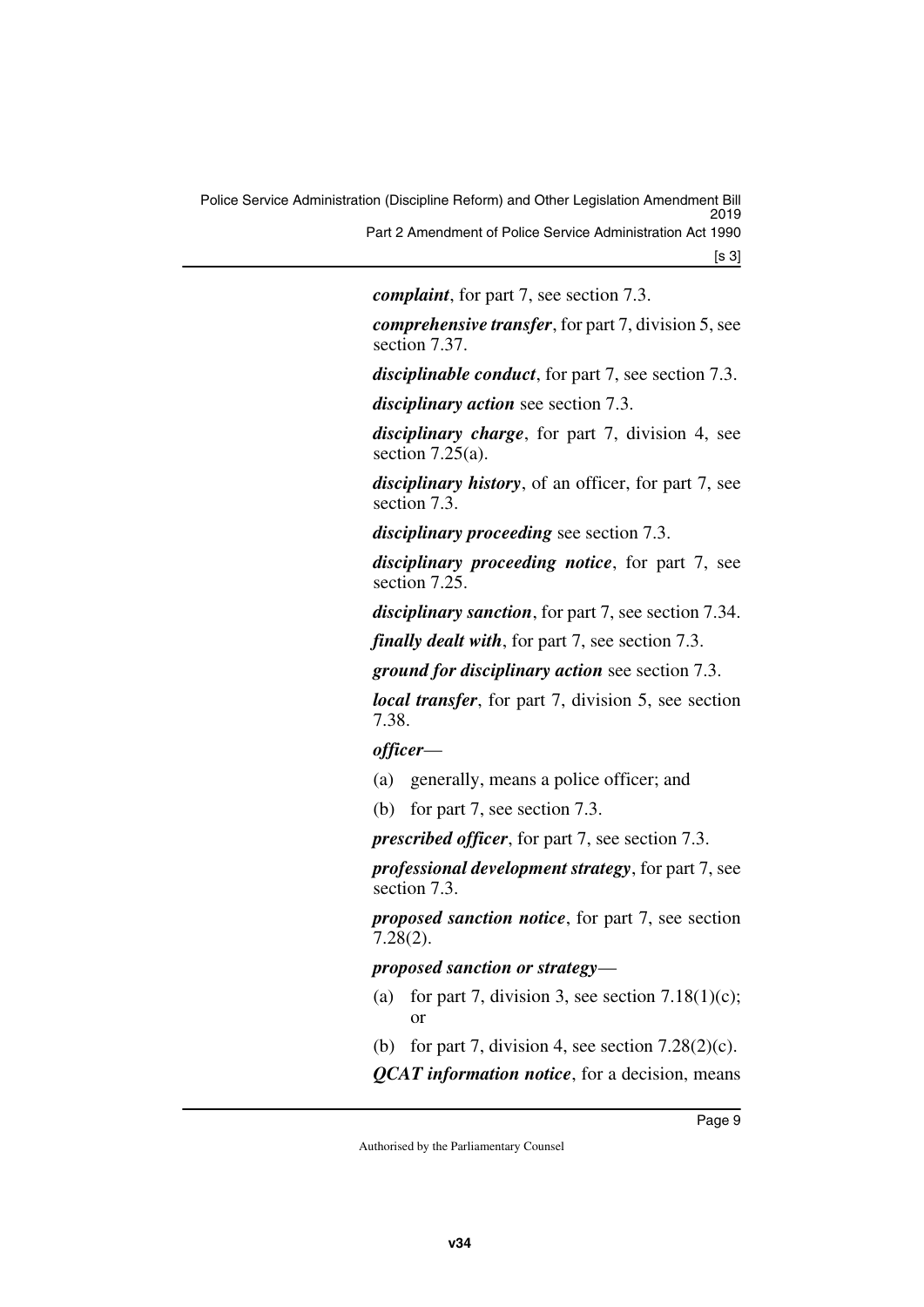Part 2 Amendment of Police Service Administration Act 1990

[s 4]

a notice complying with the QCAT Act, section 157(2) for the decision.

*required period*, for part 7, division 3, subdivision 3, see section 7.20.

*senior officer*, in relation to another officer (the *subordinate*), means—

- (a) an officer designated as the subordinate's senior officer in accordance with established administrative arrangements or policies; or
- (b) if there is no officer mentioned in paragraph  $(a)$ —
	- (i) an officer holding a higher rank than the subordinate as prescribed by regulation; or
	- (ii) an officer holding the same rank as the subordinate but who has held that rank for a longer period; or
	- (iii) an officer holding the same rank as the subordinate for the same period but who has the longer period of continuous service as an officer.

*service history*, of an officer, for part 7, see section 7.3.

*subject officer*, for part 7, see section 7.2.

### <span id="page-11-1"></span><span id="page-11-0"></span>**4 Amendment of s 5A.23 (Limitation on disciplinary proceedings)**

Section 5A.23—

*insert—*

(2) In this section—

*disciplinary proceeding* includes a proceeding against a former officer under part 7A.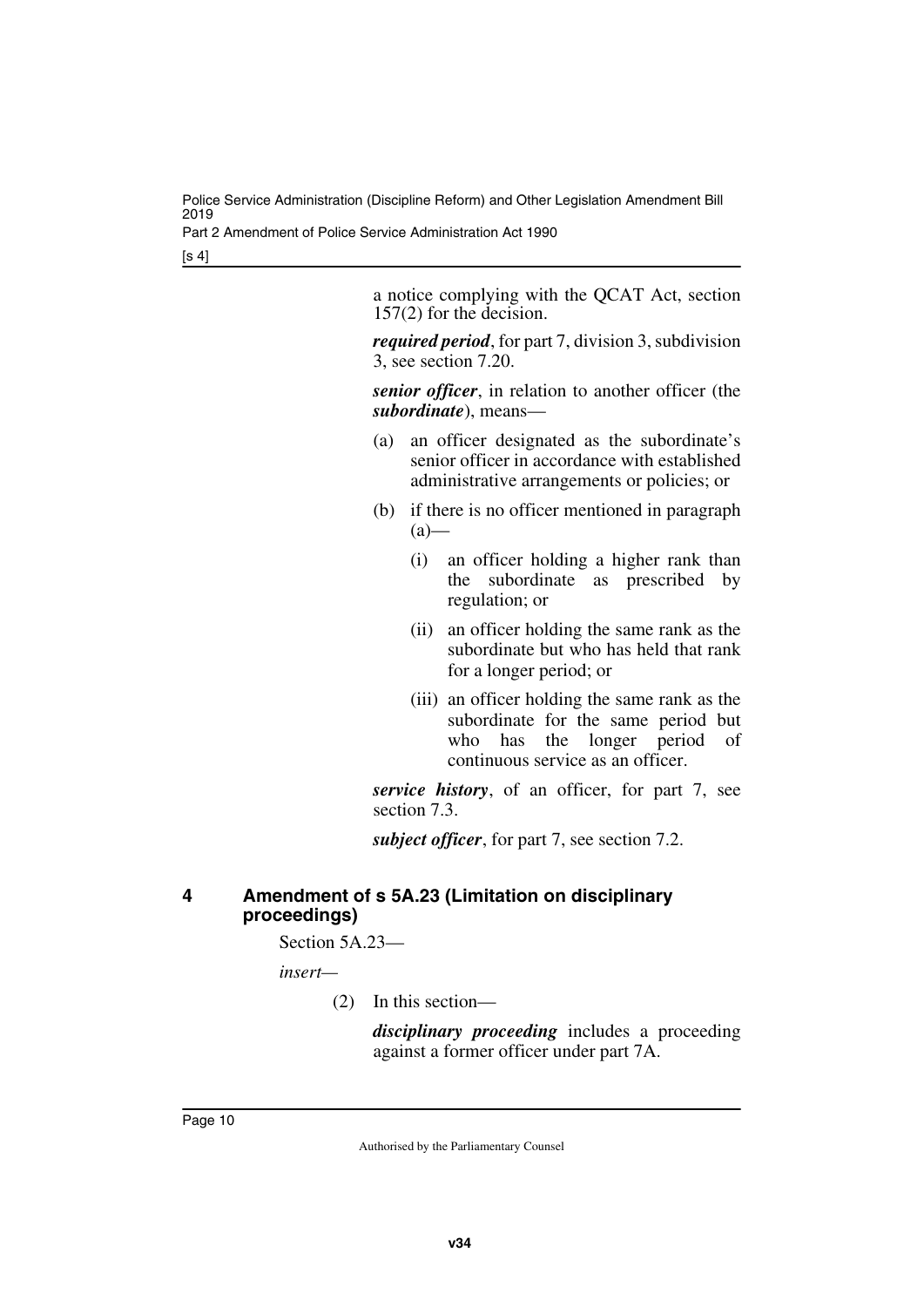Police Service Administration (Discipline Reform) and Other Legislation Amendment Bill 2019 Part 2 Amendment of Police Service Administration Act 1990

[s 5]

### <span id="page-12-0"></span>**5 Insertion of new pt 6A, hdg**

<span id="page-12-1"></span>After part 6—

*insert—*

### **Part 6A Reporting obligations of officers and staff members**

### <span id="page-12-2"></span>**6 Amendment, relocation and renumbering of s 7.1 (Responsibility for command)**

<span id="page-12-3"></span>(1) Section 7.1(1), from 'action taken'—

*omit, insert*—

action taken, is the senior officer who is present.

- (2) Section 7.1(2) *omit*.
- (3) Section 7.1—

<span id="page-12-5"></span>*relocate* and *renumber* as section 2.3AA.

### <span id="page-12-4"></span>**7 Amendment, relocation and renumbering of s 7.2 (Duty concerning misconduct or breaches of discipline)**

(1) Section 7.2, heading, 'or breaches of discipline'—

*omit, insert*—

### **and other grounds for disciplinary action**

(2) Section 7.2(2)(d)—

*omit, insert*—

(d) of the officer, in the case of conduct that is misconduct or another ground for disciplinary action, to take all action necessary to achieve the purposes of part 7 that is—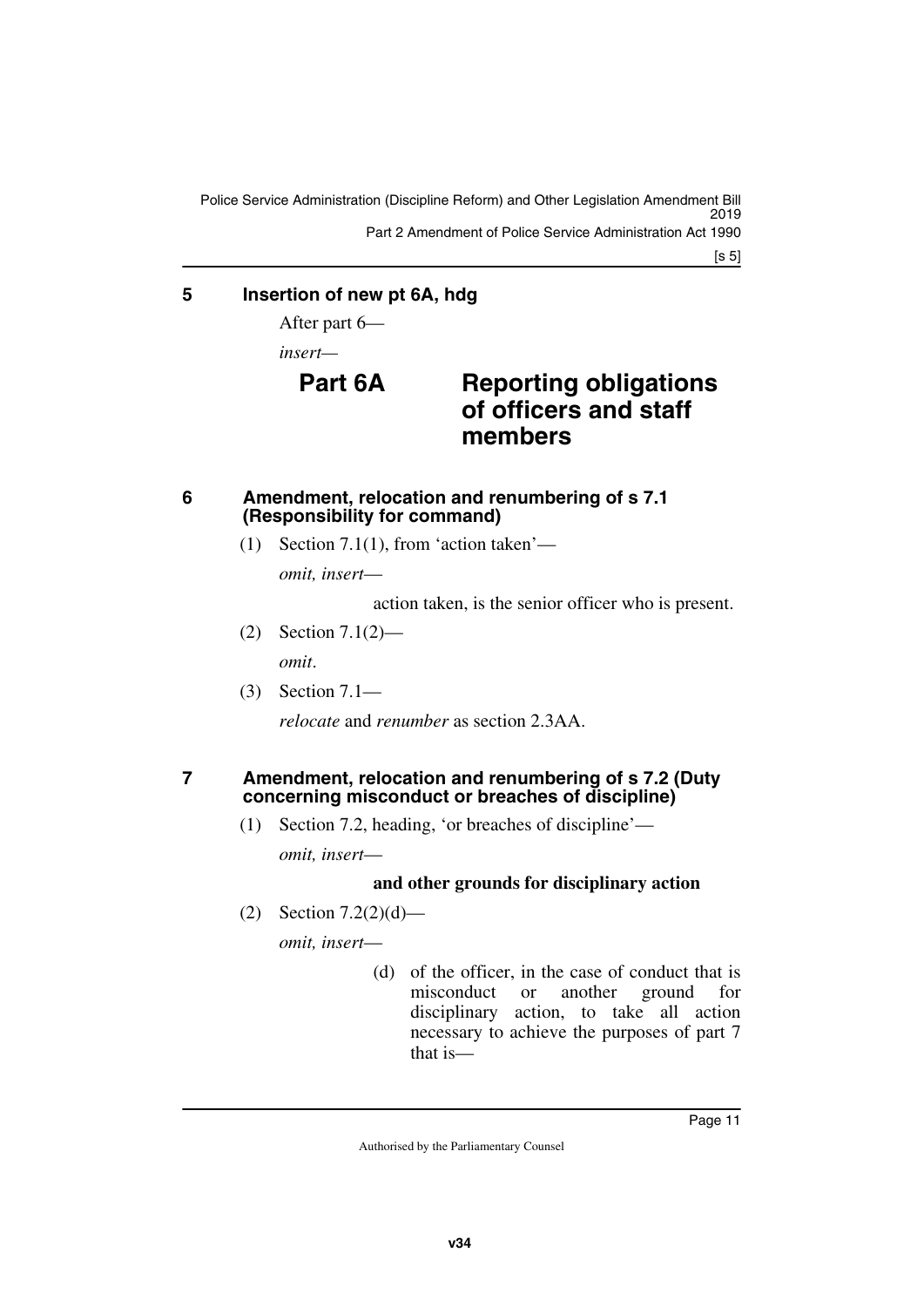Part 2 Amendment of Police Service Administration Act 1990

[s 8]

- (i) warranted and reasonable in the circumstances; and
- (ii) within the authority of the officer.
- (3) Section 7.2—

*relocate* to part 6A, as inserted by this Act, and *renumber* as section 6A.1.

### <span id="page-13-0"></span>**8 Amendment, relocation and renumbering of s 7.3 (Offence of victimisation)**

<span id="page-13-1"></span>(1) Section 7.3, 'section 7.2'—

*omit, insert*—

section 6A.1

(2) Section 7.3—

*relocate* to part 6A, as inserted by this Act, and *renumber* as section 6A.2.

### <span id="page-13-2"></span>**9 Replacement of pt 7 (Internal command and discipline)**

<span id="page-13-3"></span>Part 7—

*omit, insert*—

### <span id="page-13-5"></span><span id="page-13-4"></span>**Part 7 Discipline process for officers**

### <span id="page-13-6"></span>**Division 1 Preliminary**

### <span id="page-13-9"></span><span id="page-13-8"></span>**7.1 Main purposes of part**

<span id="page-13-7"></span>The main purposes of this part are—

(a) to provide for a system of guiding, correcting, rehabilitating and, if necessary, disciplining officers; and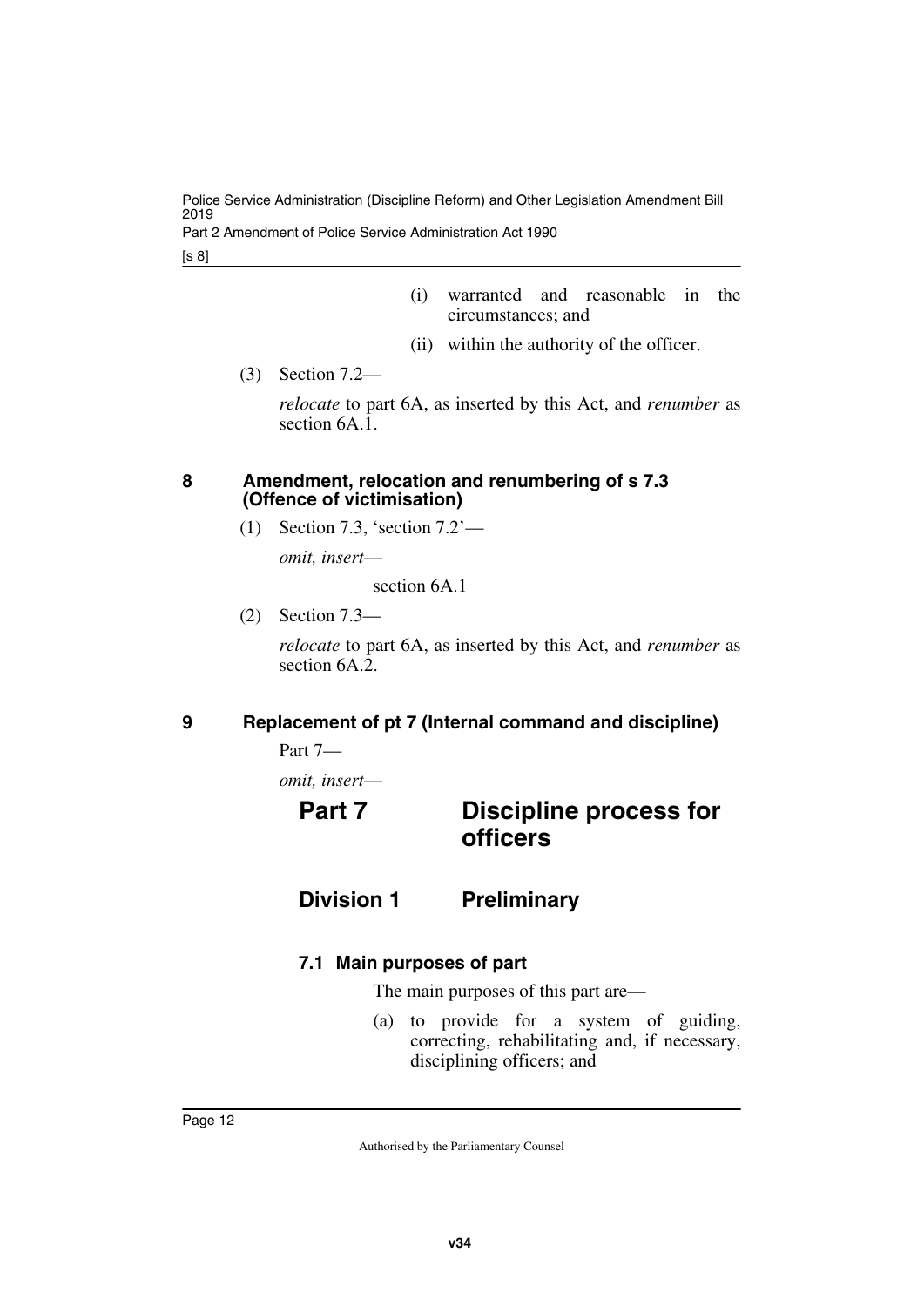- (b) to ensure appropriate standards of discipline are maintained within the service to—
	- (i) protect the public; and
	- (ii) uphold ethical standards within the service; and
	- (iii) promote and maintain public confidence, and officers' confidence, in the service.

### <span id="page-14-1"></span><span id="page-14-0"></span>**7.2 Application of part**

This part applies in relation to a complaint about an officer (the *subject officer*) if—

- (a) the complaint is received by the commissioner or the CCC; and
- (b) the CCC has not assumed responsibility for investigating the complaint under the *Crime and Corruption Act 2001*, section 47 or 48*.*

*Note—*

See section 7.7 for when the complaint is received by the commissioner or the CCC.

### <span id="page-14-3"></span><span id="page-14-2"></span>**7.3 Definitions for part**

In this part—

*abbreviated process notice* see section 7.18(1).

*complaint*, about an officer, includes a report about the officer's conduct under section 6A.1.

*comprehensive transfer* see section 7.37.

*disciplinable conduct* means conduct of the subject officer that may constitute a ground for disciplinary action.

*disciplinary action* means a disciplinary proceeding or the imposition of a professional development strategy under this part.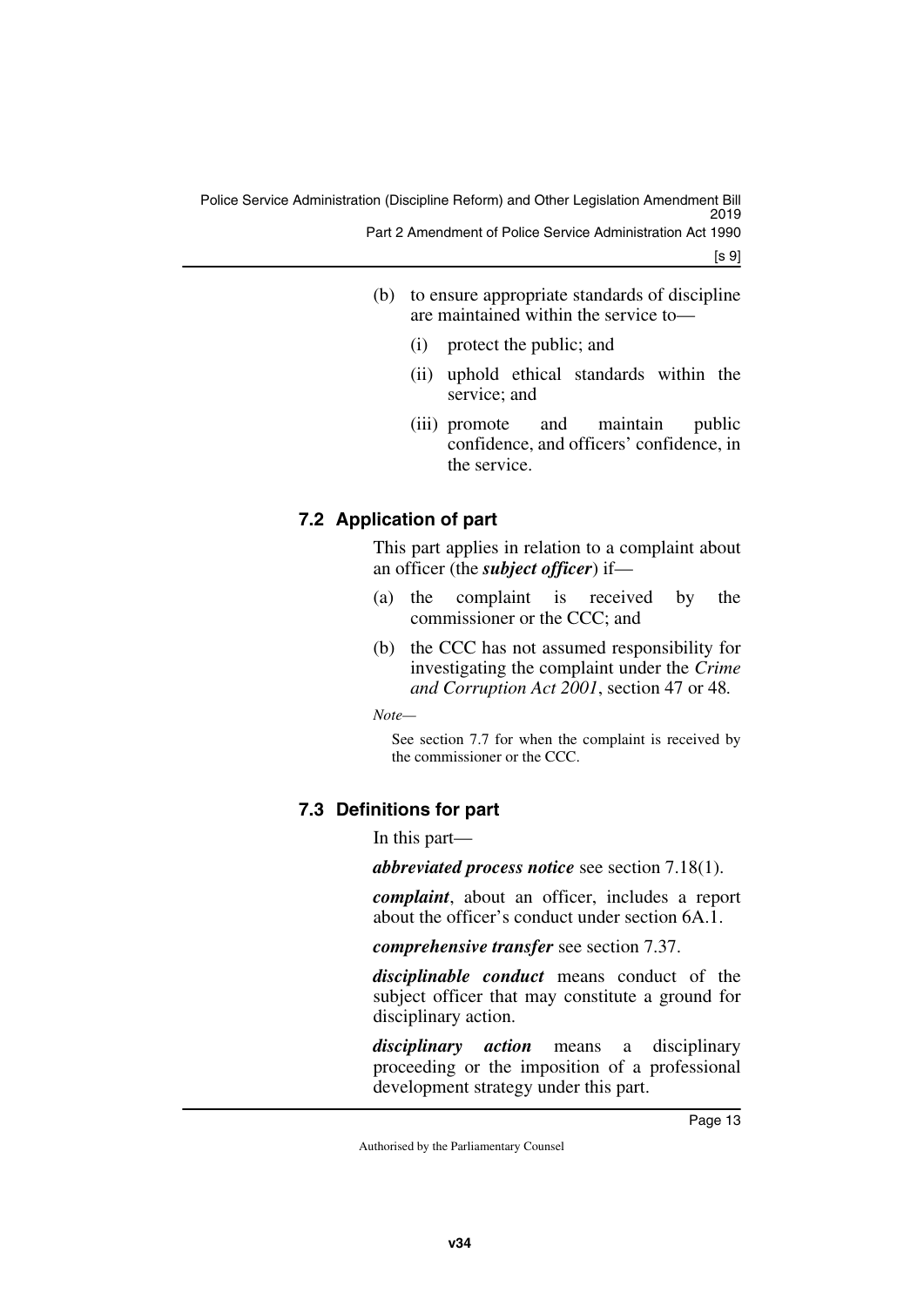Part 2 Amendment of Police Service Administration Act 1990

[s 9]

*disciplinary charge*, for division 4, see section 7.25(a).

*disciplinary history*, of an officer, includes—

- (a) disciplinary action taken against the officer; and
- (b) complaints made against the officer in relation to which a disciplinary proceeding was started, if the disciplinary charge was found not to have been proved; and
- (c) complaints made against the officer for which no disciplinary action has been taken.

*disciplinary proceeding* means a proceeding against the subject officer under division 3 or 4.

*disciplinary proceeding notice* see section 7.25.

*disciplinary sanction* see section 7.34.

*finally dealt with*, in relation to a proceeding, means the proceeding has been withdrawn or dismissed or has otherwise ended, including—

- (a) any review or appeal relating to the proceeding; or
- (b) the period for starting a review or appeal relating to the proceeding.

*ground for disciplinary action* means a ground for disciplining the subject officer mentioned in section 7.4.

*local transfer* see section 7.38.

*officer* includes a recruit.

*prescribed officer* means a police officer mentioned in section  $2.2(2)(a)$ , (b) or (c) who holds a rank above the rank of the subject officer.

*professional development strategy* means a requirement that the subject officer do 1 or more of the following things—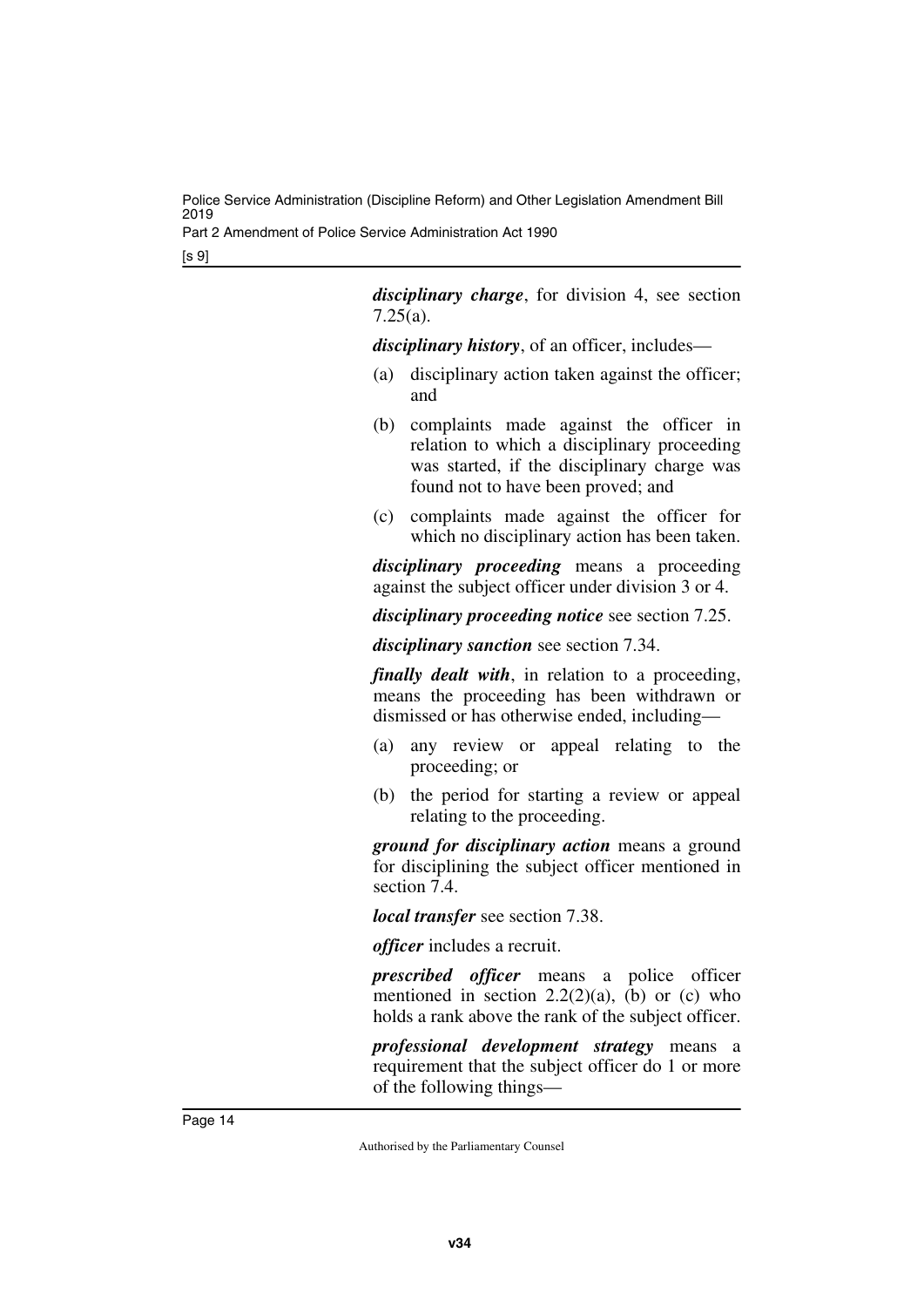| (a) undertake mentoring for a stated period not |
|-------------------------------------------------|
| longer than 6 months;                           |

- (b) undertake closer supervision for a stated period not longer than 6 months;
- (c) comply with additional reporting obligations for a stated period not longer than 6 months;
- (d) complete internal training;
- (e) complete external training or professional development, at the expense of the service or the subject officer;
- (f) undertake counselling, whether provided within the service or externally, at the expense of the service or the subject officer;
- (g) receive guidance;
- (h) undertake a temporary reassignment of duties for a stated period not longer than 6 months:

*Note—*

See also section  $7.5(1)$  in relation to a temporary reassignment of duties.

- (i) undertake or complete another program, development or strategy, at the expense of the service or the subject officer and with the subject officer's agreement;
- (j) anything else prescribed by regulation.

*proposed sanction notice* see section 7.28(2).

### *proposed sanction or strategy*—

- (a) for division 3, see section  $7.18(1)(c)$ ; or
- (b) for division 4, see section  $7.28(2)(c)$ .

*required period*, for division 3, subdivision 3, see section 7.20.

*service history*, of an officer, includes—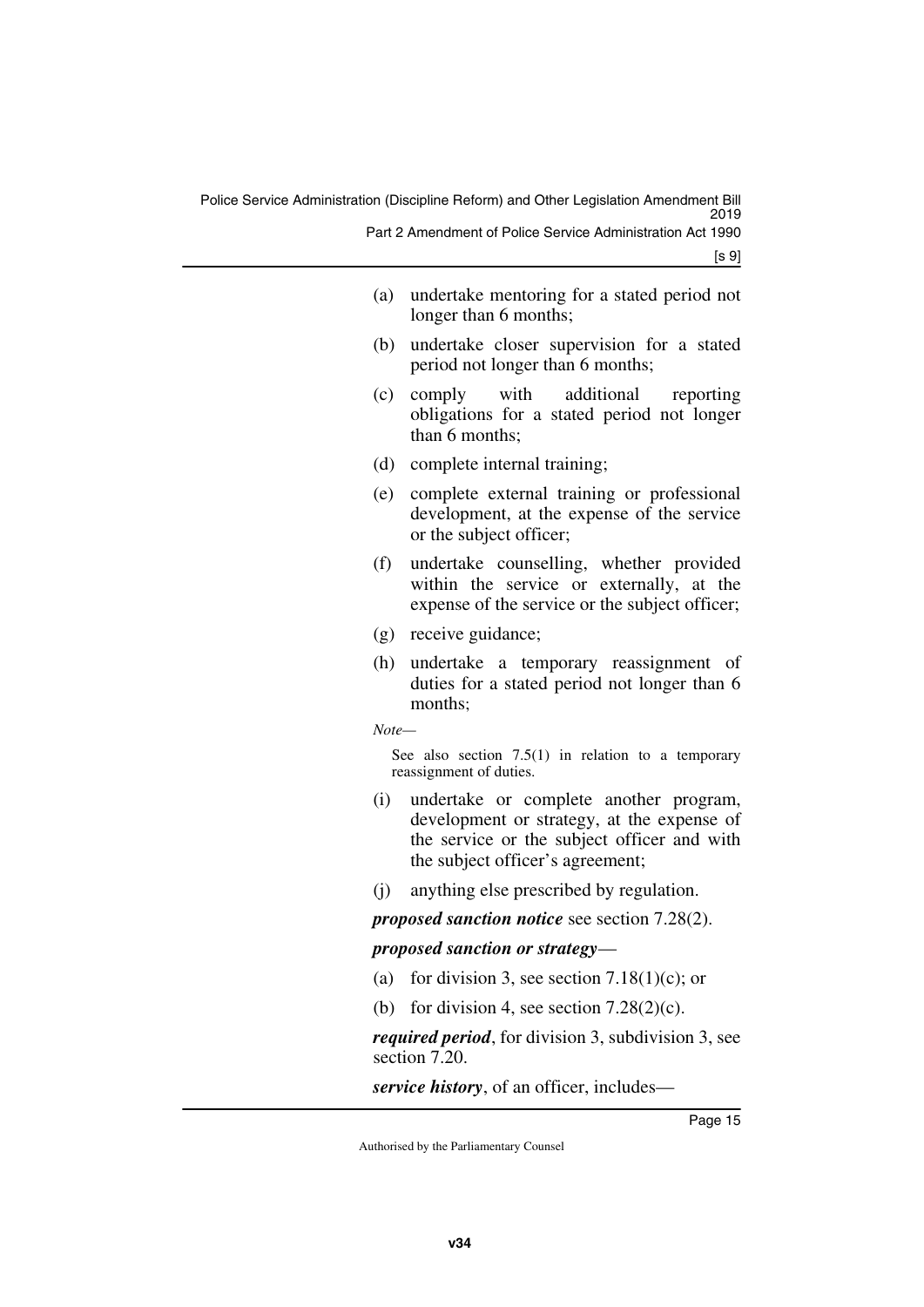Part 2 Amendment of Police Service Administration Act 1990

[s 9]

- (a) the rank and positions held by the officer; and
- (b) the officer's performance history, other than matters included in the officer's disciplinary history; and
- (c) other matters related to the officer's service.

*subject officer* see section 7.2.

### <span id="page-17-1"></span><span id="page-17-0"></span>**7.4 Grounds for disciplinary action**

- (1) The subject officer may be disciplined under this part if the subject officer has—
	- (a) committed misconduct; or
	- (b) been convicted—
		- (i) in Queensland of an indictable offence; or
		- (ii) outside Queensland of an offence that, if it were committed in Queensland, would be an indictable offence; or
	- (c) performed the subject officer's duties carelessly, incompetently or inefficiently; or
	- (d) been absent from duty without approved leave and without reasonable excuse; or
	- (e) contravened, without reasonable excuse—
		- (i) a provision of this Act or the *Police Powers and Responsibilities Act 2000*; or
		- (ii) a code of conduct that applies to the subject officer; or
		- (iii) a direction given to the subject officer by the commissioner under this Act or by a senior officer with authority to give the direction.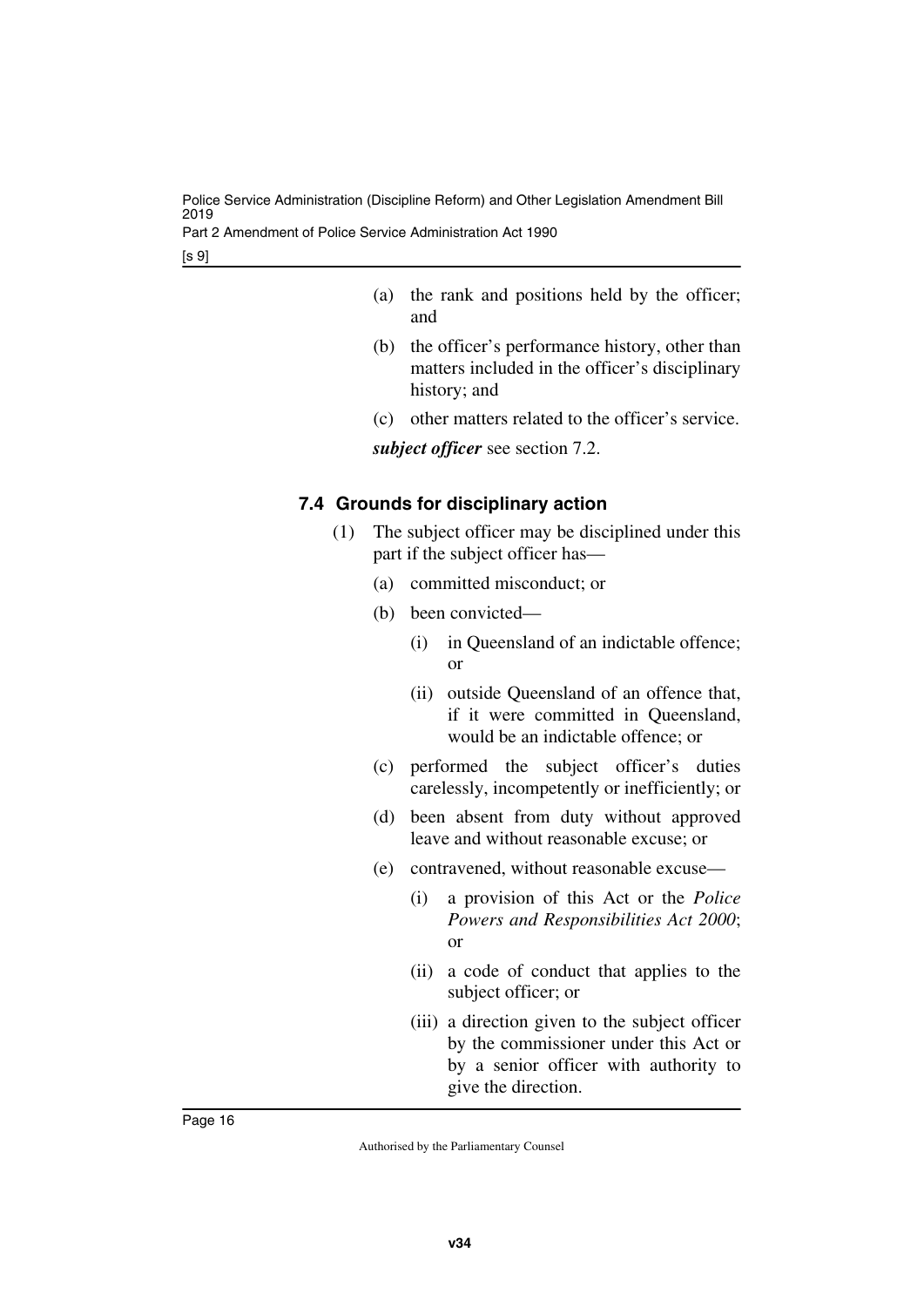[s 9]

(2) For subsection (1)(b), the subject officer is *convicted* if a court makes a finding of guilt, or accepts a plea of guilty, whether or not a conviction is recorded.

### <span id="page-18-1"></span><span id="page-18-0"></span>**7.5 Imposition of professional development strategies etc.**

- (1) For the definition *professional development strategy*, paragraph (h), a temporary reassignment of duties may be imposed on the subject officer under this part only if—
	- (a) the subject officer is not required to travel more than 40km by road from the officer's place of residence to the location of the officer's reassigned duties without the officer's consent; and
	- (b) during the reassignment, the officer's salary, allowances and other entitlements under an industrial instrument are not less than the officer's entitlements immediately before the reassignment.
- (2) Nothing in this part limits a senior officer—
	- (a) imposing, in a reasonable way, professional development strategies on the subject officer in relation to a ground for disciplinary action; or
	- (b) giving the subject officer guidance in relation to inappropriate acts or omissions of the subject officer in the performance of the subject officer's duty.
- (3) Subsection (2) applies even if the period for starting a disciplinary proceeding against the subject officer based on the ground for disciplinary action has ended.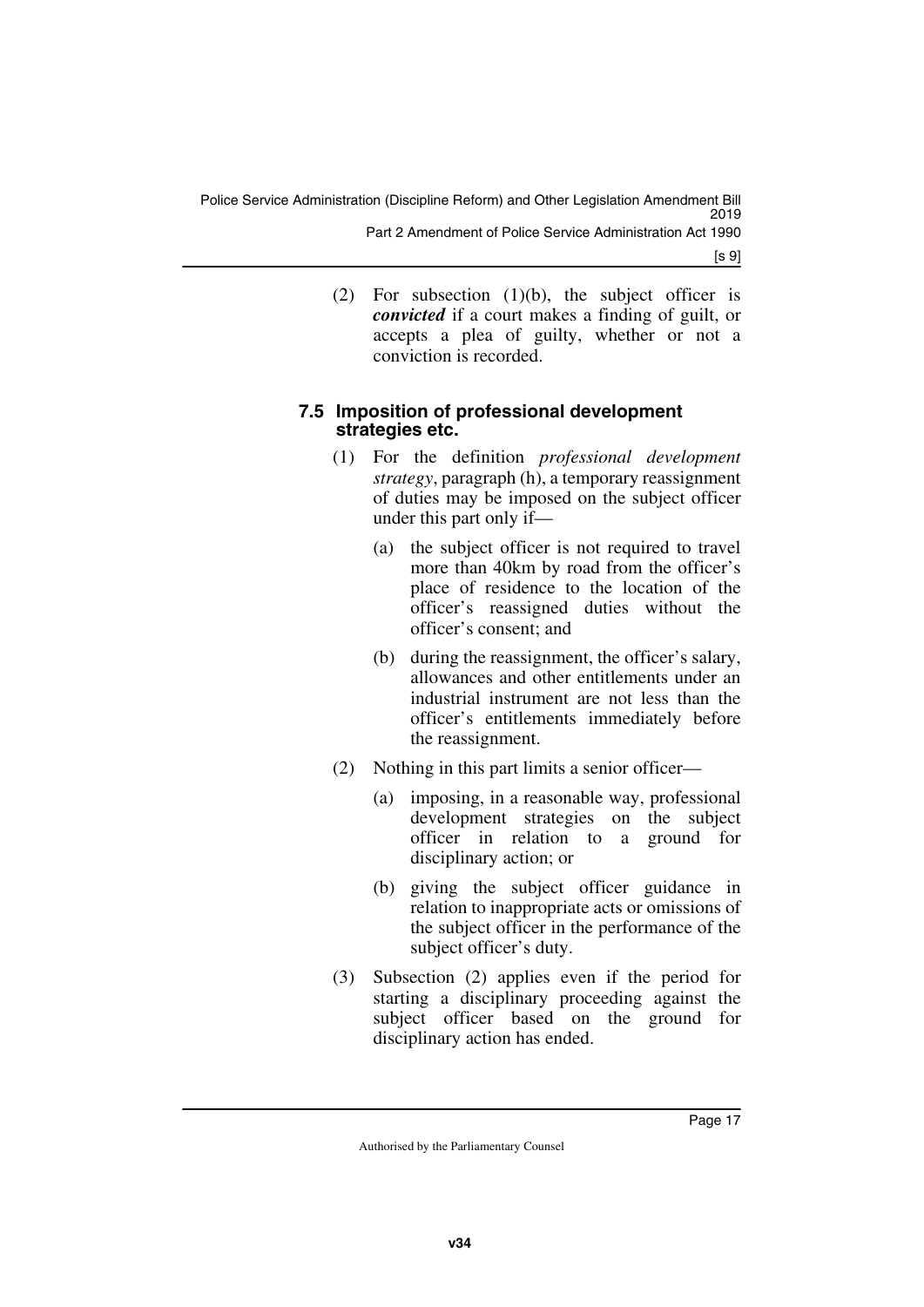Part 2 Amendment of Police Service Administration Act 1990

[s 9]

### <span id="page-19-1"></span><span id="page-19-0"></span>**7.6 Corrupt conduct**

- (1) Nothing in this part prevents the CCC or the commissioner starting a corrupt conduct proceeding against the subject officer instead of a disciplinary proceeding.
- (2) Subsection (3) applies if—
	- (a) a corrupt conduct proceeding is started against the subject officer; and
	- (b) a disciplinary proceeding relating to the corrupt conduct has been started against the subject officer but has not been finally dealt with.
- (3) The disciplinary proceeding is taken to have been withdrawn and is of no effect.
- (4) In this section—

*corrupt conduct proceeding* means a proceeding for corrupt conduct under the *Crime and Corruption Act 2001*, section 219F.

### <span id="page-19-3"></span><span id="page-19-2"></span>**7.7 When complaints are received**

- (1) For this part, a complaint is taken to be received by the commissioner or the CCC when the complaint is first recorded.
- (2) However, if more than 1 complaint is received by the commissioner or the CCC about the same matter or substantially similar matters, each complaint is taken to be received by the commissioner or the CCC when any of the complaints is first recorded.
- (3) The commissioner and the chairperson of the CCC must ensure a complaint is recorded as soon as reasonably practicable after it is made.
- (4) In this section—

*recorded* means recorded in an electronic system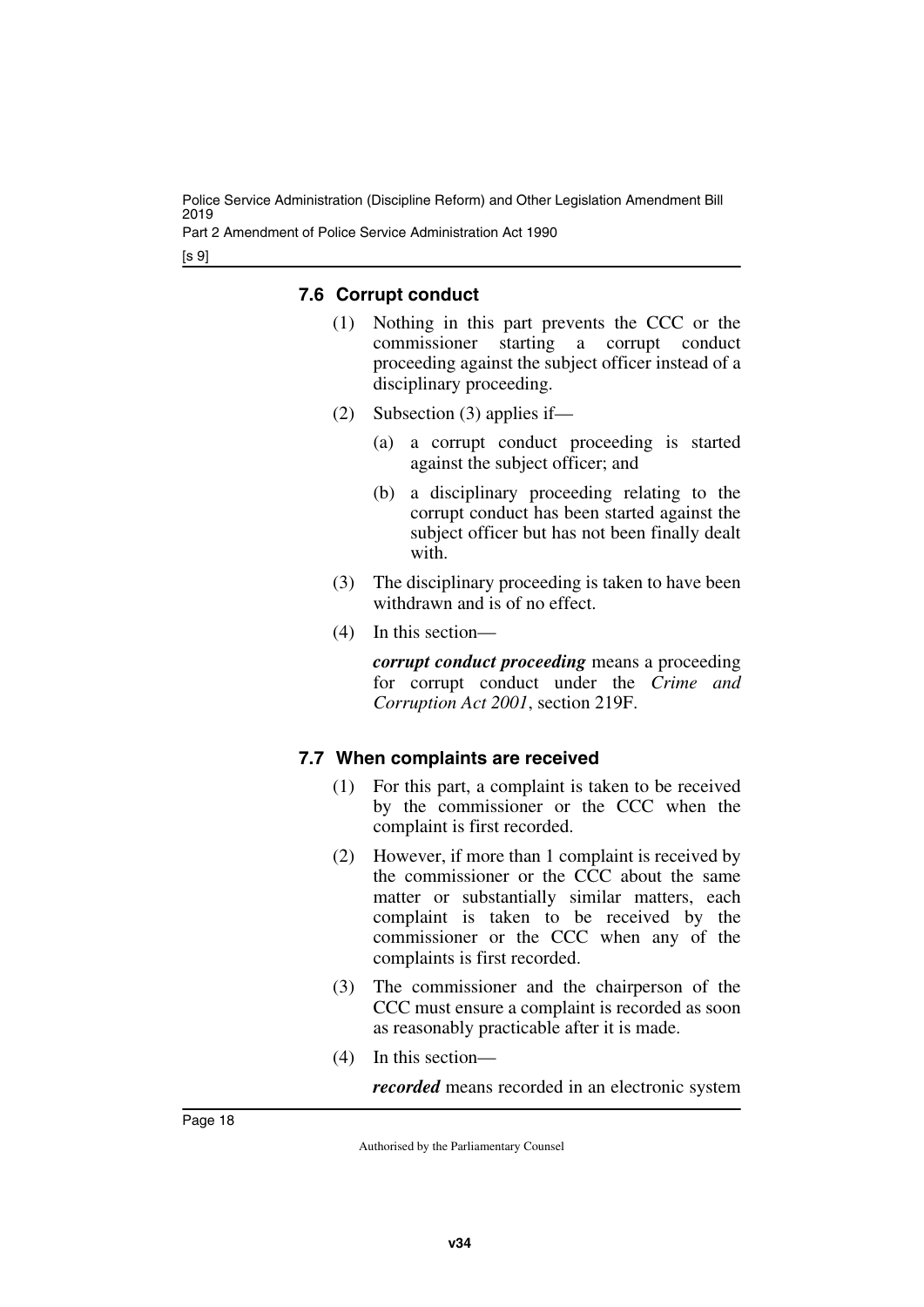for complaints management operated by the service or the CCC.

### <span id="page-20-1"></span><span id="page-20-0"></span>**7.8 Requirement to give notices to subject officer's lawyer**

- (1) This section applies if—
	- (a) a provision of this part requires or permits a person to give a notice to the subject officer; and
	- (b) the person is aware the subject officer is represented by a lawyer.
- (2) The person must give the subject officer's lawyer a copy of the notice given to the subject officer.
- (3) Failure to comply with subsection (2) does not affect—
	- (a) the validity of the notice given to the subject officer; or
	- (b) the person's compliance with the provision mentioned in subsection  $(1)(a)$ .

### <span id="page-20-3"></span><span id="page-20-2"></span>**Division 2 Preliminary provisions for starting disciplinary proceedings**

### <span id="page-20-5"></span><span id="page-20-4"></span>**7.9 Implementation of professional development strategies by commissioner**

- (1) This section applies when the complaint mentioned in section 7.2 is received by the commissioner, regardless of whether it was first recorded by the CCC.
- (2) The commissioner must consider whether to impose a professional development strategy on the subject officer.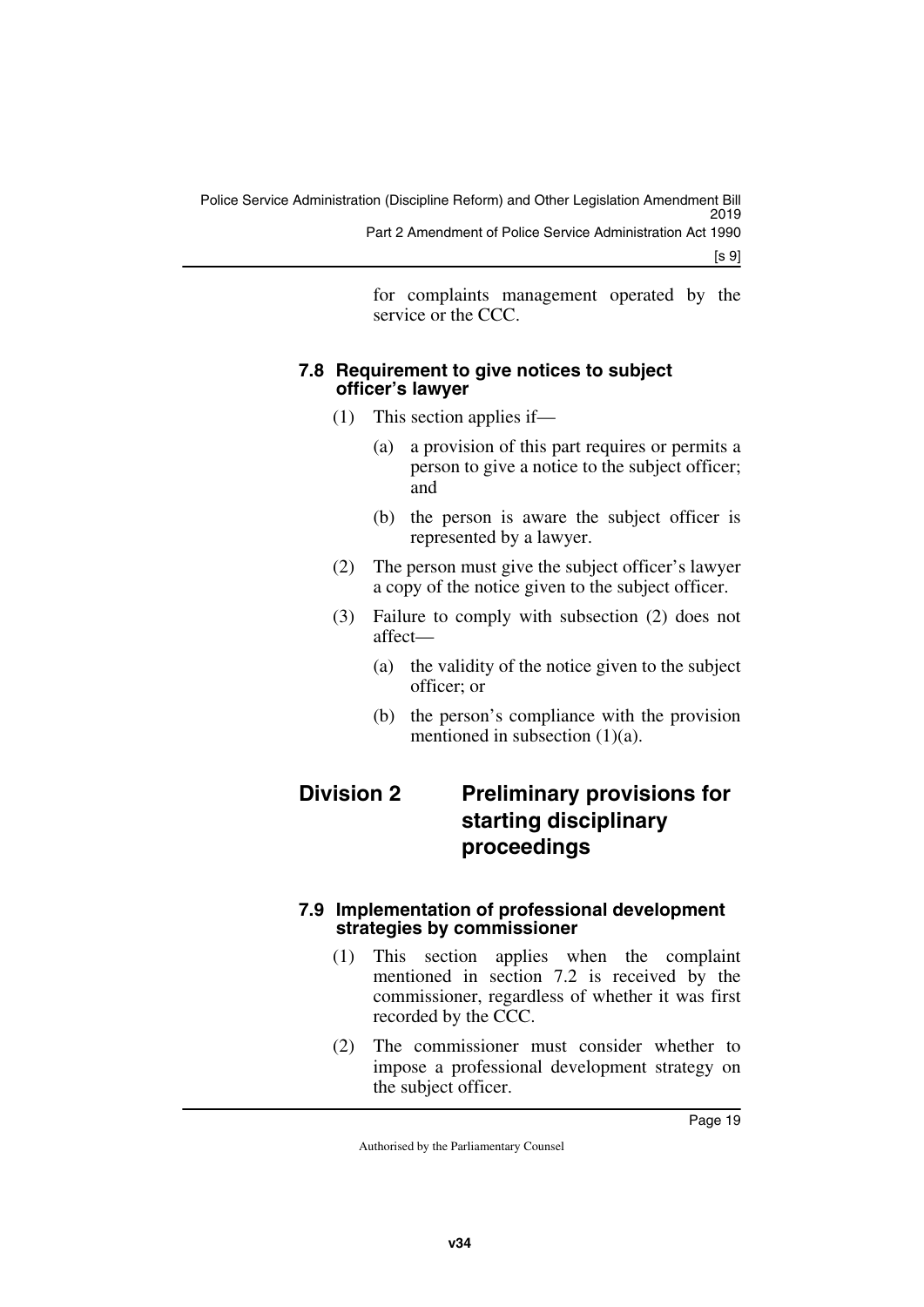Part 2 Amendment of Police Service Administration Act 1990

[s 9]

- (3) The commissioner may impose a professional development strategy under this section—
	- (a) to reduce the risk of recurrence of similar conduct; or
	- (b) to improve the subject officer's performance; or
	- (c) for any other purpose.
- (4) The professional development strategy must be implemented, in a reasonable way, as soon as practicable after the ground for disciplinary action arises.

*Note—*

See also section 7.35(3) in relation to the professional development strategy being taken into account by a prescribed officer deciding the disciplinary sanction to be imposed on the subject officer.

(5) In this section—

*recorded* see section 7.7.

### <span id="page-21-1"></span><span id="page-21-0"></span>**7.10Referral of complaint to prescribed officer**

- (1) This section applies if—
	- (a) the complaint mentioned in section 7.2 has been received by the commissioner; and
	- (b) the commissioner has considered under section 7.9 whether to impose a professional development strategy.
- (2) The commissioner must decide whether to refer the complaint to a prescribed officer, having regard to the following matters—
	- (a) any professional development strategy, or other management action, that has been implemented in relation to the subject officer;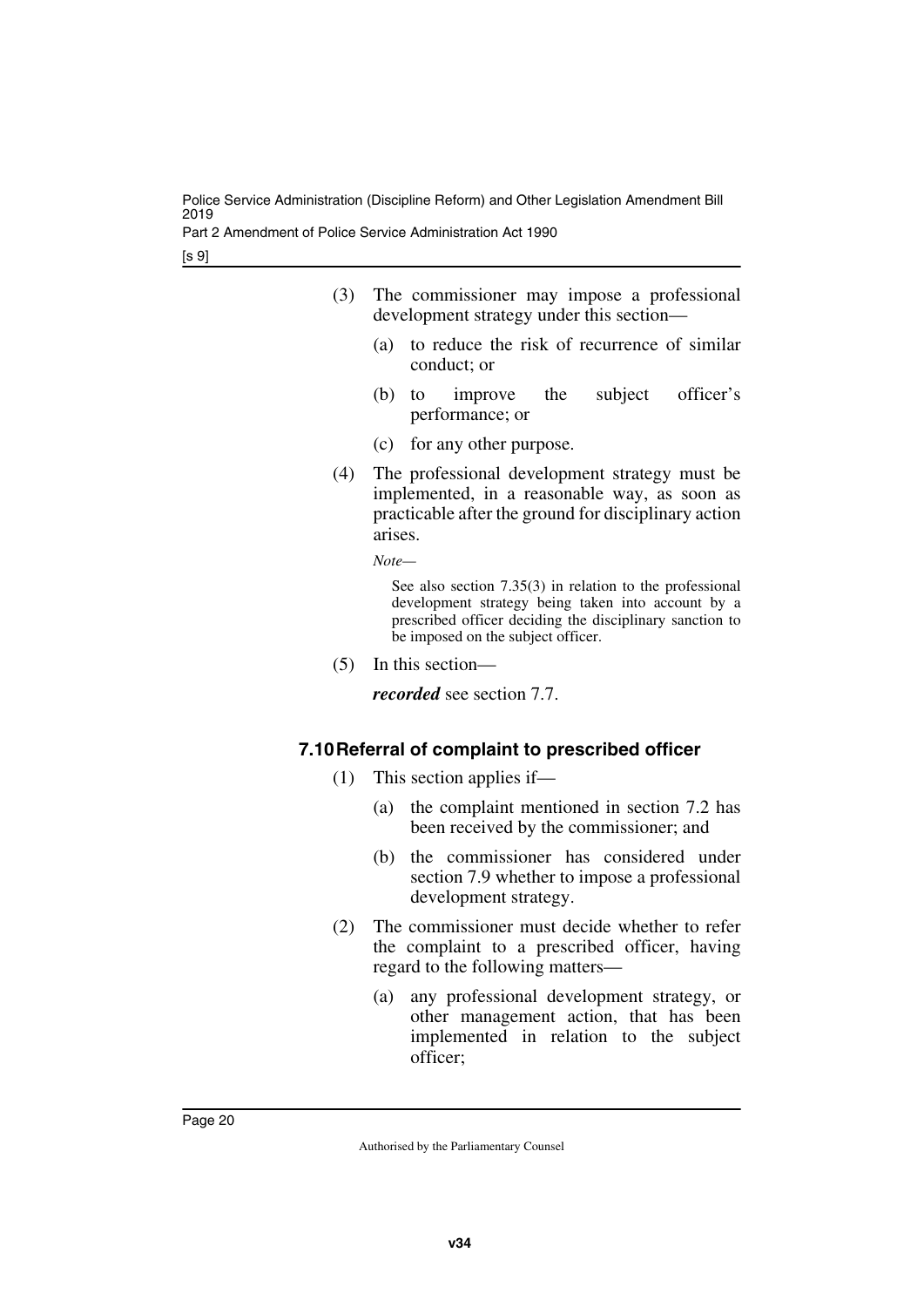Police Service Administration (Discipline Reform) and Other Legislation Amendment Bill 2019 Part 2 Amendment of Police Service Administration Act 1990

[s 9]

- (b) whether implementation of any other professional development strategy would be sufficient to achieve the purposes mentioned in section 7.1(b);
- (c) the subject officer's disciplinary history and service history;
- (d) the seriousness of the conduct to which the complaint relates;
- (e) whether it is necessary to take disciplinary action against the subject officer to achieve the purposes mentioned in section 7.1(b).

### <span id="page-22-1"></span><span id="page-22-0"></span>**7.11Requirements for starting disciplinary proceeding**

- (1) This section applies if the commissioner has, under section 7.10, referred the complaint to a prescribed officer.
- (2) The prescribed officer may start a disciplinary proceeding against the subject officer if the prescribed officer reasonably believes there is a ground for disciplinary action against the subject officer.

### <span id="page-22-3"></span><span id="page-22-2"></span>**7.12When disciplinary proceeding must be started**

- (1) A disciplinary proceeding against the subject officer must start within the latest of the following periods to end—
	- (a) 1 year from the date the ground for disciplinary action arises;
	- (b) 6 months from the date the complaint mentioned in section 7.2, or another complaint substantially relating to the same ground for disciplinary action, is received by the commissioner or the CCC;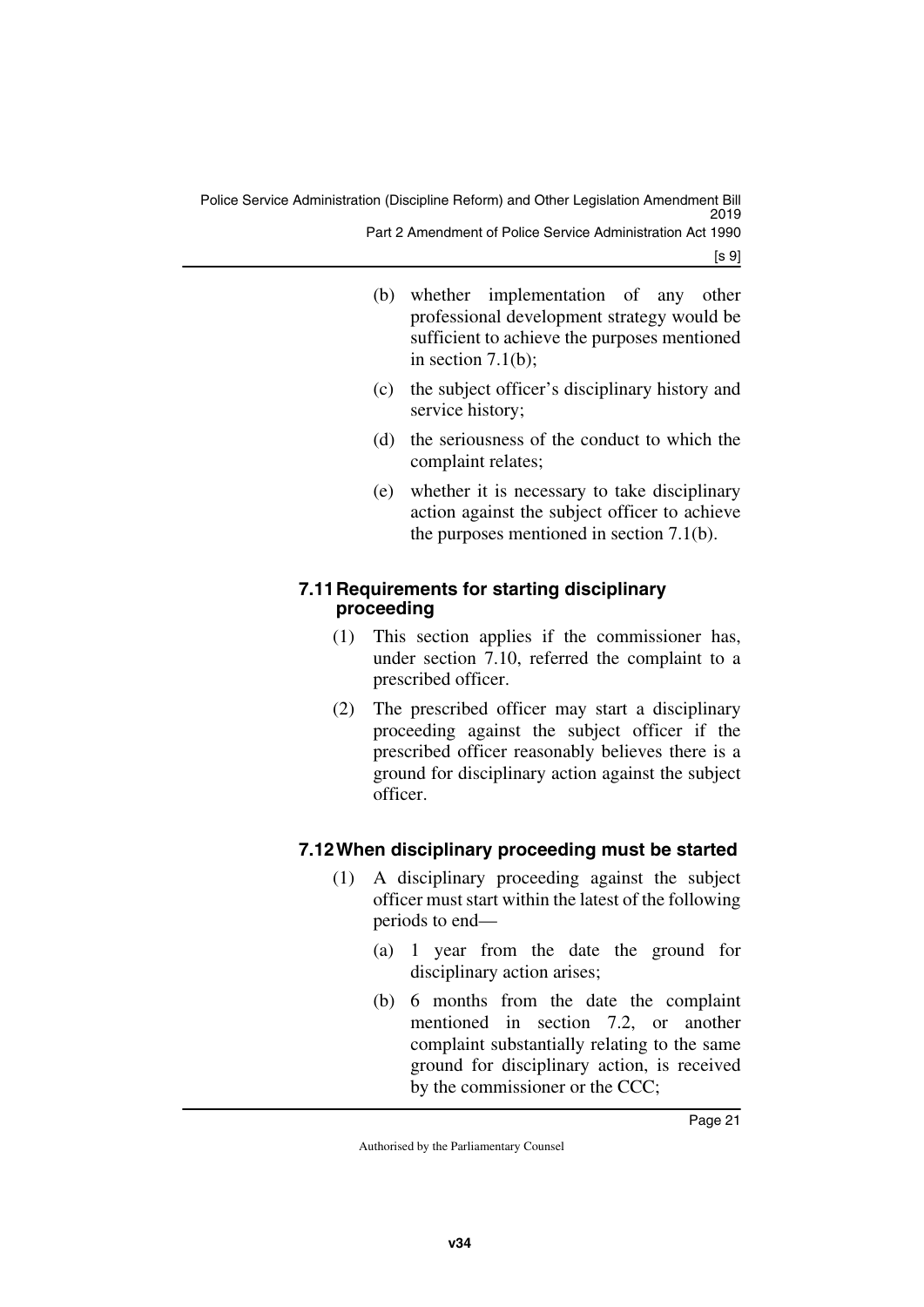Part 2 Amendment of Police Service Administration Act 1990

[s 9]

- (c) if a relevant criminal proceeding has been started—6 months from the day the criminal proceeding is finally dealt with.
- (2) For this section, a period for which the subject officer is absent from duty is not counted if the commissioner can demonstrate the absence caused or contributed to a delay in starting a disciplinary proceeding.

*Examples of the subject officer being absent from duty—*

- the subject officer is on leave
- the subject officer is suspended from duty
- (3) For this part, a disciplinary proceeding starts when an abbreviated process notice or disciplinary proceeding notice for the proceeding is given to the subject officer by the prescribed officer.
- (4) In this section—

*relevant criminal proceeding* means a criminal proceeding, started against a member of the service or a former officer within the meaning of section  $7A.1(1)(b)$ , in relation to conduct that substantially relates to the ground for disciplinary action.

### <span id="page-23-1"></span><span id="page-23-0"></span>**7.13When ground for disciplinary action arises**

- (1) For this part, a ground for disciplinary action against the subject officer arises on—
	- (a) if the ground relates to conduct involving a single act or omission—the day the conduct occurred; or
	- (b) if the ground relates to ongoing conduct of the same or a similar nature or arising out of the same circumstances—the latest day the conduct occurs.
- (2) However, subsection (3) applies if—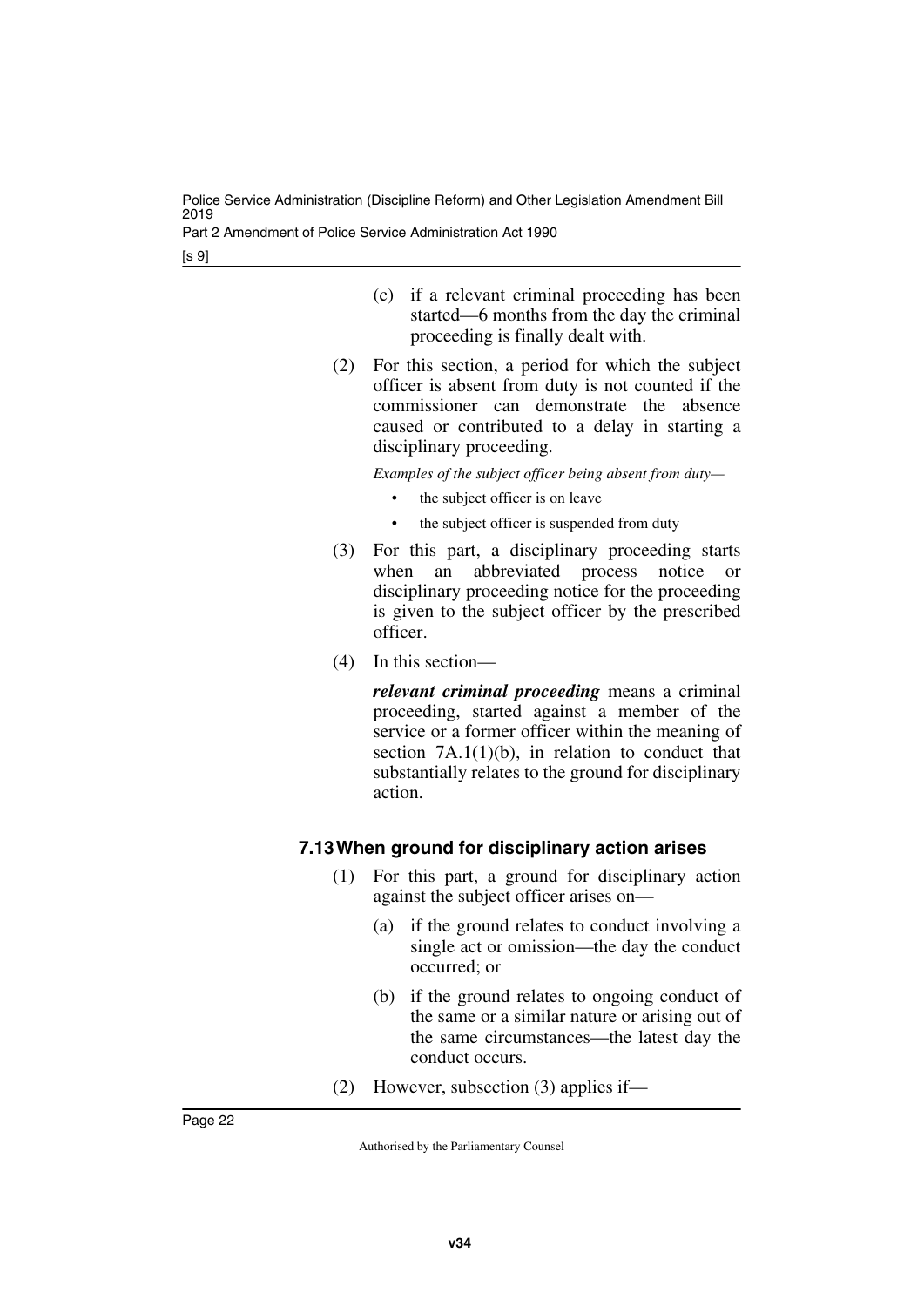Police Service Administration (Discipline Reform) and Other Legislation Amendment Bill 2019 Part 2 Amendment of Police Service Administration Act 1990

[s 9]

- (a) during a prescribed operation, the commissioner or the CCC becomes aware of a ground for disciplinary action against the subject officer; and
- (b) a relevant officer overseeing all or part of the operation reasonably believes that starting disciplinary action against the subject officer may compromise the operation.
- (3) The ground for disciplinary action is taken to arise on the day the operation ends.
- (4) If subsection (3) applies because the CCC becomes aware of the ground for disciplinary action, the chairperson of the CCC must include the information mentioned in subsection (6) in a statutory declaration, or a report under the *Crime and Corruption Act 2001*, section 49, given to the commissioner.
- (5) If subsection (3) applies because the commissioner becomes aware of the ground for disciplinary action, the commissioner must issue a notice including the information mentioned in subsection (6).
- (6) For subsections (4) and (5), the information is—
	- (a) that the commissioner or the CCC, as the case may be, became aware of a ground for disciplinary action against a named officer during a prescribed operation; and
	- (b) the dates the operation started and ended; and
	- (c) that a named relevant officer had oversight of all or part of the operation; and
	- (d) the relevant officer reasonably believed that starting disciplinary action against the officer mentioned in paragraph (a) before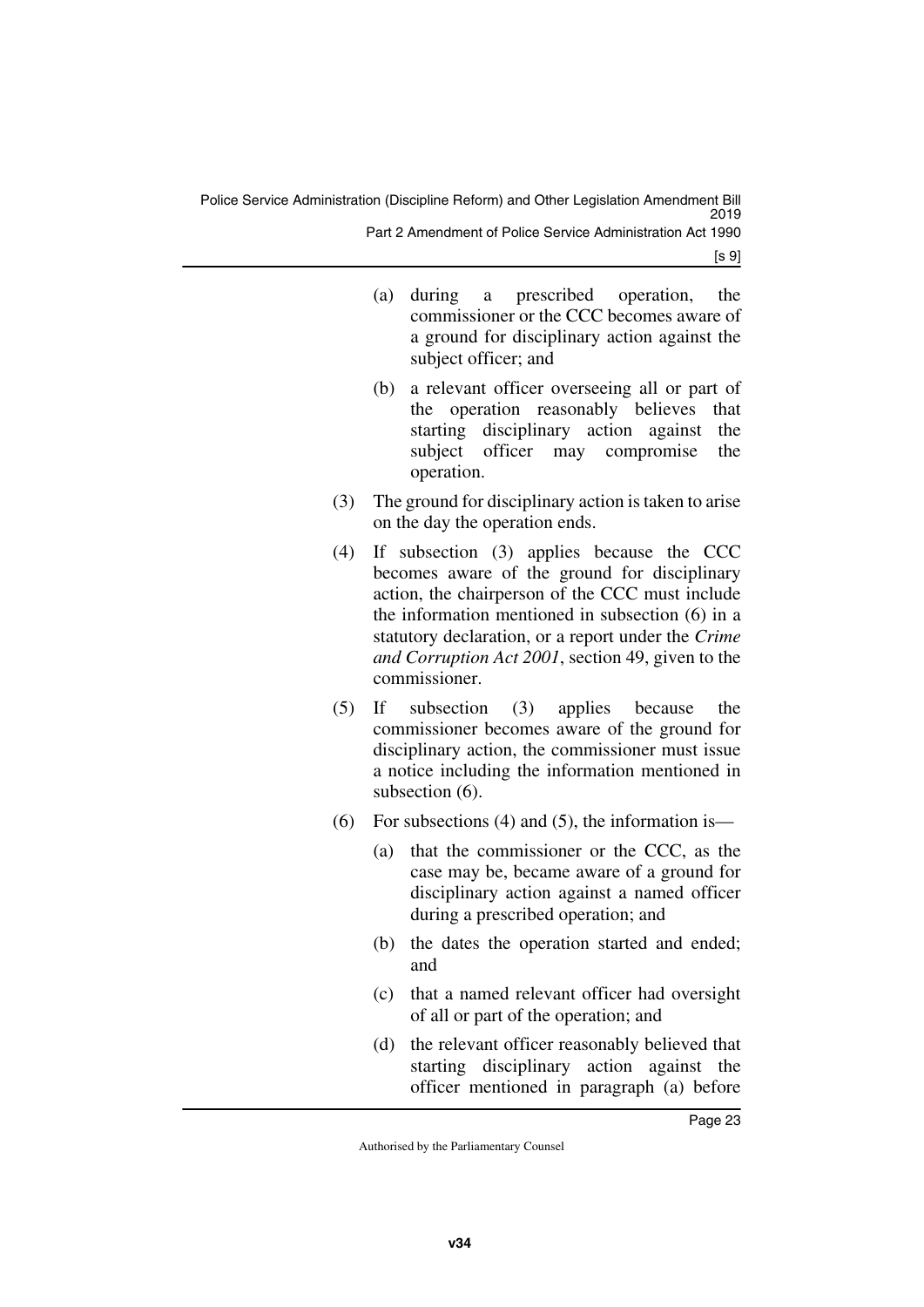Part 2 Amendment of Police Service Administration Act 1990

[s 9]

the end of the operation may have compromised the operation.

(7) In this section—

#### *prescribed operation* means—

- (a) a controlled activity or controlled operation under the *Crime and Corruption Act 2001* or the *Police Powers and Responsibilities Act 2000*; or
- (b) a specific intelligence operation under the *Crime and Corruption Act 2001*; or
- (c) an investigation by the CCC.

### *relevant officer* means—

- (a) the commissioner; or
- (b) the chairperson of the CCC; or
- (c) a delegate of the commissioner or the chairperson of the CCC.

### <span id="page-25-1"></span><span id="page-25-0"></span>**7.14Examination by medical practitioner**

- (1) This section applies if—
	- (a) a prescribed officer is considering starting disciplinary action against the subject officer; and
	- (b) the disciplinable conduct involves absence from duty.
- (2) The prescribed officer may—
	- (a) appoint a medical practitioner to examine the subject officer and give the commissioner a written report on the subject officer's mental or physical condition; and
	- (b) direct the subject officer to submit to the examination.
- (3) The report on the medical examination must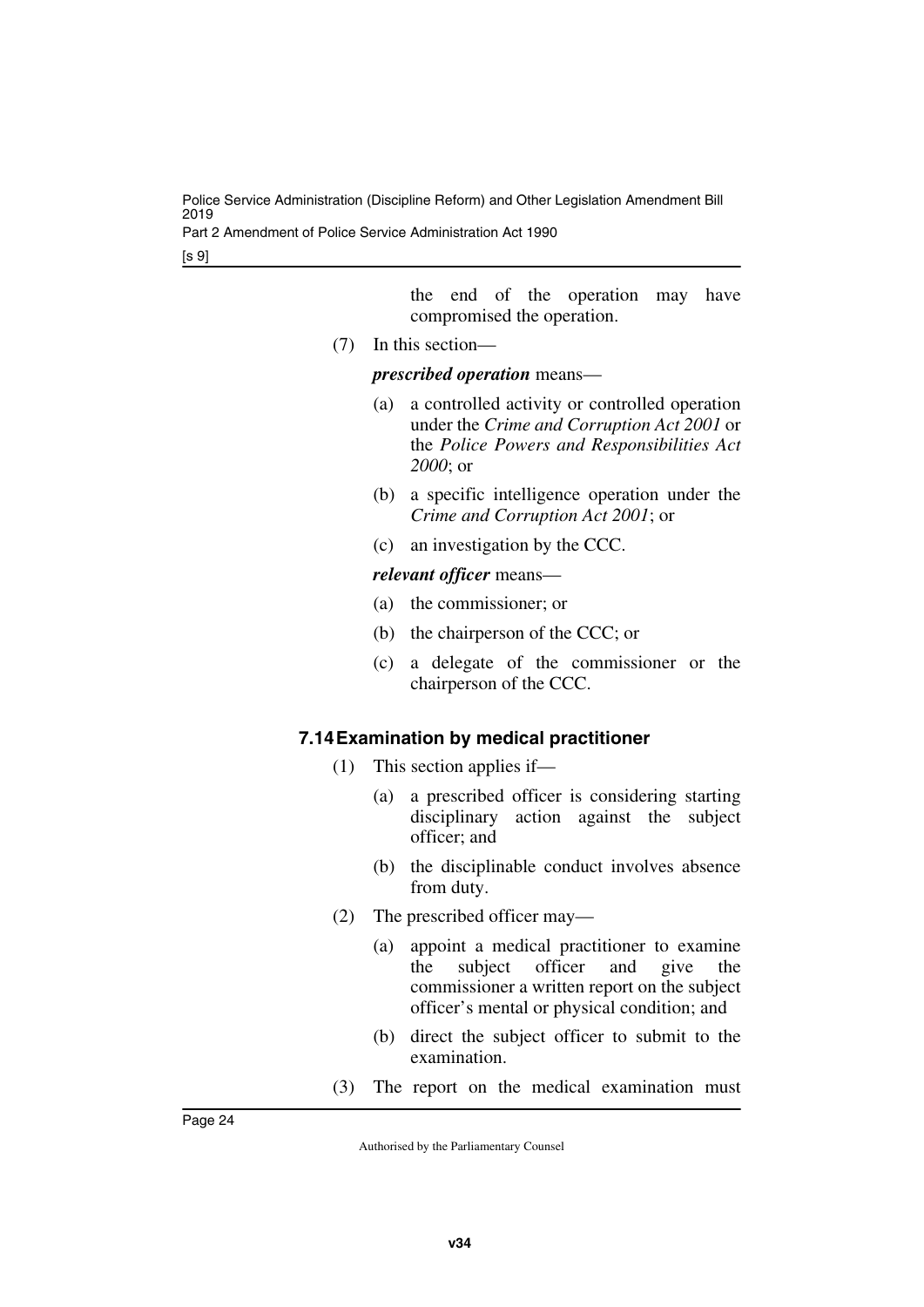[s 9]

include the medical practitioner's opinion as to whether the subject officer's mental or physical condition was a cause of the subject officer's absence from duty.

<span id="page-26-1"></span>(4) The commissioner must give the subject officer a copy of the report.

### <span id="page-26-0"></span>**Division 3 Abbreviated disciplinary proceedings**

### <span id="page-26-2"></span>**Subdivision 1 Preliminary**

### <span id="page-26-5"></span><span id="page-26-4"></span>**7.15Application of division**

<span id="page-26-3"></span>This division applies in relation to the subject officer if a disciplinary proceeding under division 4 relating to the complaint mentioned in section 7.2—

- (a) has not been started; or
- (b) has been started but has not been finally dealt with.

*Note—*

<span id="page-26-7"></span>See also the requirements in sections 7.11 and 7.12 for starting disciplinary proceedings under this division.

### <span id="page-26-6"></span>**Subdivision 2 Invitation and making of offer**

### <span id="page-26-9"></span><span id="page-26-8"></span>**7.16 Offer to impose disciplinary sanction or professional development strategy**

(1) A prescribed officer may offer to impose a disciplinary sanction or professional development strategy on the subject officer under this division.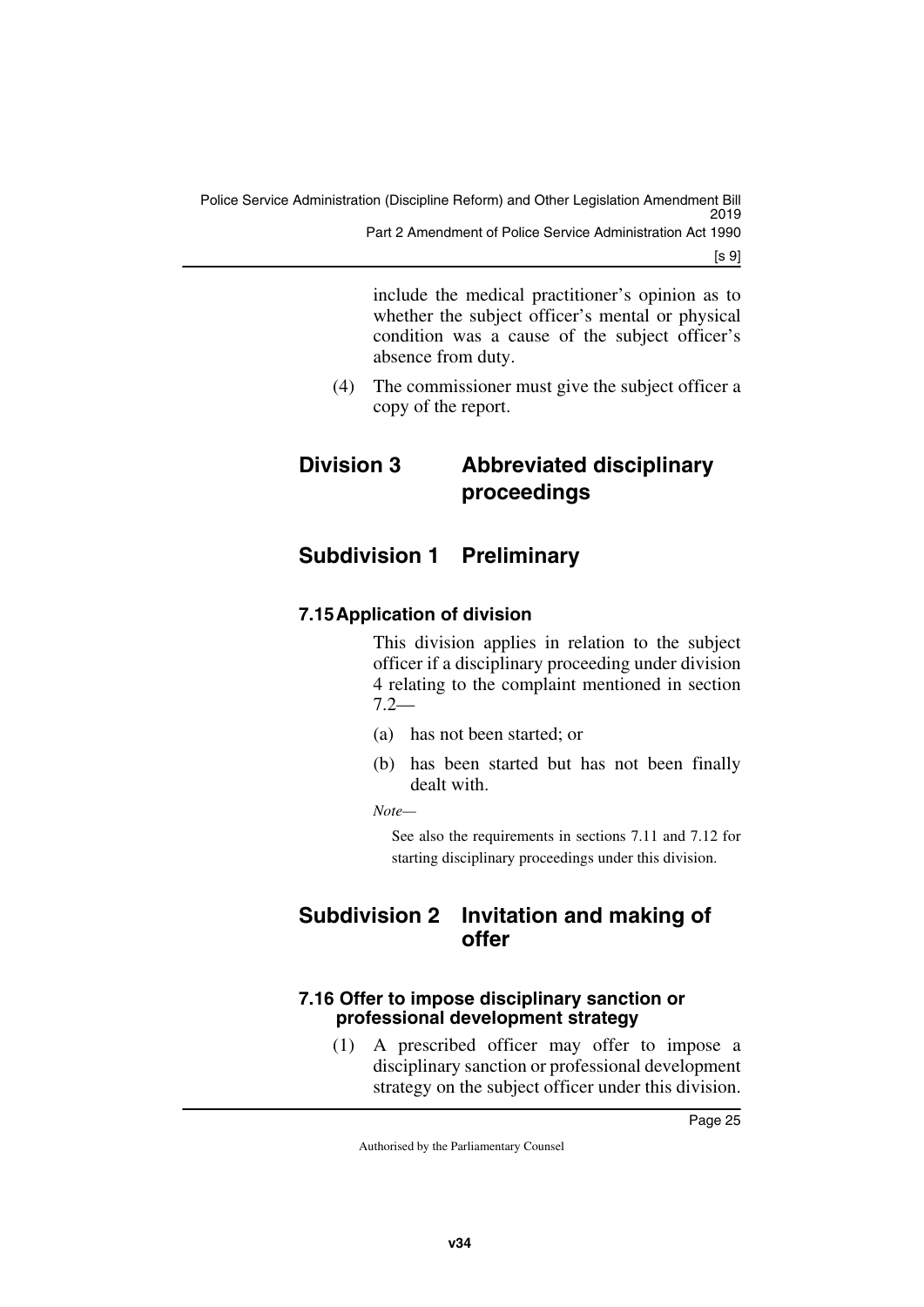Part 2 Amendment of Police Service Administration Act 1990

[s 9]

- (2) However, the offer may be made only if the CCC has agreed to the making of the offer.
- (3) The offer may be made regardless of whether an investigation relating to the complaint has started or been finalised.

#### <span id="page-27-1"></span><span id="page-27-0"></span>**7.17Requirement to give subject officer an invitation and ability to seek further information**

- (1) Before seeking the agreement of the CCC for section 7.16, the prescribed officer—
	- (a) must comply with subsections  $(2)$  and  $(3)$ ; and
	- (b) may obtain further information from the subject officer under subsection (4).
- (2) The prescribed officer must give the subject officer a written notice (an *invitation*) stating the following matters—
	- (a) the date and details of the complaint and alleged ground for disciplinary action;
	- (b) any further particulars necessary to identify the conduct alleged to constitute the ground for disciplinary action;
	- (c) that the subject officer may give the prescribed officer a written submission and other material, within a stated period of at least 21 days, addressing—
		- (i) the complaint; or
		- (ii) what disciplinary sanction or professional development strategy the subject officer would accept if an offer were made under section 7.16.
- (3) The prescribed officer must consider any written submission or other materials given within the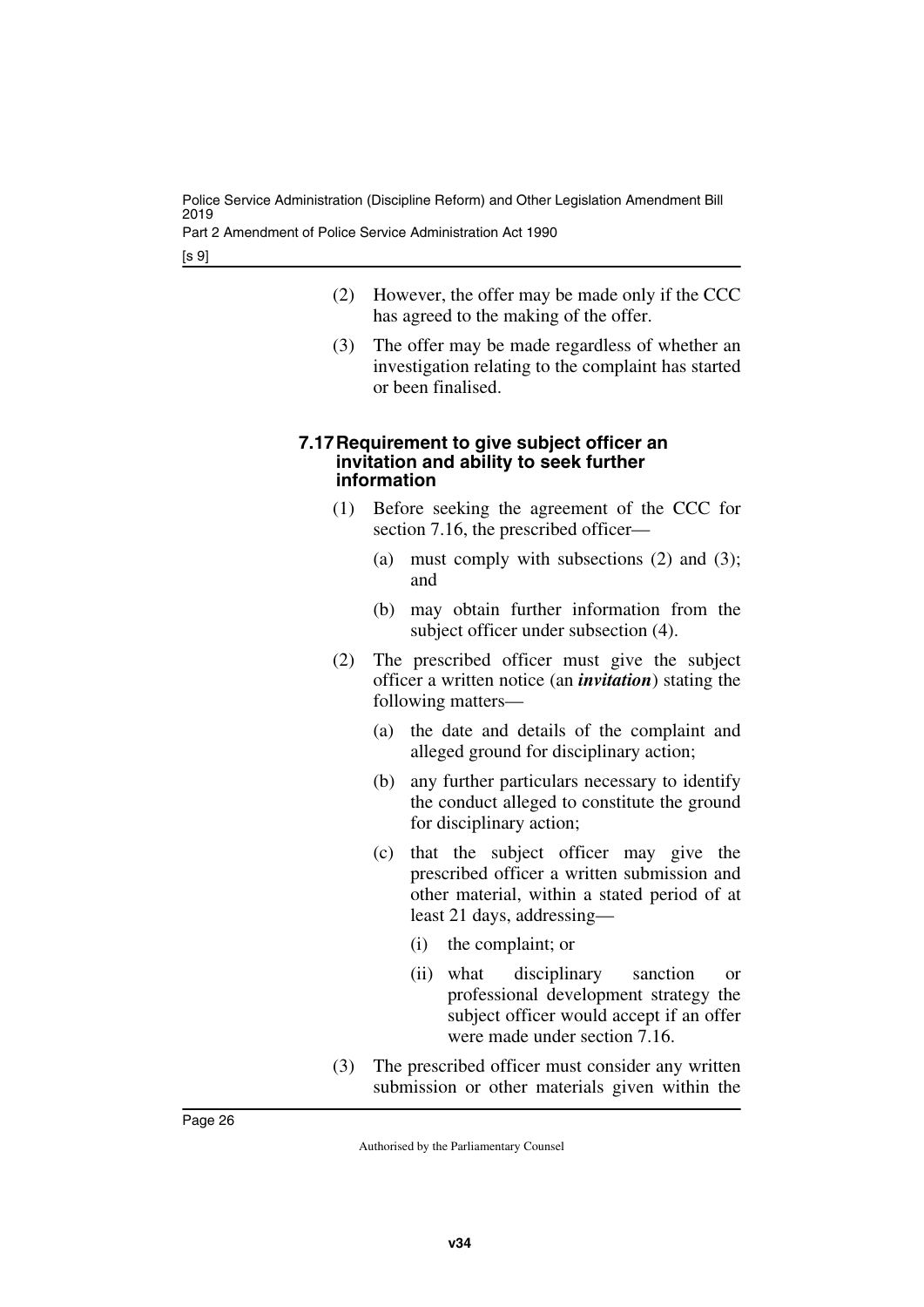stated period to the prescribed officer by the subject officer.

- (4) After complying with subsection (3), the prescribed officer may, by written notice, require the subject officer to give the prescribed officer further stated information (the *required information*) reasonably required by the prescribed officer to decide—
	- (a) whether to make the subject officer an offer under section 7.16; or
	- (b) the disciplinary sanction or professional development strategy to be offered to the subject officer under section 7.16.
- (5) A notice given under subsection (4) must state the period, of at least 14 days, within which the required information must be given to the prescribed officer.
- (6) The prescribed officer may extend the period mentioned in subsection (5).

### <span id="page-28-1"></span><span id="page-28-0"></span>**7.18Abbreviated process notice**

- (1) An offer under section 7.16 must be made by giving the subject officer a written notice (an *abbreviated process notice*) stating the following matters—
	- (a) the date and details of the complaint and alleged ground for disciplinary action;
	- (b) any further particulars necessary to identify the conduct alleged to constitute the ground for disciplinary action;
	- (c) the disciplinary sanction or professional development strategy (the *proposed sanction or strategy*) the prescribed officer proposes to impose;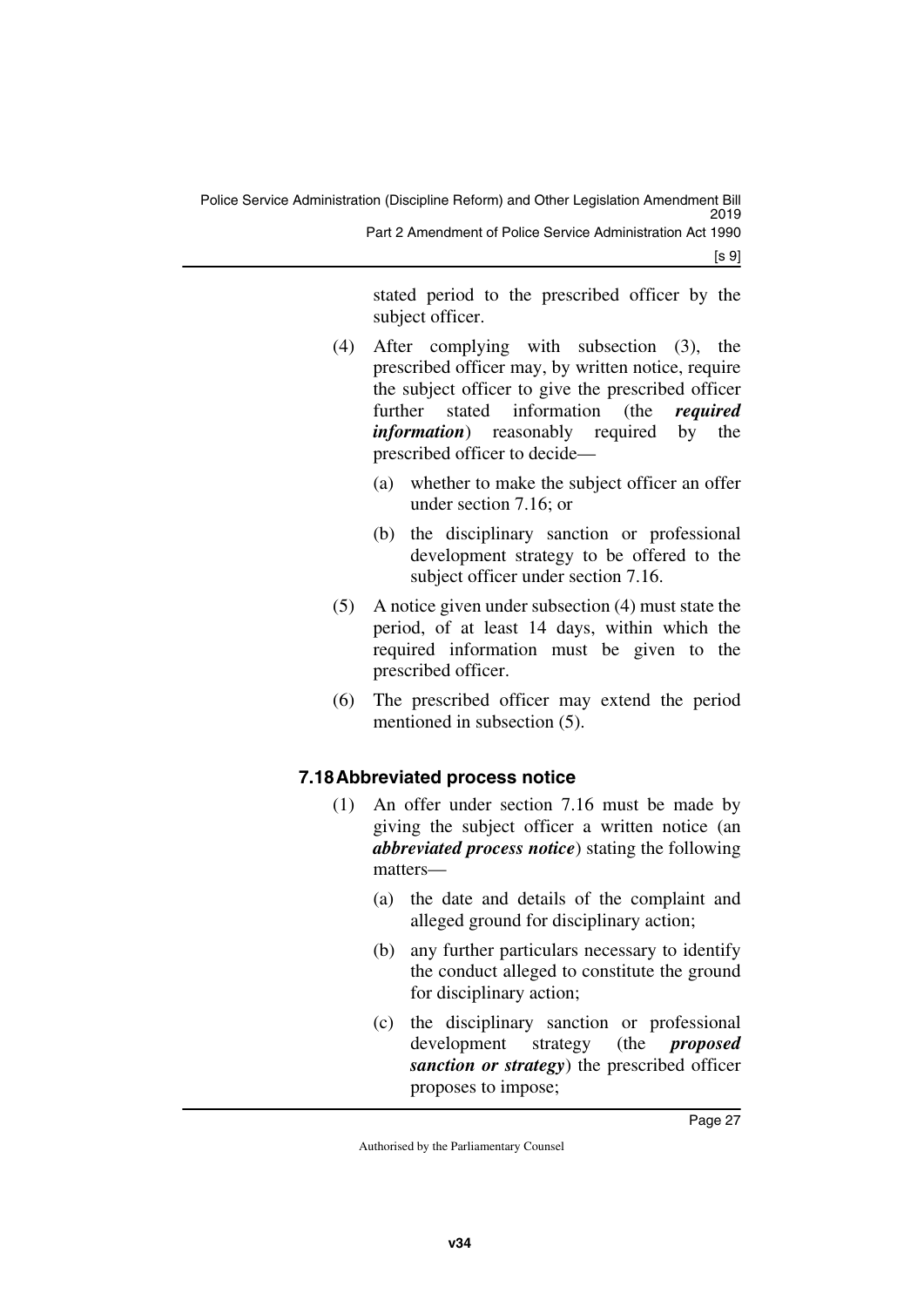Part 2 Amendment of Police Service Administration Act 1990

[s 9]

| (d) that the proposed sanction or strategy will |                                        |  |  |  |  |  |  |
|-------------------------------------------------|----------------------------------------|--|--|--|--|--|--|
|                                                 | be imposed only if the subject officer |  |  |  |  |  |  |
|                                                 | accepts it;                            |  |  |  |  |  |  |

- (e) the period within which, and how, the subject officer may accept the proposed sanction or strategy;
- (f) that the subject officer's acceptance of the proposed sanction or strategy may be accompanied by a submission or other materials about the complaint or the proposed sanction or strategy;
- (g) that if a disciplinary sanction or professional development strategy is imposed under this division—
	- (i) the sanction or strategy will be part of the subject officer's disciplinary history; and
	- (ii) there is no right of review under this Act or the *Crime and Corruption Act 2001* in relation to the imposition of the disciplinary sanction or professional development strategy;
- (h) that the subject officer may apply to QCAT under section 7.24 for an order quashing the disciplinary proceeding in particular circumstances.
- (2) For subsection  $(1)(e)$ , the stated period must be a reasonable period of at least 21 days after the subject officer is given the abbreviated process notice.

### <span id="page-29-1"></span><span id="page-29-0"></span>**7.19Subject officer may ask commissioner to make offer**

(1) The subject officer may, at any time, ask the commissioner to consider making an offer under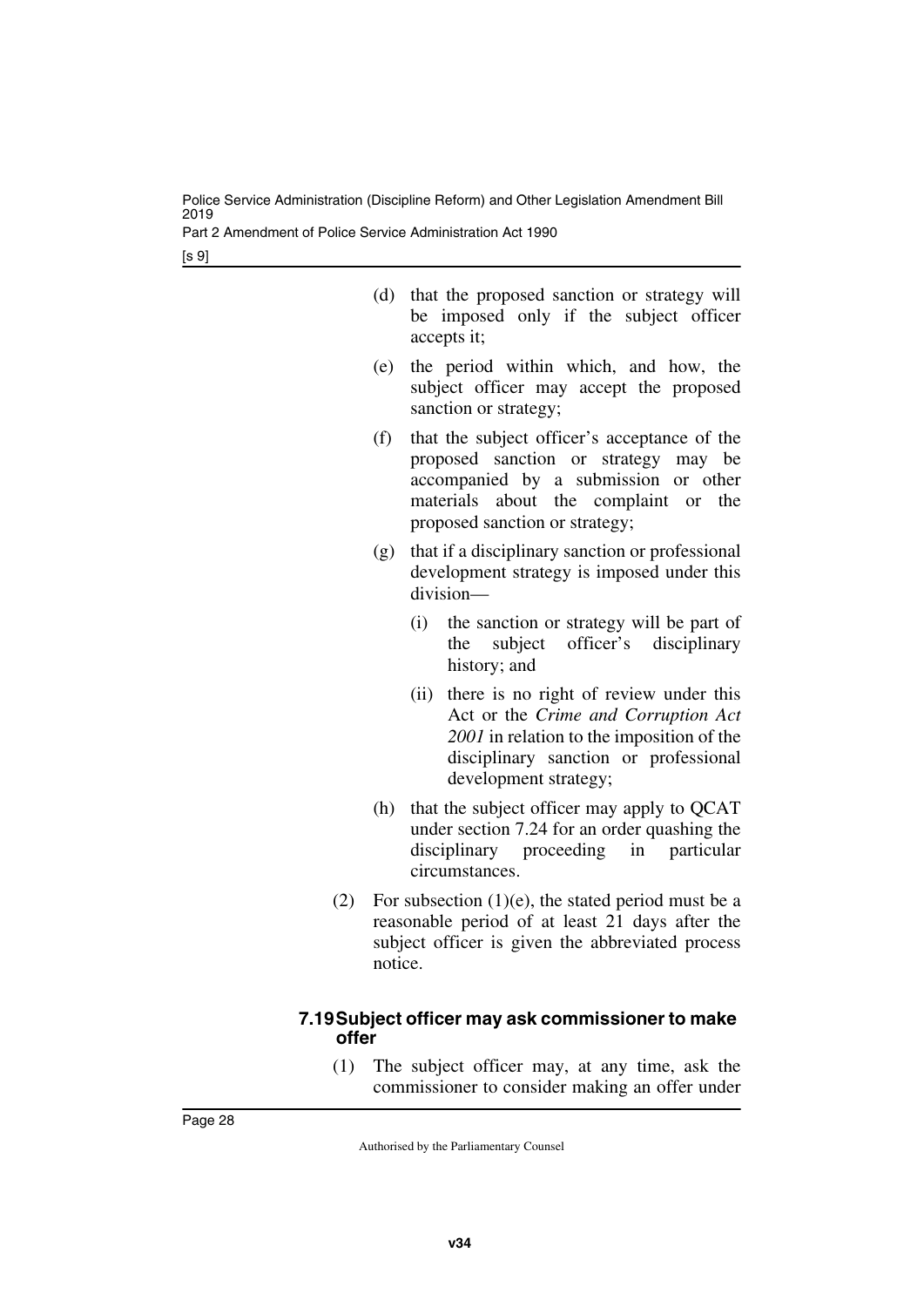[s 9]

section 7.16.

- (2) The request may be accompanied by a written submission or other materials about matters the subject officer believes the commissioner should consider in deciding—
	- (a) whether to make the offer; or
	- (b) an appropriate disciplinary sanction or professional development strategy to be proposed.

### <span id="page-30-1"></span><span id="page-30-0"></span>**Subdivision 3 Acceptance of offer and imposition of sanction or strategy**

### <span id="page-30-3"></span><span id="page-30-2"></span>**7.20Definition for subdivision**

In this subdivision—

*required period* means—

- (a) the period stated in the abbreviated process notice under section 7.18(1)(e); or
- (b) if the period mentioned in paragraph (a) is extended under section 7.21(3)—the extended period.

### <span id="page-30-5"></span><span id="page-30-4"></span>**7.21 Subject officer's acceptance of proposed sanction or strategy**

- (1) If an abbreviated process notice is given to the subject officer, the subject officer may, by written notice that complies with subsection  $(2)(a)$ , accept the proposed sanction or strategy.
- (2) The subject officer's notice—
	- (a) must be given to the prescribed officer—
		- (i) within the required period; and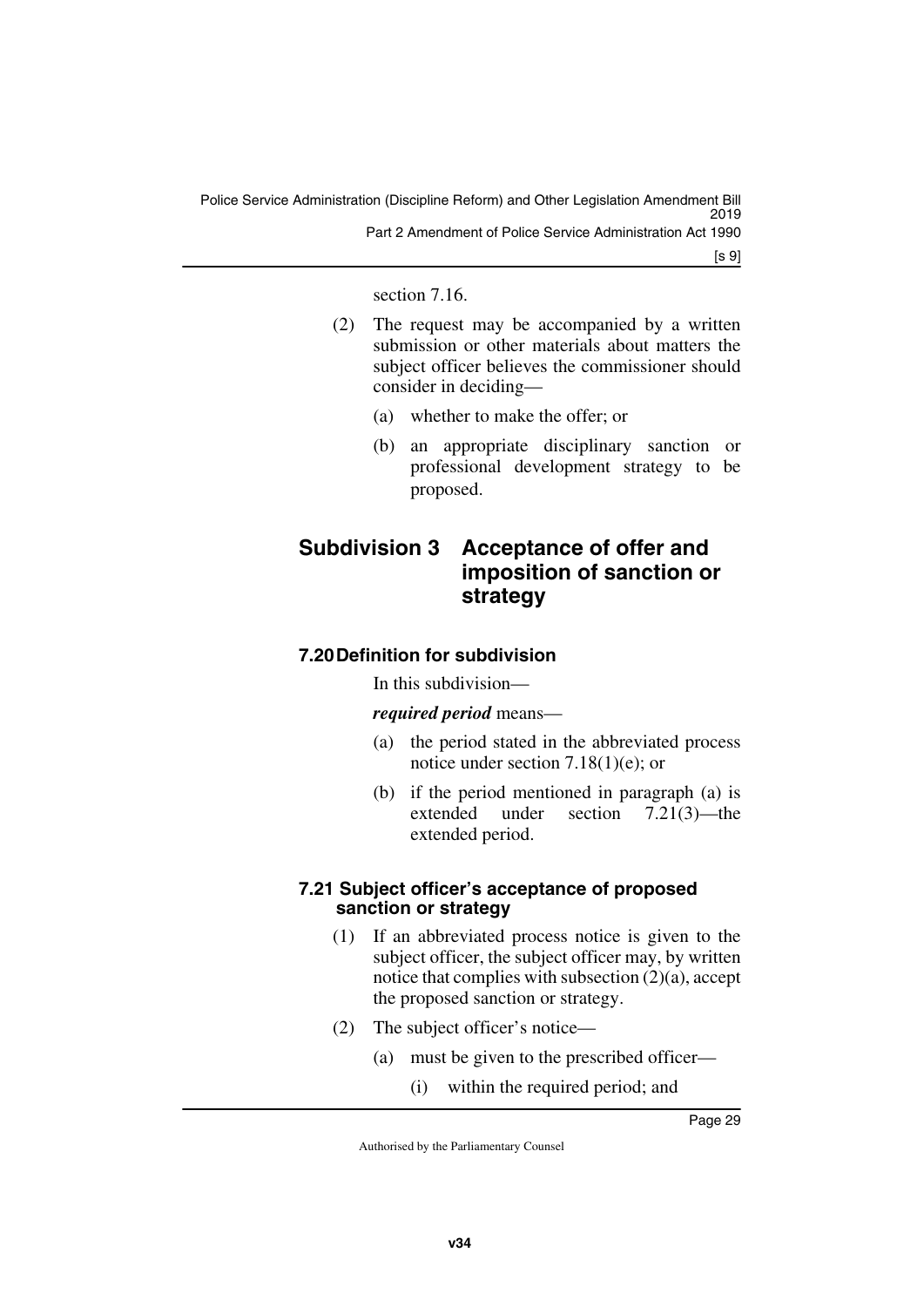Part 2 Amendment of Police Service Administration Act 1990

[s 9]

- (ii) in the way stated in the abbreviated process notice under section 7.18(1)(e); and
- (b) may be accompanied by a submission or other materials about the complaint or the proposed sanction or strategy.
- (3) The prescribed officer may, by agreement with the subject officer, extend the period stated in the abbreviated process notice in which the subject officer may accept the proposed sanction or strategy.

### <span id="page-31-1"></span><span id="page-31-0"></span>**7.22Ending of proceeding—subject officer does not accept proposed sanction or strategy**

- (1) If the subject officer does not accept the proposed sanction or strategy within the required period—
	- (a) the disciplinary proceeding under this division ends; and
	- (b) a disciplinary proceeding against the subject officer may be started under division 4; and
	- (c) each of the following is not admissible against the subject officer in any proceeding, including a subsequent disciplinary proceeding—
		- (i) a submission made by the subject officer in response to an invitation under section 7.17, including any accompanying materials;
		- (ii) a request made by the subject officer under section 7.19, including any accompanying submission or other materials.
- (2) For starting a disciplinary proceeding against the subject officer under division 4, section 7.12(1)(b) applies as if it referred to the period of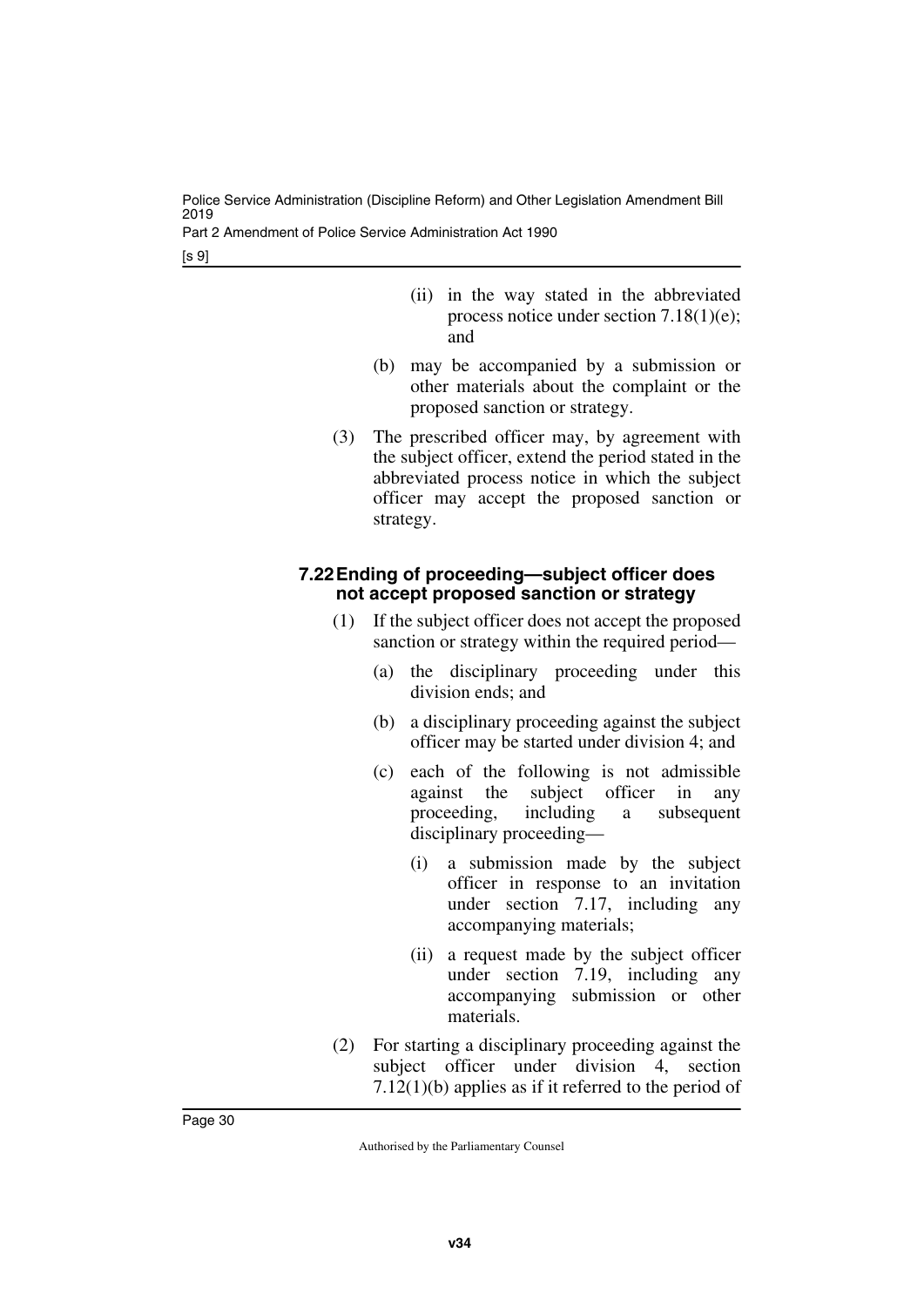6 months from the following day—

- (a) if the subject officer gives the prescribed officer a written notice refusing to accept the proposed sanction or strategy within the required period—the day the notice is given;
- (b) otherwise—the day the required period ends.

#### <span id="page-32-1"></span><span id="page-32-0"></span>**7.23Imposition of disciplinary sanction or professional development strategy**

- (1) This section applies if the subject officer accepts the proposed sanction or strategy within the required period.
- (2) The prescribed officer must, after considering any written submission and other materials given to the prescribed officer by the subject officer under this division—
	- (a) impose the proposed sanction or strategy; and
	- (b) give the subject officer notice of the decision, including a brief statement of the reasons for the decision.
- (3) The subject officer is taken to have admitted the alleged ground for disciplinary action stated in the abbreviated process notice.
- (4) The imposition of the disciplinary sanction or professional development strategy finalises the complaint to which the proceeding relates.
- <span id="page-32-3"></span>(5) This section applies subject to section 7.24 and division 5.

### <span id="page-32-2"></span>**Subdivision 4 Quashing proceeding**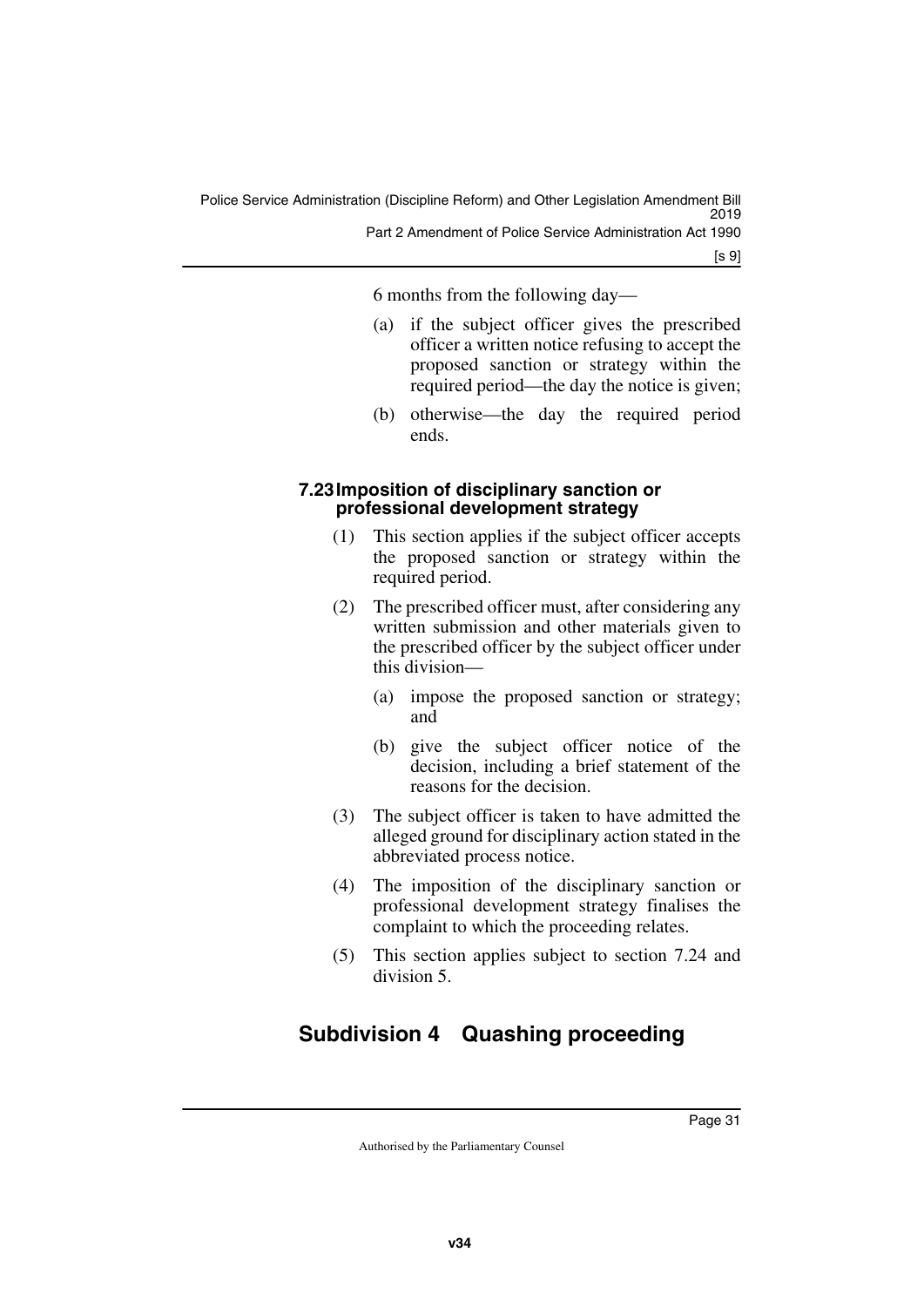Part 2 Amendment of Police Service Administration Act 1990

[s 9]

#### <span id="page-33-1"></span><span id="page-33-0"></span>**7.24New evidence and quashing of proceeding by QCAT**

- (1) This section applies if—
	- (a) a disciplinary sanction or professional development strategy has been imposed under this division; and
	- (b) fresh, additional or substituted evidence (*new evidence*) later emerges that, had it been considered by the prescribed officer in deciding the disciplinary sanction or professional development strategy to be imposed, would have affected the decision.
- (2) The CCC, the commissioner or the subject officer may apply to QCAT for an order quashing the proceeding under this division.
- (3) QCAT may make an order quashing the proceeding under this division if satisfied—
	- (a) the new evidence would have had a considerable effect on the disciplinary sanction or professional development strategy imposed; and
	- (b) it is in the interests of justice to quash the proceeding.
- (4) If QCAT makes an order quashing the disciplinary proceeding under this division—
	- (a) the proceeding is taken to have never occurred; and
	- (b) subject to subsection (5), a new disciplinary proceeding may be started against the subject officer in relation to the same matter or a substantially similar matter; and
	- (c) each of the following is inadmissible in a new disciplinary proceeding or proceeding for corrupt conduct under the *Crime and Corruption Act 2001*—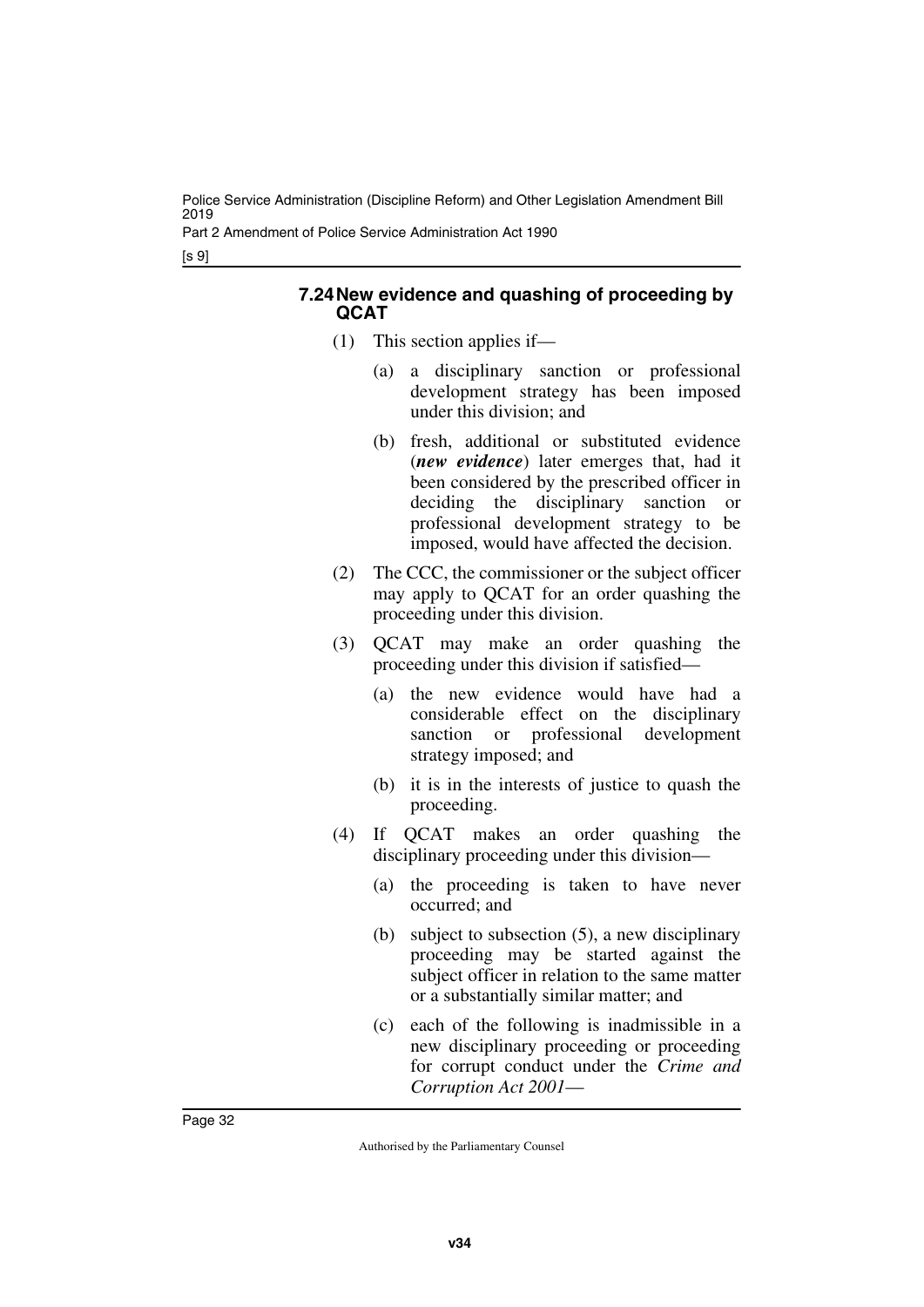Police Service Administration (Discipline Reform) and Other Legislation Amendment Bill 2019 Part 2 Amendment of Police Service Administration Act 1990

[s 9]

- (i) an invitation under section 7.17, an abbreviated process notice or a request to be given an abbreviated process notice;
- (ii) a submission or decision made under section 7.17, 7.19 or 7.21;
- <span id="page-34-1"></span>(iii) anything else produced by the subject officer for the proceeding.
- (5) Despite section 7.12, a new disciplinary proceeding mentioned in subsection (4)(b) must be started within 6 months of the making of the order by QCAT.

### <span id="page-34-0"></span>**Division 4 Process for hearings by prescribed officers**

### <span id="page-34-2"></span>**Subdivision 1 Decision to take disciplinary action**

### <span id="page-34-5"></span><span id="page-34-4"></span>**7.25 How disciplinary proceeding is started**

<span id="page-34-3"></span>A prescribed officer may start a disciplinary proceeding under this division by giving the subject officer a notice (a *disciplinary proceeding notice*) stating—

- (a) particulars of the alleged ground for disciplinary action (the *disciplinary charge*); and
- (b) that the subject officer may, within a stated period of at least 28 days, give the prescribed officer a written submission and other materials to show why disciplinary action should not be taken in relation to the disciplinary charge.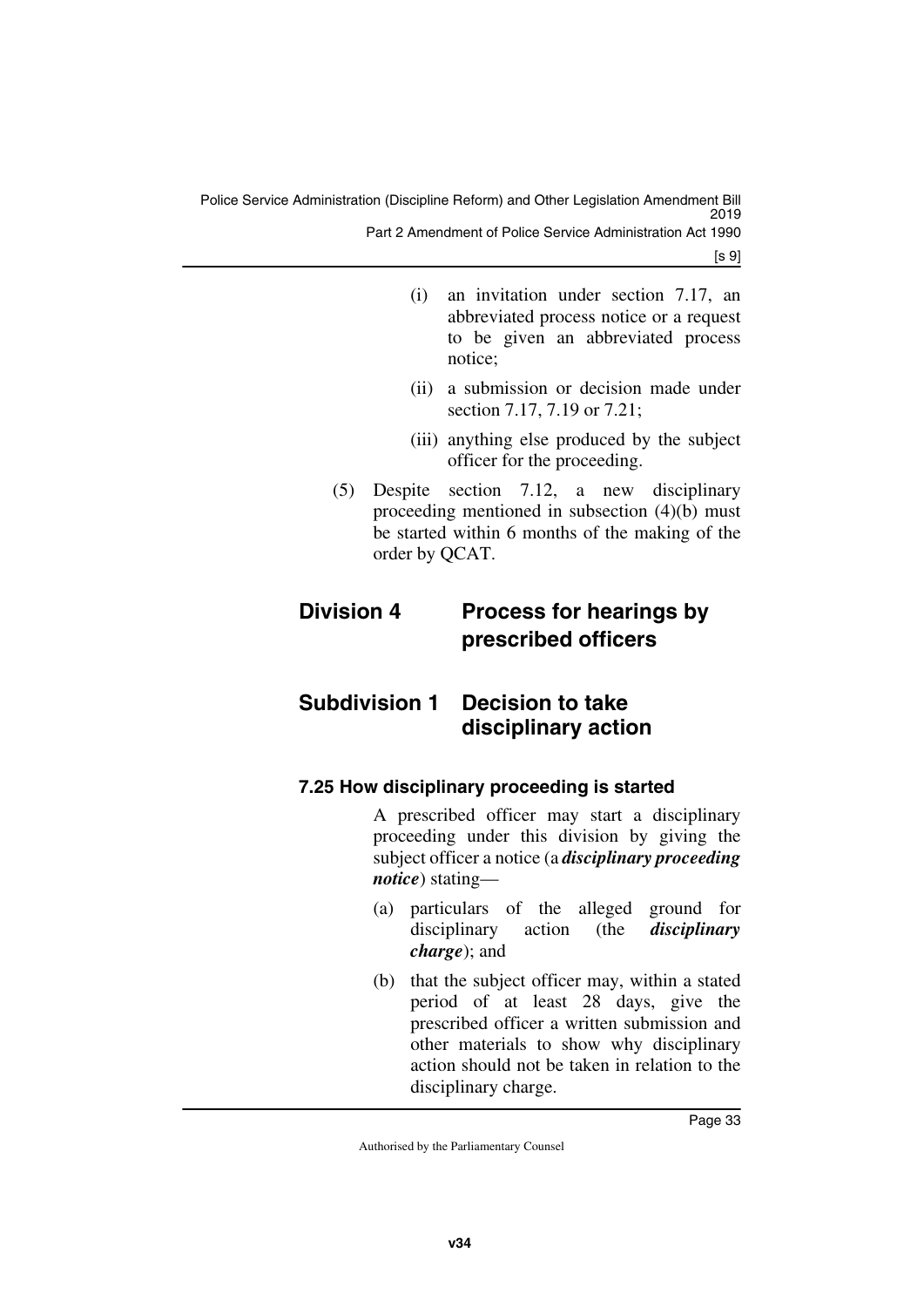Part 2 Amendment of Police Service Administration Act 1990

[s 9]

*Note—*

See also the requirements in sections 7.11 and 7.12 for starting disciplinary proceedings under this division.

### <span id="page-35-1"></span><span id="page-35-0"></span>**7.26Subject officer's right to make written submission**

- (1) The subject officer may, within the required period, give the prescribed officer a written submission and other materials to show why disciplinary action should not be taken in relation to the disciplinary charge.
- (2) The prescribed officer may, by agreement with the subject officer, extend the period stated in the disciplinary process notice under section 7.25(b).
- (3) In this section—

### *required period* means—

- (a) the period mentioned in the disciplinary proceeding notice under section 7.25; or
- (b) if the period mentioned in paragraph (a) has been extended under subsection (2)—the extended period.

### <span id="page-35-3"></span><span id="page-35-2"></span>**7.27Decision about whether disciplinary charge is proved**

- (1) This section applies if—
	- (a) either—
		- (i) the required period under section 7.26 has ended; or
		- (ii) a written submission has been given to the prescribed officer by the subject officer under section 7.26(1); and
	- (b) the prescribed officer has considered any written submission and other materials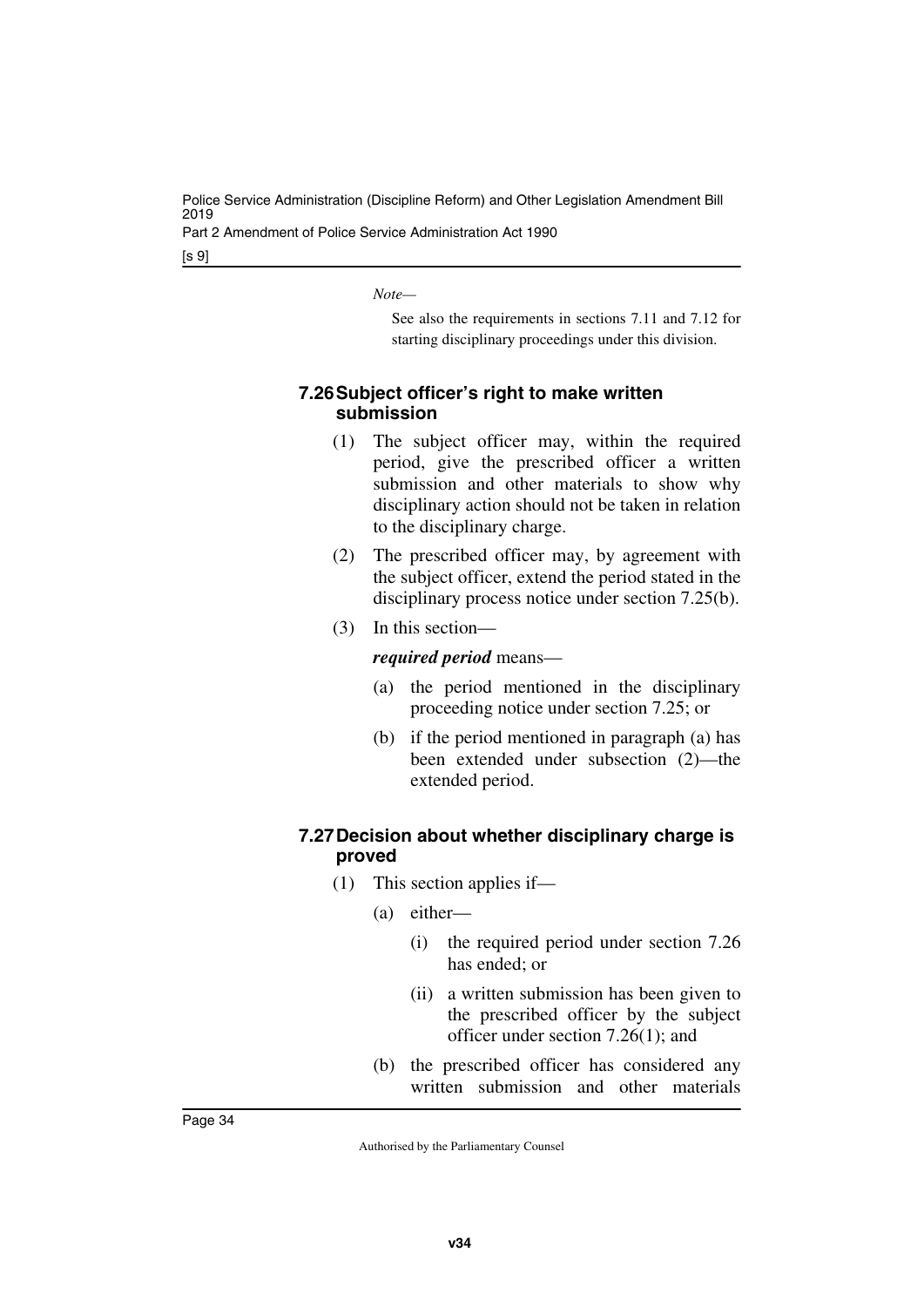[s 9]

given to the prescribed officer by the subject officer under section 7.26(1).

- (2) The prescribed officer must decide whether the disciplinary charge, or another ground for disciplinary action, is proved.
- (3) Subsection (4) applies if—
	- (a) the prescribed officer is not reasonably satisfied the disciplinary charge, or another ground for disciplinary action, is proved; or
	- (b) the prescribed officer—
		- (i) is reasonably satisfied the disciplinary charge, or another ground for disciplinary action, is proved; but
		- (ii) does not propose to impose a disciplinary sanction or professional development strategy on the subject officer.
- (4) Within 14 days after making the decision, the prescribed officer must—
	- (a) for a decision mentioned in subsection  $(3)(a)$ —
		- (i) give the subject officer written notice of the decision; and
		- (ii) give the CCC a QCAT information notice for the decision; or
	- (b) for a decision mentioned in subsection (3)(b)—give the subject officer and the CCC a QCAT information notice for the decision.

*Notes—*

1 If the prescribed officer is satisfied the disciplinary charge or another ground for disciplinary action is proved, see also section 7.31 for the requirement to give a QCAT information notice for—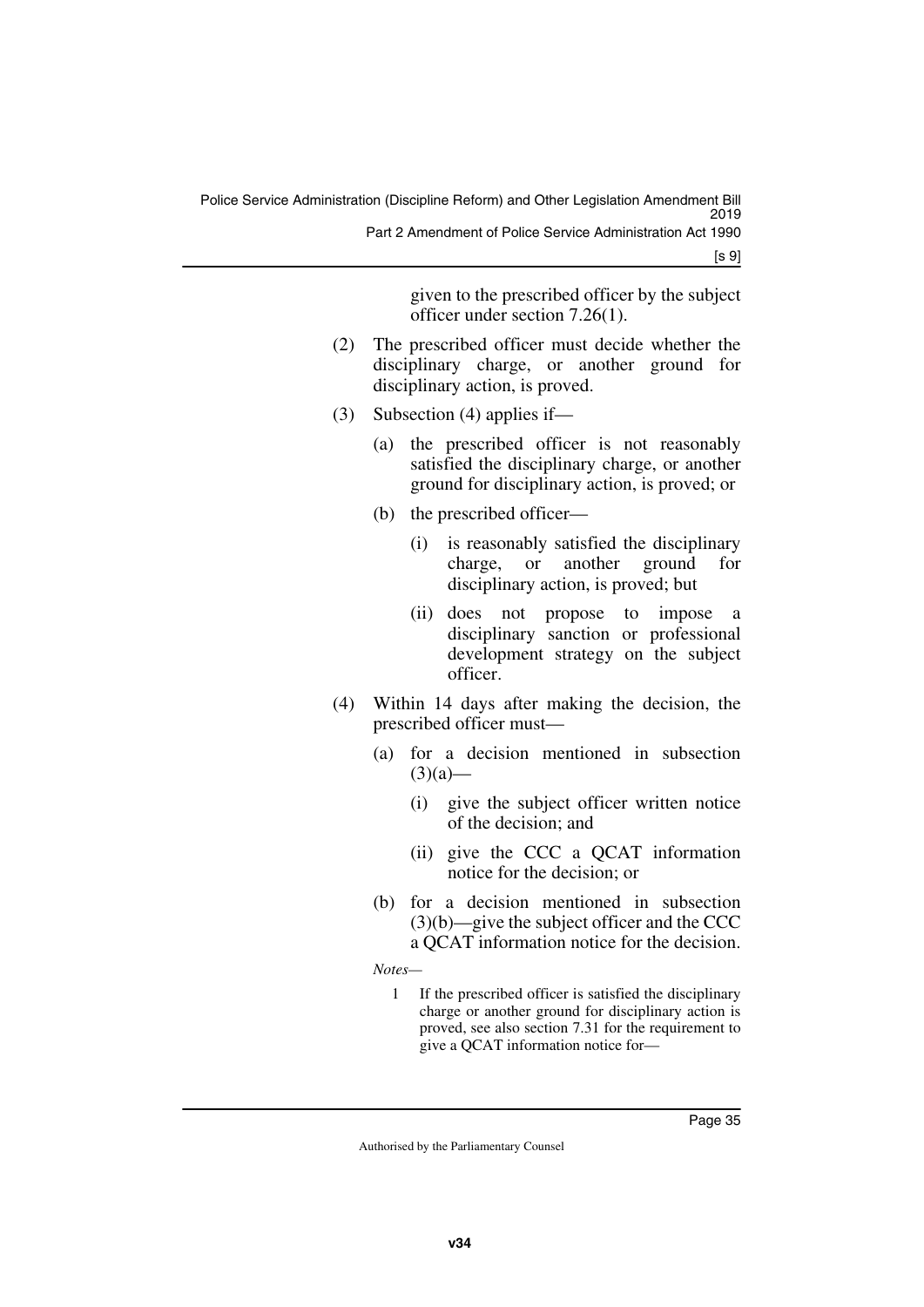Part 2 Amendment of Police Service Administration Act 1990

[s 9]

- the decision that the disciplinary charge, or another ground for disciplinary action, is proved
- the decision to impose, or not to impose, a disciplinary sanction or professional development strategy.
- 2 See the *Crime and Corruption Act 2001*, chapter 5, part 3 in relation to review by QCAT of the decisions mentioned in subsection (3).

# **Subdivision 2 Decision to impose disciplinary sanction or professional development strategy**

#### **7.28Proposed sanction notice**

- (1) This section applies if, under section 7.27, the prescribed officer is reasonably satisfied the disciplinary charge, or another ground for disciplinary action, is proved.
- (2) The prescribed officer may give the subject officer a notice (a *proposed sanction notice*) stating each of the following matters—
	- (a) that the prescribed officer has decided the disciplinary charge, or another ground for disciplinary action, is proved;
	- (b) the reasons for the decision;
	- (c) the disciplinary sanction or professional development strategy (the *proposed sanction or strategy*) the prescribed officer proposes to impose on the subject officer;
	- (d) that the subject officer may give the prescribed officer a written submission and other materials, within a stated period of at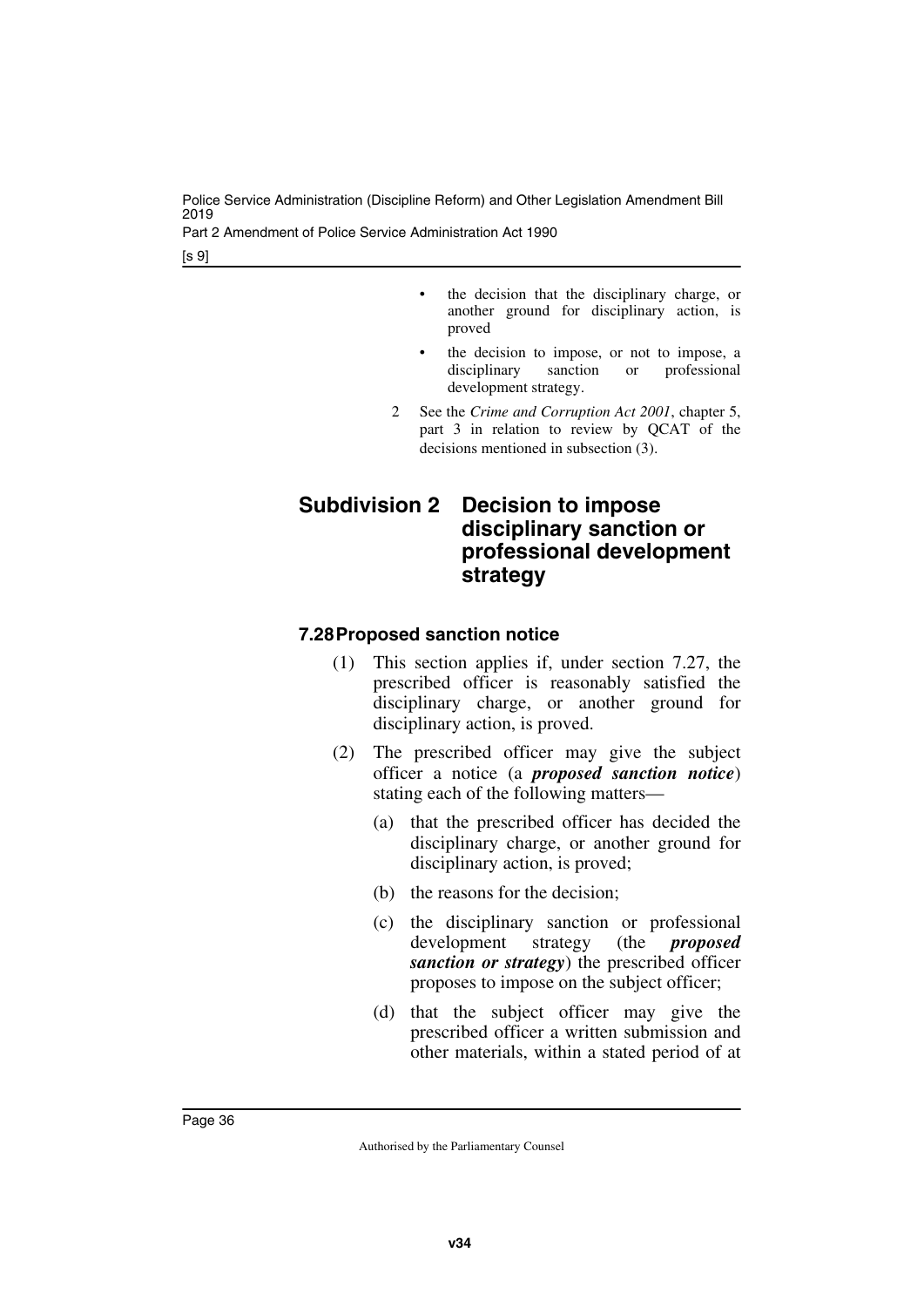least 21 days, to show why the proposed sanction or strategy should not be imposed.

### **7.29Subject officer's right to make written submission**

- (1) The subject officer may, within the required period, give the prescribed officer a written submission and other material to show why the proposed sanction or strategy should not be imposed.
- (2) The prescribed officer may, by agreement with the subject officer, extend the period stated in the proposed sanction notice under section 7.28(2)(d).
- (3) In this section—

#### *required period* means—

- (a) the period stated in the proposed sanction notice under section 7.28(2)(d); or
- (b) if the period mentioned in paragraph (a) has been extended under subsection (2)—the extended period.

#### **7.30Decision about imposition of disciplinary sanction or professional development strategy**

- (1) This section applies if—
	- (a) the prescribed officer has given the subject officer a proposed sanction notice; and
	- (b) either—
		- (i) the required period under section 7.29 has ended; or
		- (ii) the subject officer has given the prescribed officer a written submission under section 7.29(1); and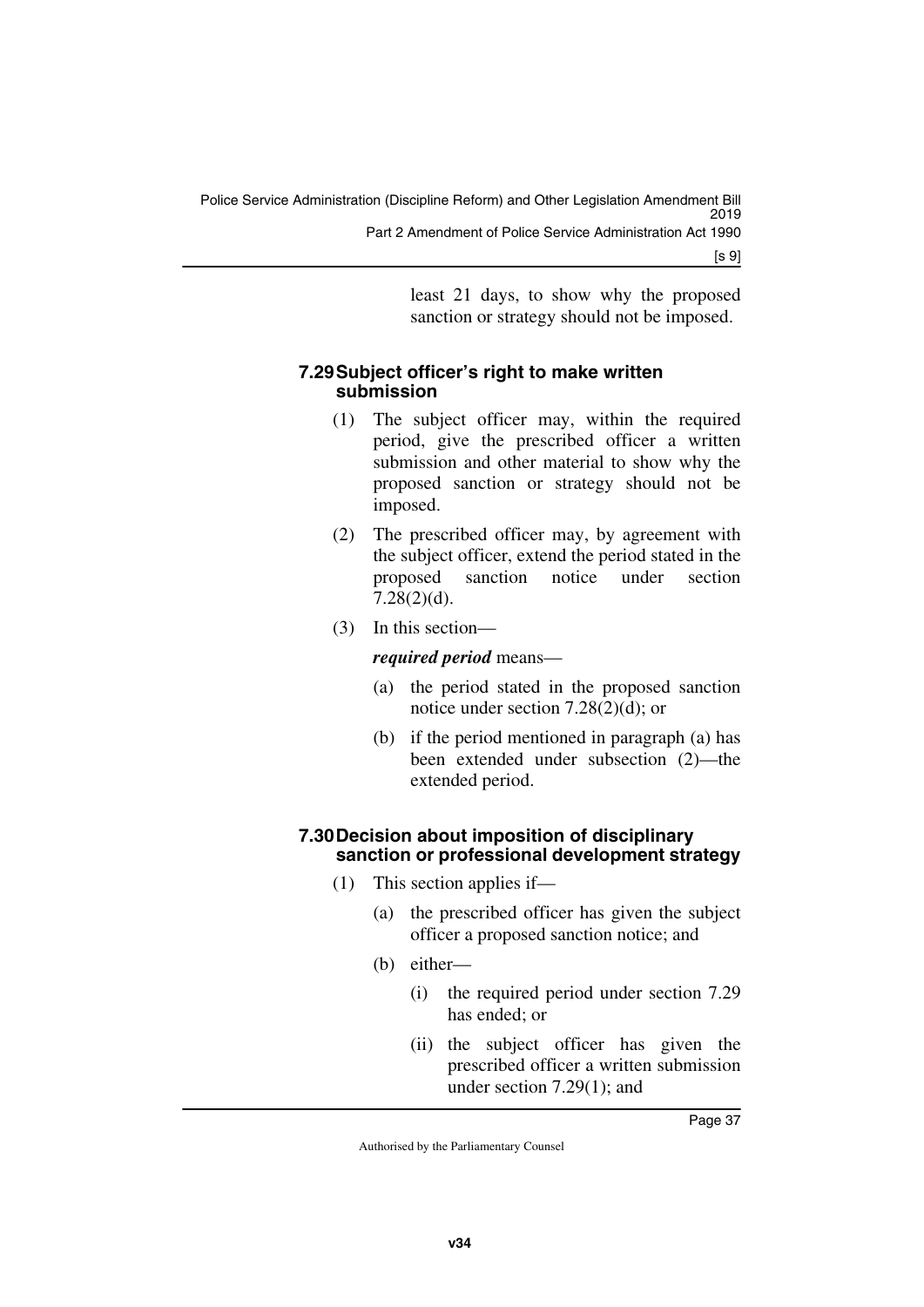Part 2 Amendment of Police Service Administration Act 1990

[s 9]

- (c) the prescribed officer has considered any written submission and other materials given to the prescribed officer by the subject officer under section 7.29(1).
- (2) The prescribed officer must decide—
	- (a) to impose on the subject officer—
		- (i) the proposed sanction or strategy; or
		- (ii) any other disciplinary sanction or professional development strategy that is no more detrimental to the subject officer than the proposed sanction or strategy; or
	- (b) not to impose a disciplinary sanction or professional development strategy on the subject officer.
- (3) A decision under subsection  $(2)(a)$  takes effect on the day the subject officer is given a QCAT information notice for the decision under section 7.31.
- (4) This section applies subject to division 5.

### **7.31QCAT information notices**

- (1) Within 14 days after making a decision under section 7.30(2), the prescribed officer must give the subject officer and the CCC a QCAT information notice for each of the following decisions—
	- (a) the decision under section 7.27(2) that the disciplinary charge, or another ground for disciplinary action, is proved;
	- (b) the decision under section 7.30(2) to impose, or not to impose, a disciplinary sanction or professional development strategy.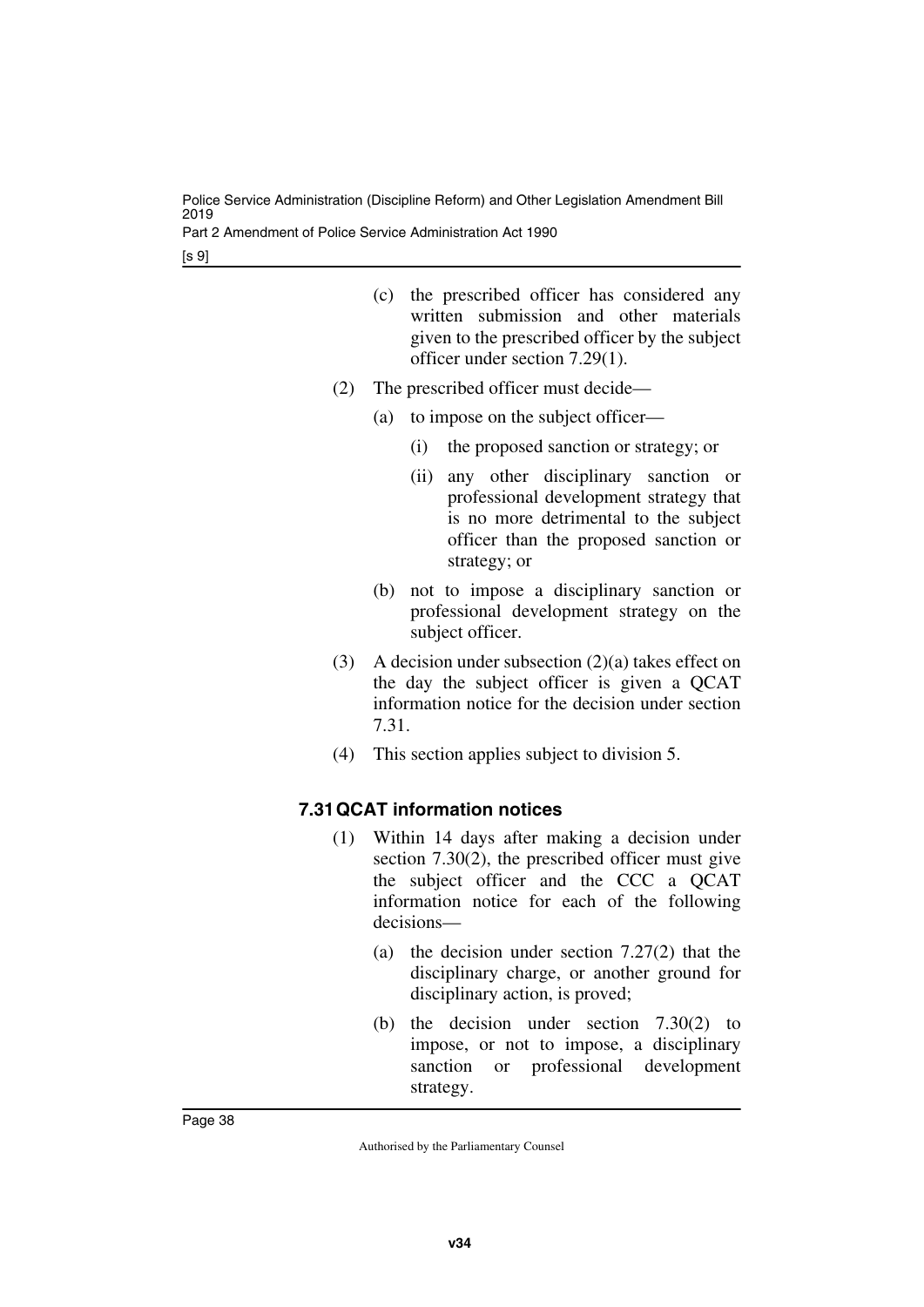Police Service Administration (Discipline Reform) and Other Legislation Amendment Bill 2019 Part 2 Amendment of Police Service Administration Act 1990

[s 9]

*Note—*

See the *Crime and Corruption Act 2001*, chapter 5, part 3 in relation to review by QCAT of the decisions mentioned in subsection (1).

- (2) A QCAT information notice for a decision to impose a disciplinary sanction or professional development strategy must state the following matters—
	- (a) the disciplinary sanction or professional development strategy imposed;
	- (b) the date the sanction or strategy takes effect;
	- (c) whether the sanction or strategy is suspended under section 7.41 and, if so, the period and any conditions of the suspension;
	- (d) that the sanction or strategy will form part of the subject officer's disciplinary history;
	- (e) that the sanction or strategy may be taken into account in future disciplinary proceedings for deciding—
		- (i) whether to start a disciplinary proceeding for any future alleged disciplinable conduct; and
		- (ii) the suitability of the subject officer to be or continue to be a police officer, including a police officer of a particular rank.

*Note—*

If the disciplinary sanction is probation, see also section 7.36(3) for additional matters that must be stated in the QCAT information notice.

(3) Subsection (2) does not limit the QCAT Act, section 157(2).

# **Subdivision 3 General**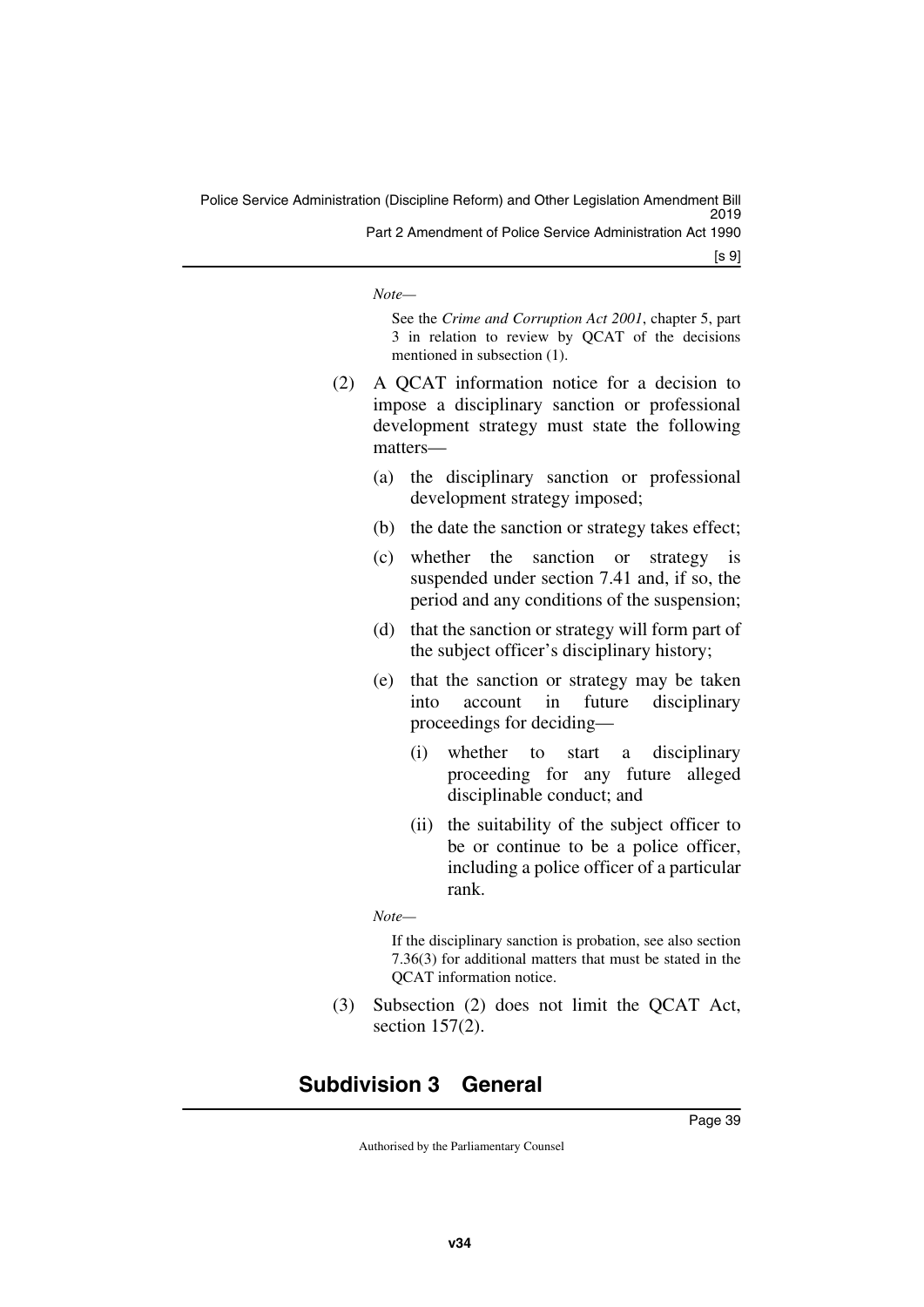Part 2 Amendment of Police Service Administration Act 1990

[s 9]

#### **7.32Principles for conducting disciplinary proceeding**

In conducting the disciplinary proceeding, the prescribed officer—

- (a) must observe the rules of natural justice; and
- (b) must act as quickly, and with as little formality and technicality, as is consistent with a fair and proper consideration of the matters before the prescribed officer; and
- (c) is not bound by the rules of evidence; and
- (d) may get information on a matter in a way the prescribed officer considers appropriate; and
- (e) may decide the procedures to be followed for the proceeding, subject to any guidelines made under section 7.44.

# **Division 5 Disciplinary sanctions**

### **7.33Application of division**

This division applies for imposing a disciplinary sanction or professional development strategy on the subject officer under division 3 or 4.

### **7.34Disciplinary sanctions**

Each of the following sanctions is a *disciplinary sanction*—

- (a) dismissal;
- (b) suspension from duty without pay for not longer than 12 months;
- (c) probation for not longer than 12 months;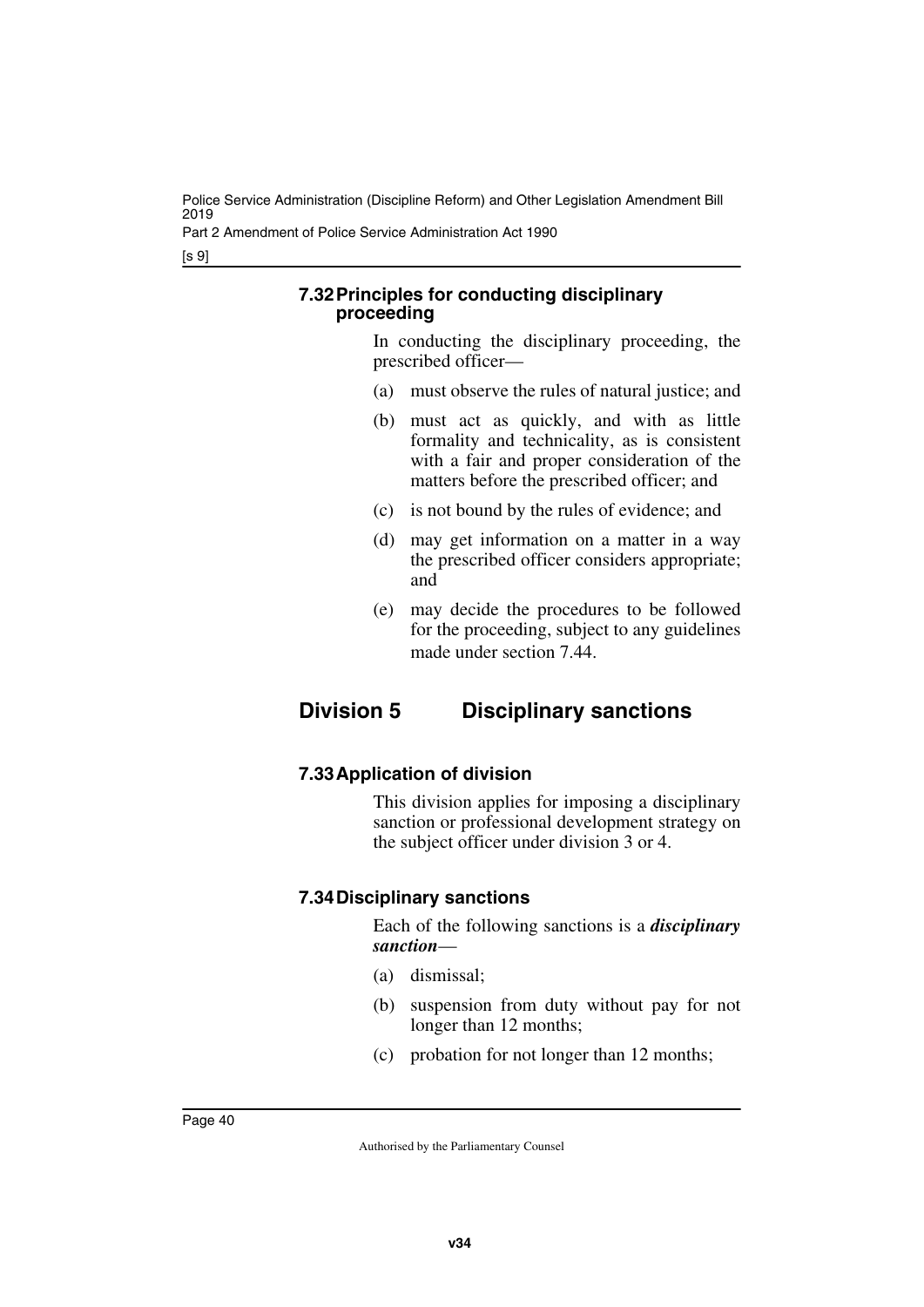[s 9]

*Note—*

See also section 7.36 in relation to probation.

- (d) demotion, whether permanently or for a stated period;
- (e) comprehensive transfer;
- (f) local transfer;
- (g) performance of up to 100 hours of community service;

*Note—*

See also section 7.39 in relation to community service.

(h) a fine of up to 50 penalty units;

*Note—*

See also section 7.40 in relation to fines.

(i) a reprimand.

#### **7.35Power of prescribed officer to impose disciplinary sanction**

- (1) The prescribed officer may impose a disciplinary sanction on the subject officer that—
	- (a) is mentioned in subsection (2); and
	- (b) the prescribed officer considers is appropriate in the particular case.
- (2) For subsection  $(1)(a)$ , the following disciplinary sanctions may be imposed—
	- (a) if the prescribed officer is the commissioner—any disciplinary sanction;
	- (b) if the prescribed officer is a deputy commissioner—any disciplinary sanction;
	- (c) if the prescribed officer is an assistant commissioner—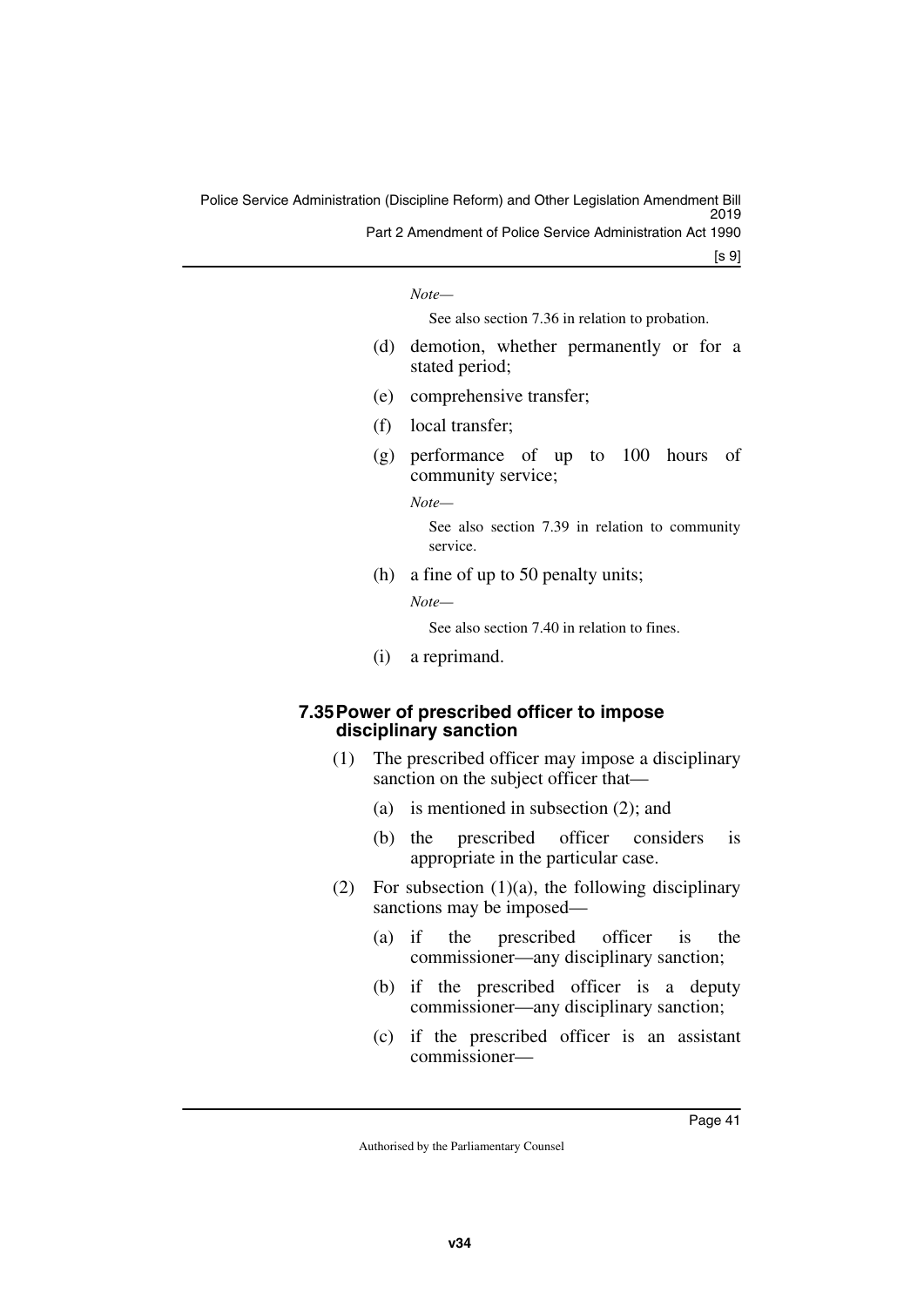Part 2 Amendment of Police Service Administration Act 1990

[s 9]

- (i) suspension from duty without pay for not longer than 28 days; or
- (ii) demotion; or
- (iii) local transfer; or
- (iv) community service; or
- (v) a fine; or
- (vi) a reprimand;
- (d) if the prescribed officer is a commissioned officer—
	- (i) community service; or
	- (ii) a fine; or
	- (iii) a reprimand.
- (3) In deciding the disciplinary sanction to be imposed, the prescribed officer must have regard to the following matters—
	- (a) any considerations provided for in a guideline made under section 7.44;
	- (b) the subject officer's disciplinary history and service history;
	- (c) any professional development strategies imposed on, or completed by, the subject officer in relation to the ground for disciplinary action.
- (4) For the removal of doubt, it is declared that the prescribed officer may impose more than 1 disciplinary sanction on the subject officer.

# **7.36 Probation**

- (1) This section applies if the disciplinary sanction imposed on the subject officer is probation.
- (2) The prescribed officer may impose conditions on the probation.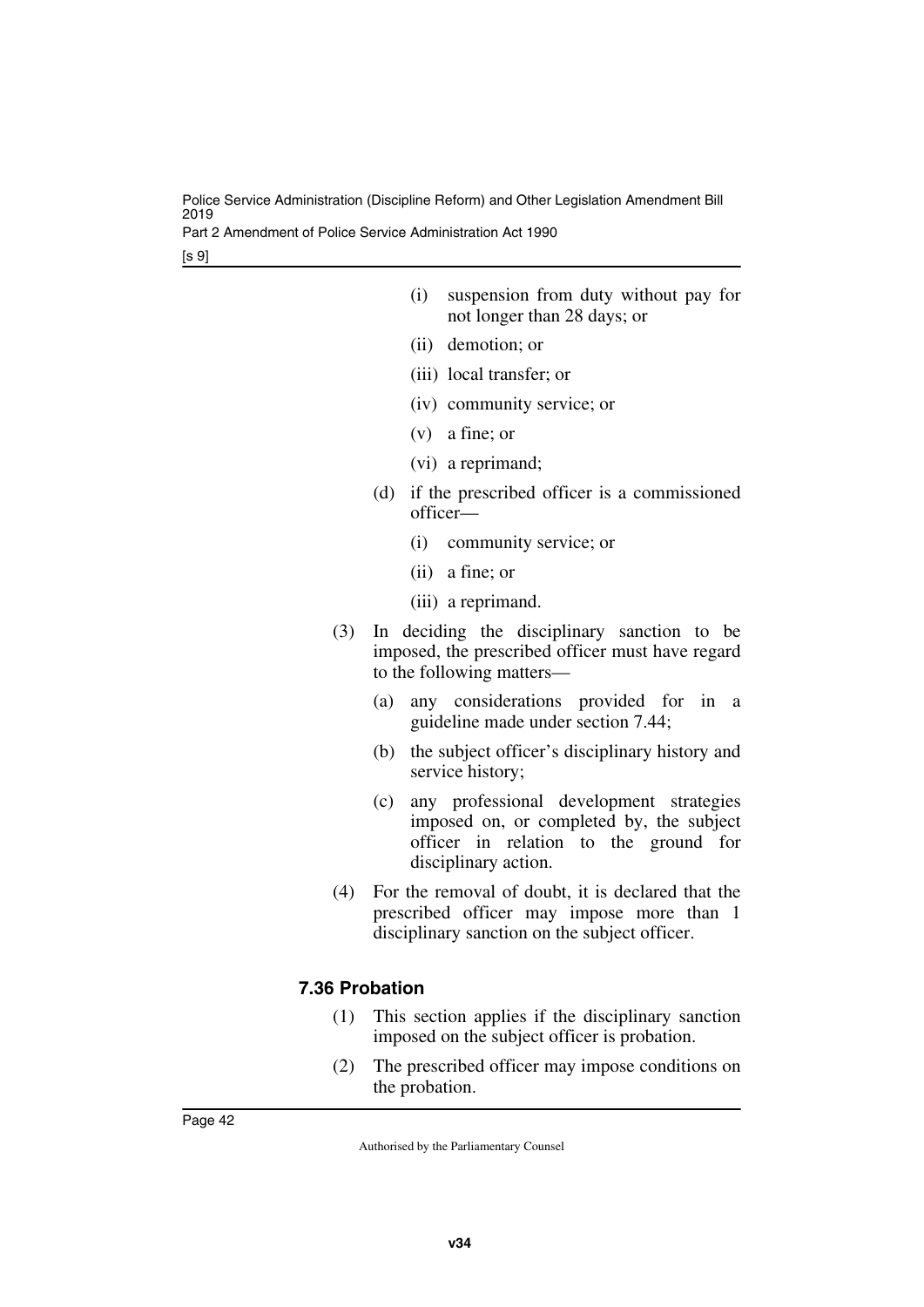- (3) Without limiting the QCAT Act, section 157(2), the information notice for the decision to impose the disciplinary sanction given to the subject officer under section 7.31(1)(b) must state—
	- (a) the period and any conditions of the probation; and
	- (b) that the subject officer may be asked to show cause as to why the officer should not be dismissed if—
		- (i) the subject officer breaches the probation; or
		- (ii) the commissioner reasonably believes the subject officer is unsuitable to continue to be a police officer.
- (4) The purpose of the probation is to enable—
	- (a) during the period of the probation, the commissioner to assess the subject officer's suitability to continue to be a police officer; and
	- (b) if, during the period of the probation, the subject officer breaches the probation or the commissioner reasonably believes the subject officer is unsuitable to continue to be a police officer—the dismissal of the subject officer after conducting a show cause proceeding.
- (5) For this section, the subject officer *breaches* the probation if, during the period of the probation, the subject officer—
	- (a) commits misconduct; or
	- (b) fails without a reasonable excuse to comply with a condition of the probation.
- (6) A show cause proceeding for dismissal of the subject officer on a ground mentioned in subsection  $(3)(b)$  must—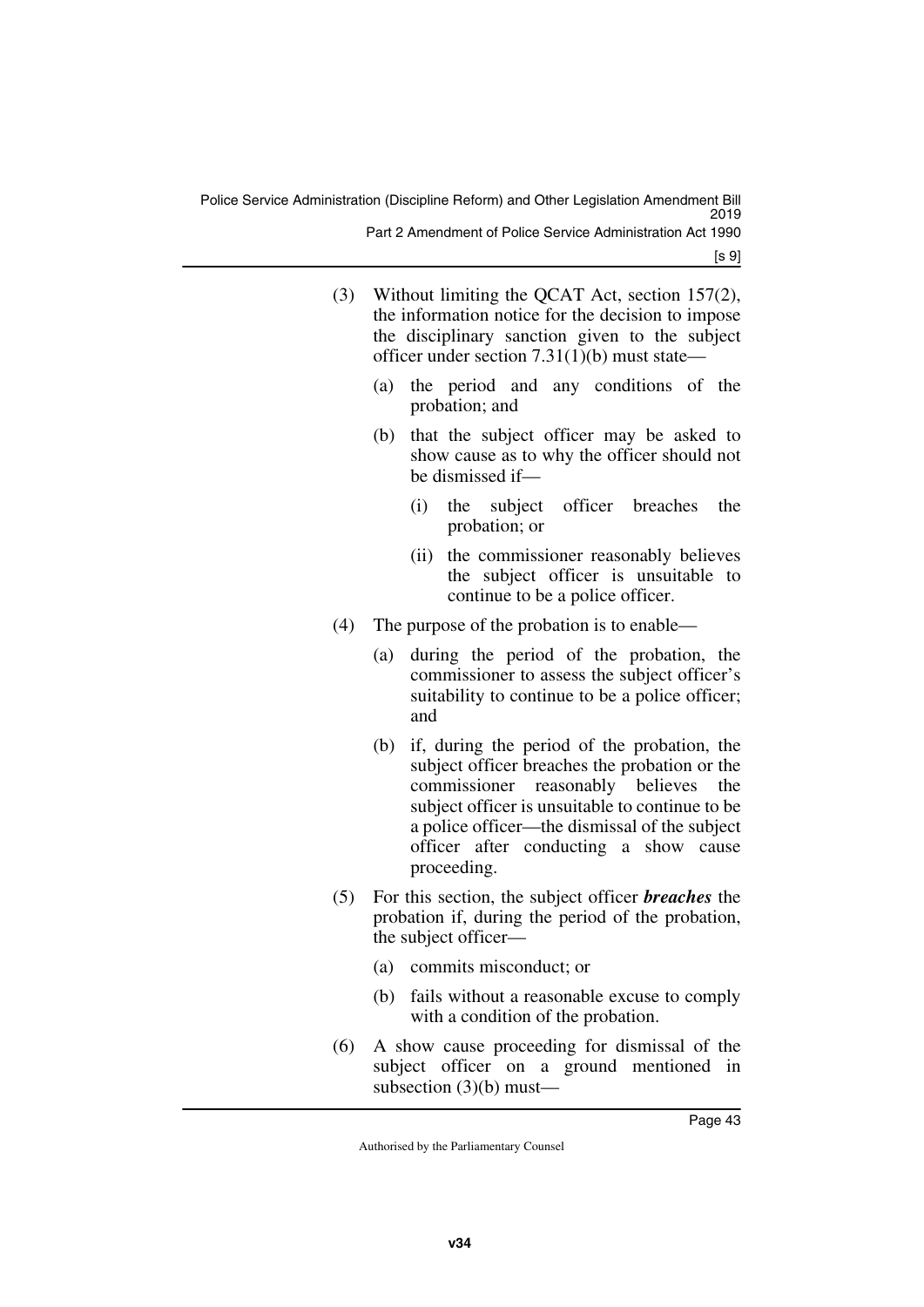Part 2 Amendment of Police Service Administration Act 1990

[s 9]

- (a) be conducted by a prescribed officer who is authorised under this division to impose a disciplinary sanction of probation; and
- (b) be started within 12 months from the date of the breach; and
- (c) observe the rules of natural justice.
- (7) The prescribed officer who conducts the show cause proceeding must give the subject officer and the CCC a QCAT information notice for the decision to dismiss, or not to dismiss, the subject officer.

*Note—*

See the *Crime and Corruption Act 2001*, chapter 5, part 3 in relation to review by QCAT of the decision.

## **7.37Comprehensive transfer**

A *comprehensive transfer* is a transfer of the subject officer to a position in another location in Queensland, if—

- (a) the transfer reasonably requires the subject officer to—
	- (i) relocate the subject officer's residence; or
	- (ii) travel more than 40km by road between the subject officer's residence and the location; and
- (b) the subject officer does not consent to the transfer.

### **7.38Local transfer**

- (1) A *local transfer* is—
	- (a) a transfer to another position, at the same location in Queensland, that involves a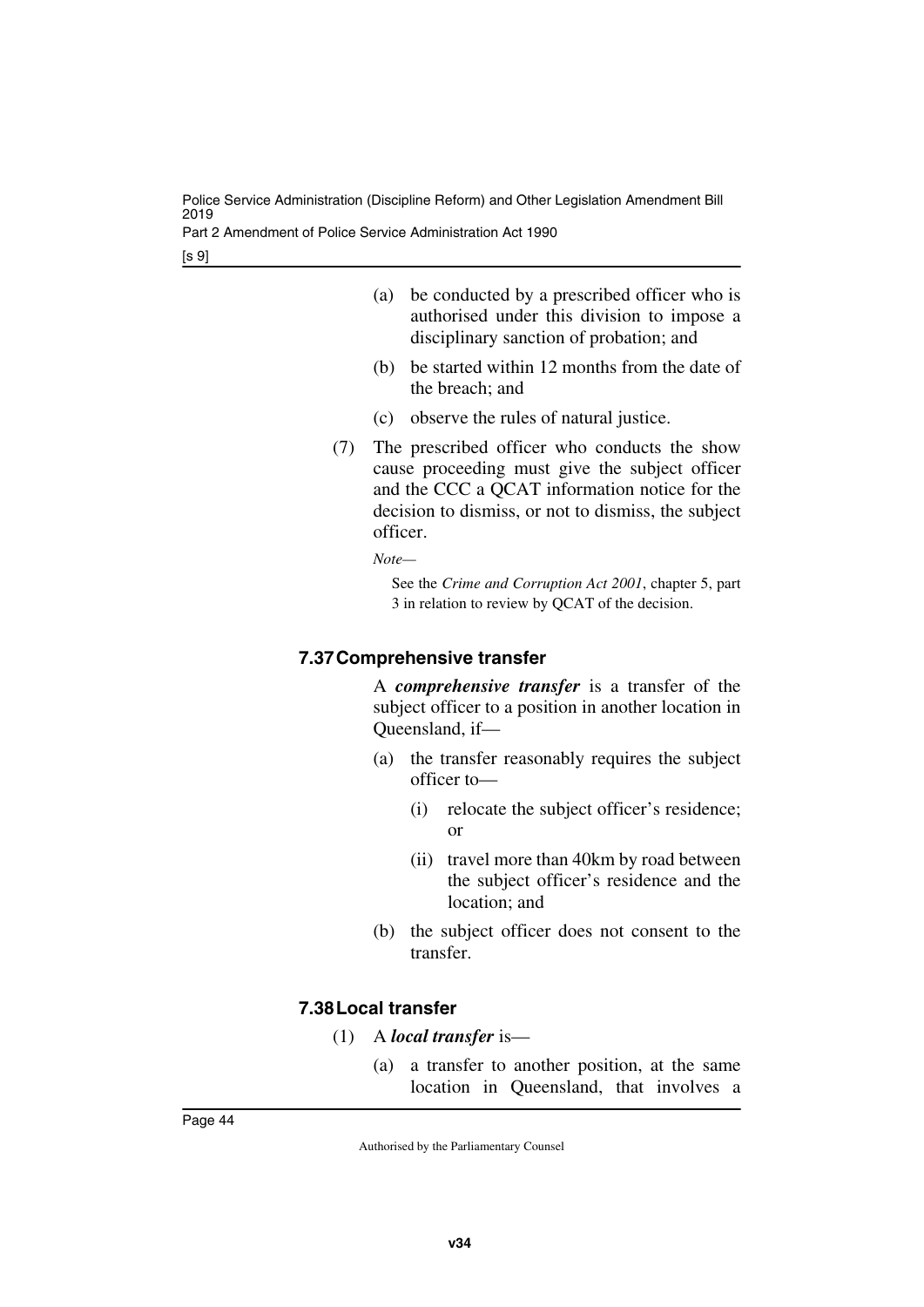[s 9]

change in the nature of the subject officer's duties; or

- (b) a transfer of the subject officer to a position in another location in Queensland if the transfer does not reasonably require the subject officer to—
	- (i) relocate the subject officer's residence; or
	- (ii) travel more than 40km by road between the subject officer's residence and the location.
- (2) A local transfer mentioned in subsection (1) may be imposed without the consent of the subject officer.
- (3) Also, a transfer of the subject officer to a position in another location in Queensland is a *local transfer* if—
	- (a) the transfer reasonably requires the subject officer to—
		- (i) relocate the subject officer's residence; or
		- (ii) travel more than 40km by road between the subject officer's residence and the location; and
	- (b) the subject officer consents to the transfer.

# **7.39 Community service**

- (1) This section applies if the disciplinary sanction imposed on the subject officer is community service.
- (2) The subject officer must be allowed at least 1 calendar month to complete each 10 hours, or part of 10 hours, of the community service.
- (3) A prescribed officer of at least the same rank as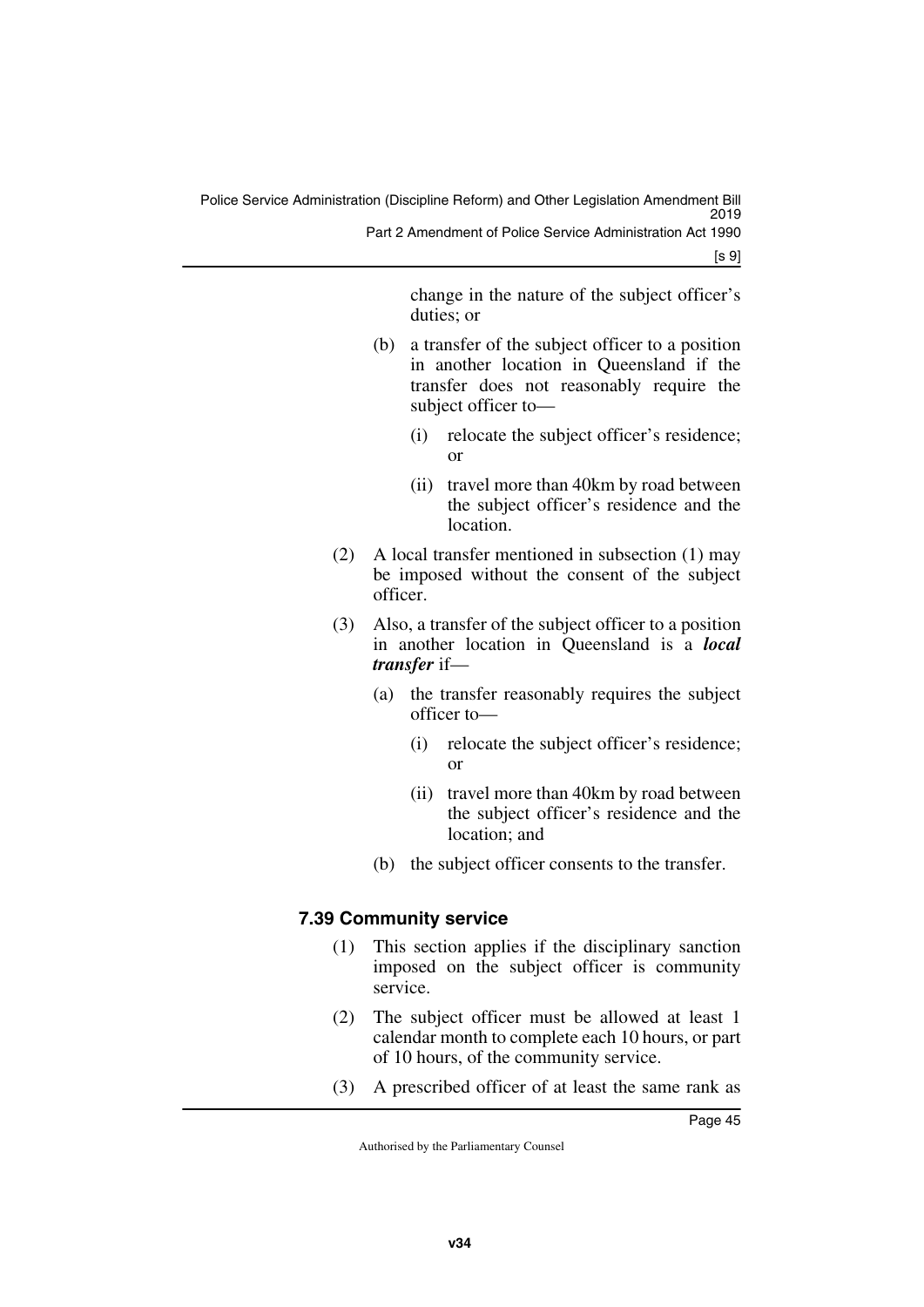Part 2 Amendment of Police Service Administration Act 1990

[s 9]

the prescribed officer who imposed the disciplinary sanction of community service may, on application by the subject officer, extend the time for performing the community service, or otherwise vary the community service, on reasonable grounds.

# **7.40 Fines**

- (1) This section applies if the disciplinary sanction imposed on the subject officer is a fine.
- (2) The fine must not be deducted from the subject officer's fortnightly salary at a rate of more than 2 penalty units each fortnight, without the subject officer's written consent.
- (3) If the subject officer retires, resigns or otherwise stops being an officer, any outstanding amount of the fine may be deducted in full from any allowances, salary or other entitlements owing to the subject officer.

# **7.41 Suspension of disciplinary sanctions**

- (1) This section does not apply if the disciplinary sanction imposed on the subject officer is dismissal or probation.
- (2) The prescribed officer imposing the disciplinary sanction may wholly or partly suspend the sanction for not more than 12 months—
	- (a) by giving the subject officer written notice of the suspension; and
	- (b) subject to any conditions stated in the notice.
- (3) If the subject officer complies with the conditions of the suspension—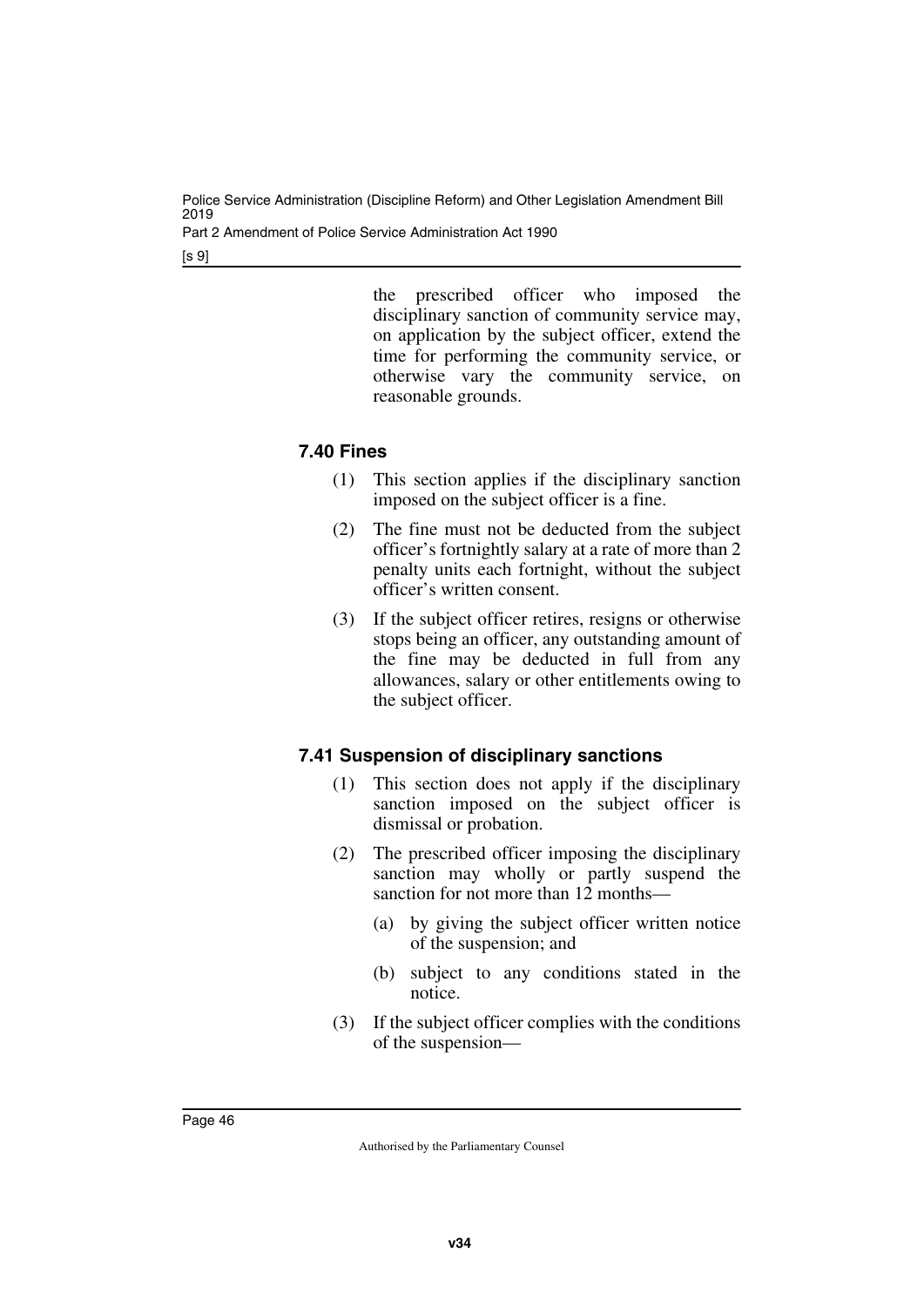Police Service Administration (Discipline Reform) and Other Legislation Amendment Bill 2019 Part 2 Amendment of Police Service Administration Act 1990

[s 9]

- (a) the disciplinary sanction remains part of the subject officer's disciplinary history but, to the extent it is suspended, is not to be given effect; and
- (b) when the suspension ends, the disciplinary sanction is taken to have been discharged or satisfied.
- (4) If the subject officer does not comply with the conditions of the suspension—
	- (a) as soon as reasonably practicable after becoming aware of the non-compliance, the commissioner must give the CCC a written notice stating—
		- (i) details of the non-compliance; and
		- (ii) any information known to the commissioner about the reasons for the non-compliance; and
	- (b) a prescribed officer of at least the same rank as the officer who imposed the suspended sanction must give effect to the disciplinary sanction unless the subject officer can show cause why the conditions should be varied or cancelled.
- $(5)$  A show cause proceeding under subsection  $(4)(b)$ must be started within 12 months from the end of the period of the suspension.
- (6) The prescribed officer conducting a show cause proceeding under subsection (4)(b) must decide to—
	- (a) give effect to the disciplinary sanction; or
	- (b) continue the suspension of the disciplinary sanction and vary the conditions, including by extending the period of the suspension for a further period of not more than 12 months; or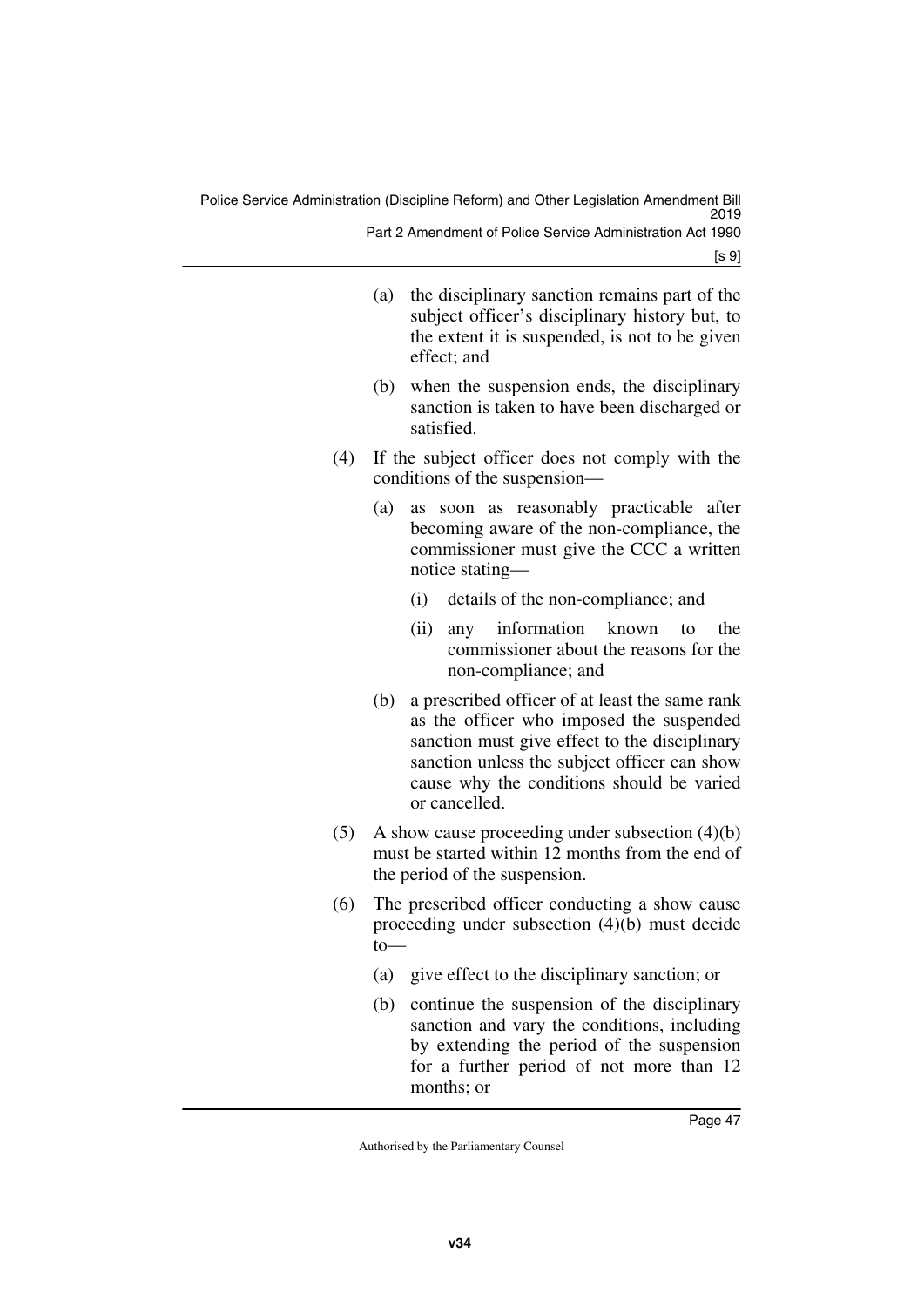Part 2 Amendment of Police Service Administration Act 1990

[s 9]

- (c) continue the suspension and cancel the conditions.
- (7) The prescribed officer must give the subject officer and the CCC a QCAT information notice for the decision.

*Note—*

See the *Crime and Corruption Act 2001*, chapter 5, part 3 in relation to review by QCAT of the decision.

# **7.42 Professional development strategies**

The prescribed officer may decide to impose, in a reasonable way, 1 or more professional development strategies on the subject officer—

- (a) for achieving the purposes of this part; and
- (b) instead of, or as well as, a disciplinary sanction.

# **Division 6 Other provisions**

# **7.43Central disciplinary unit**

- (1) The commissioner may establish a central unit (the *central unit*) that is responsible for conducting disciplinary proceedings.
- (2) The central unit must be separate and distinct from the unit involved in investigating complaints for this part.
- (3) The executive officer responsible for investigating complaints for this part must not be responsible for the operation, supervision or command of the central unit.
- (4) An officer, while performing duties as an assistant commissioner within the central unit, is taken to have the same powers to impose disciplinary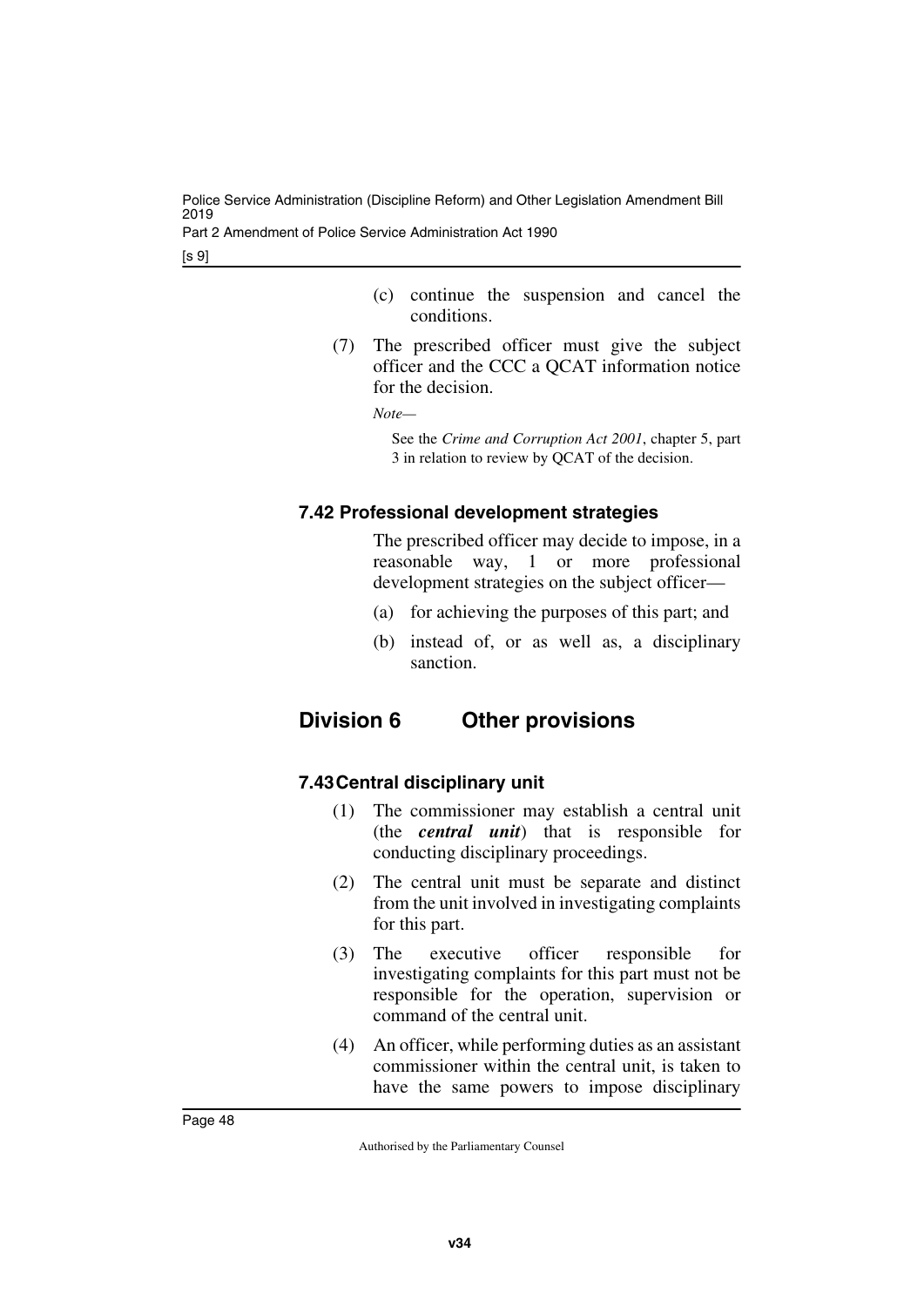[s 9]

sanctions under this part as a deputy commissioner.

(5) An officer, while performing duties as a chief superintendent within the central unit, has the same powers to impose disciplinary sanctions under this part as an assistant commissioner.

# **7.44Guidelines**

- (1) The commissioner may make guidelines relating to the disciplinary process, including—
	- (a) the way investigations of complaints are to be conducted; and
	- (b) the way disciplinary proceedings are to be conducted, including matters to which a prescribed officer must have regard when imposing a disciplinary sanction.
- (2) Before making guidelines under this section, the commissioner must actively consult with, and have regard to the views of—
	- (a) the chairperson of the CCC; and
	- (b) each union that represents officers and recruits.

# **7.45Record-keeping**

The commissioner must ensure a record is kept of—

- (a) each complaint made about an officer; and
- (b) disciplinary action taken against an officer; and
- (c) any other matter prescribed by regulation for this section.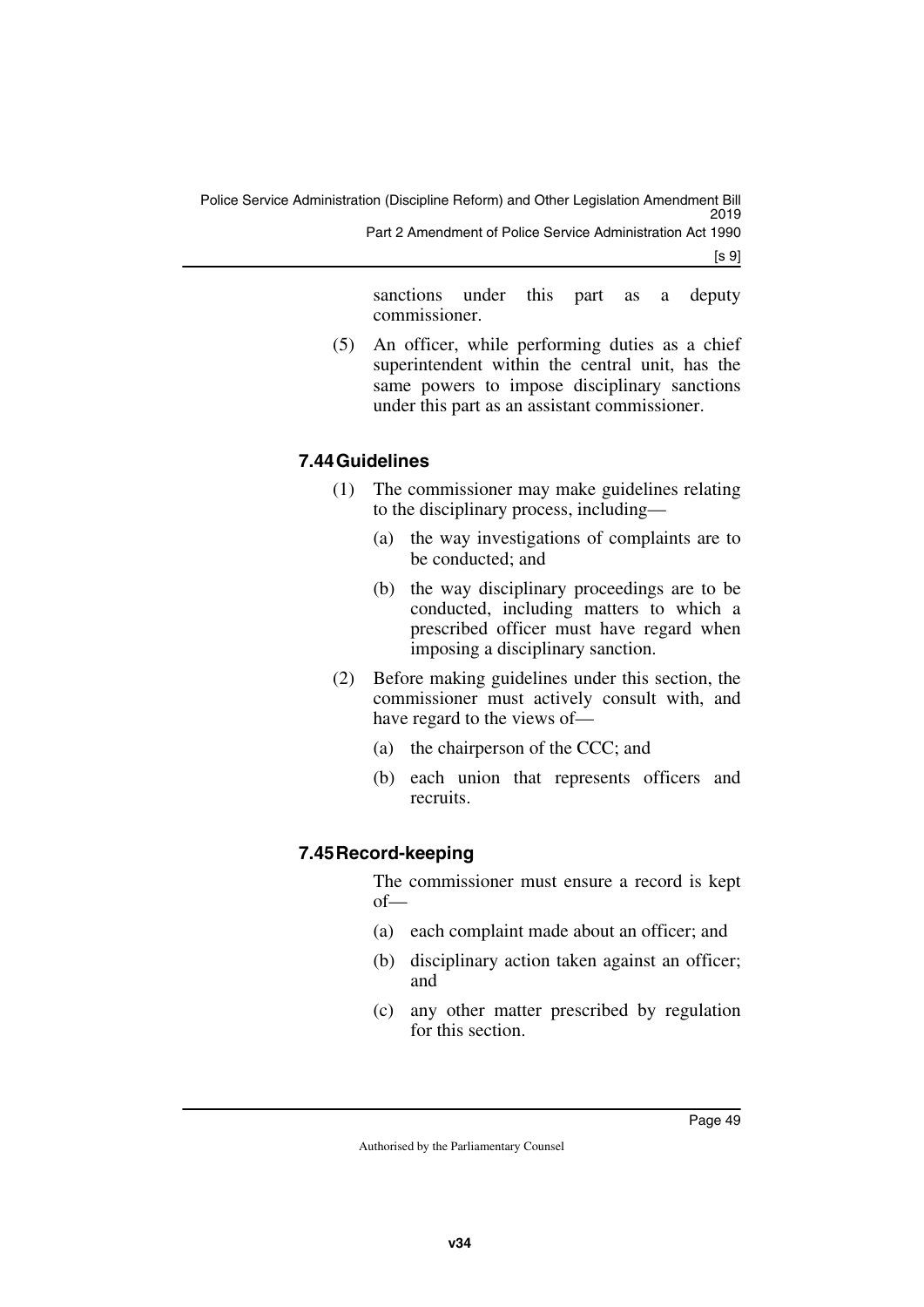Part 2 Amendment of Police Service Administration Act 1990

[s 10]

#### **7.46Commissioner's powers not to be delegated**

Despite section 4.10, the commissioner may not delegate the commissioner's powers as a prescribed officer under this part.

#### **10 Amendment of s 7A.1 (Power to conduct disciplinary investigation against a former officer)**

Section 7A.1—

*insert*—

- (3A) For deciding whether to continue or start an investigation, the commissioner may consider the following matters—
	- (a) the seriousness of the ground for disciplinary action;
	- (b) how far advanced the investigation is;
	- (c) the cost of continuing the investigation;
	- (d) access to the former officer;
	- (e) the former officer's disciplinary history;
	- (f) any benefit to the service in proceeding or not proceeding with the investigation;
	- (g) whether the matter is being considered or investigated by the CCC or any other authority;
	- (h) any offence substantially related to the ground for disciplinary action;
	- (i) the likelihood of the former officer engaging in future employment for which the officer would be required to disclose the making of a disciplinary declaration;
	- (j) any other matter the commissioner considers relevant.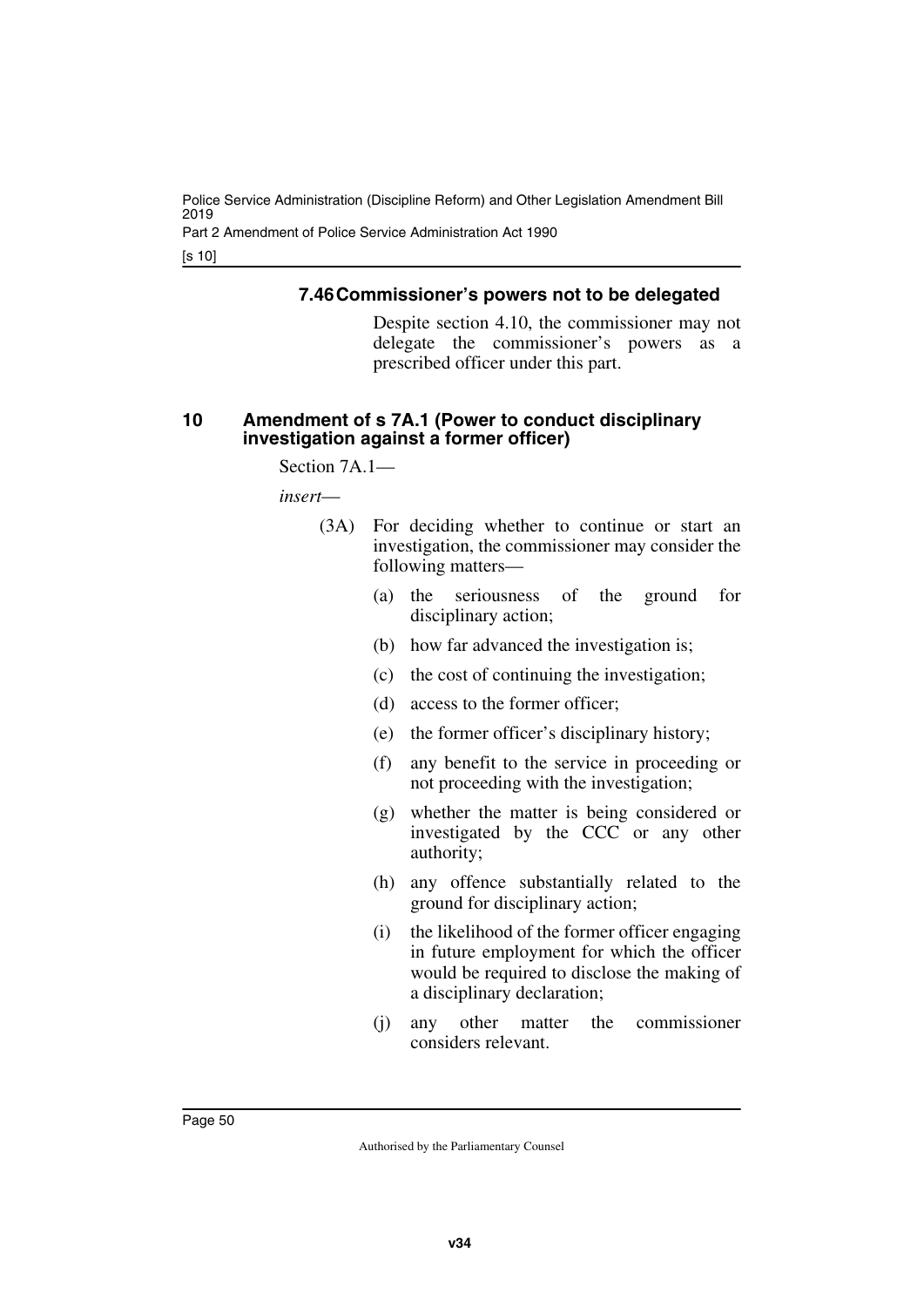[s 11]

#### **11 Amendment of s 7A.2 (Disciplinary action that may be taken against a former officer)**

Section  $7A.2(3)(a)$  and  $(b)$ —

*omit, insert*—

- (a) dismissal; or
- (b) suspension from duty without pay for at least 3 months; or
- (c) probation; or
- (d) demotion, whether permanently or for a stated period.

## **12 Amendment of s 7A.3 (Procedure)**

(1) Section 7A.3(1)(a), 'notice in relation to the disciplinary ground'—

*omit, insert—*

written notice stating the alleged ground for disciplinary action and

(2) Section 7A.3(1)(b), 'disciplinary ground'—

*omit, insert—*

ground for disciplinary action

(3) Section 7A.3(2)—

*omit.*

(4) Section 7A.3(3) and (4)—

*renumber* as section 7A.3(2) and (3).

#### **13 Replacement of s 7A.4 (Commissioner to notify former officer of decision)**

Section 7A.4—

*omit, insert*—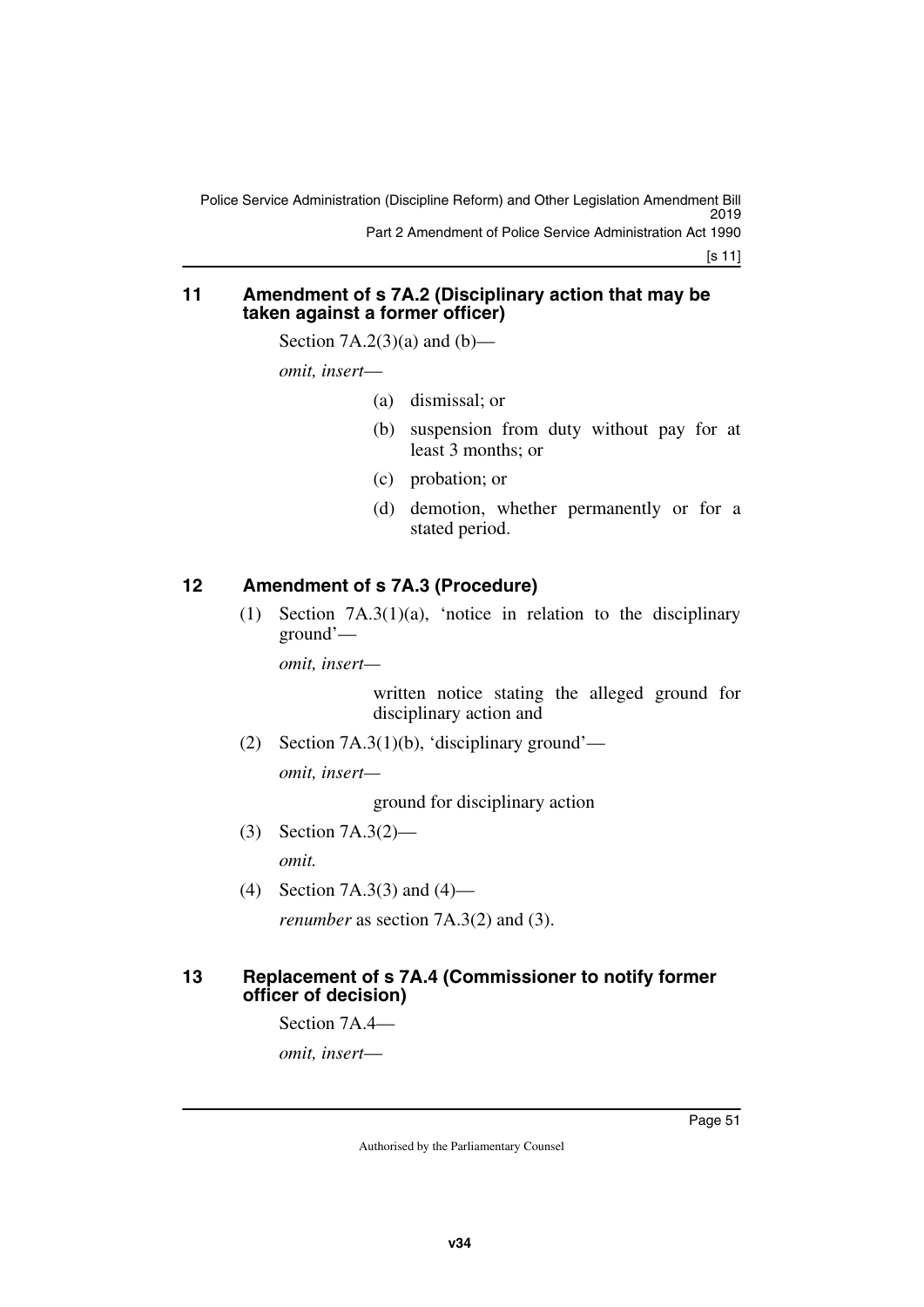Part 2 Amendment of Police Service Administration Act 1990

[s 14]

#### **7A.4 Commissioner to give former officer and the CCC a QCAT information notice**

- (1) This section applies if the commissioner makes a disciplinary finding or a disciplinary declaration against a former officer.
- (2) Within 14 days after making the decision, the commissioner must give the former officer and the CCC a QCAT information notice for the decision.

#### **14 Omission of s 7A.5 (Notice of misconduct finding to Crime and Corruption Commission)**

Section 7A.5—

*omit*.

### **15 Omission of s 9.1 (Operation of part)**

Section 9.1—

*omit.*

### **16 Amendment of s 9.3 (Application for review)**

- (1) Section 9.3(1)(c) *omit*.
- (2) Section  $9.3(1)(d)$ , after 'officer' *insert*—

under section 6.1

- (3) Section 9.3(1)(d) and (e) *renumber* as section  $9.3(1)(c)$  and (d).
- (4) Section 9.3(1) *insert*—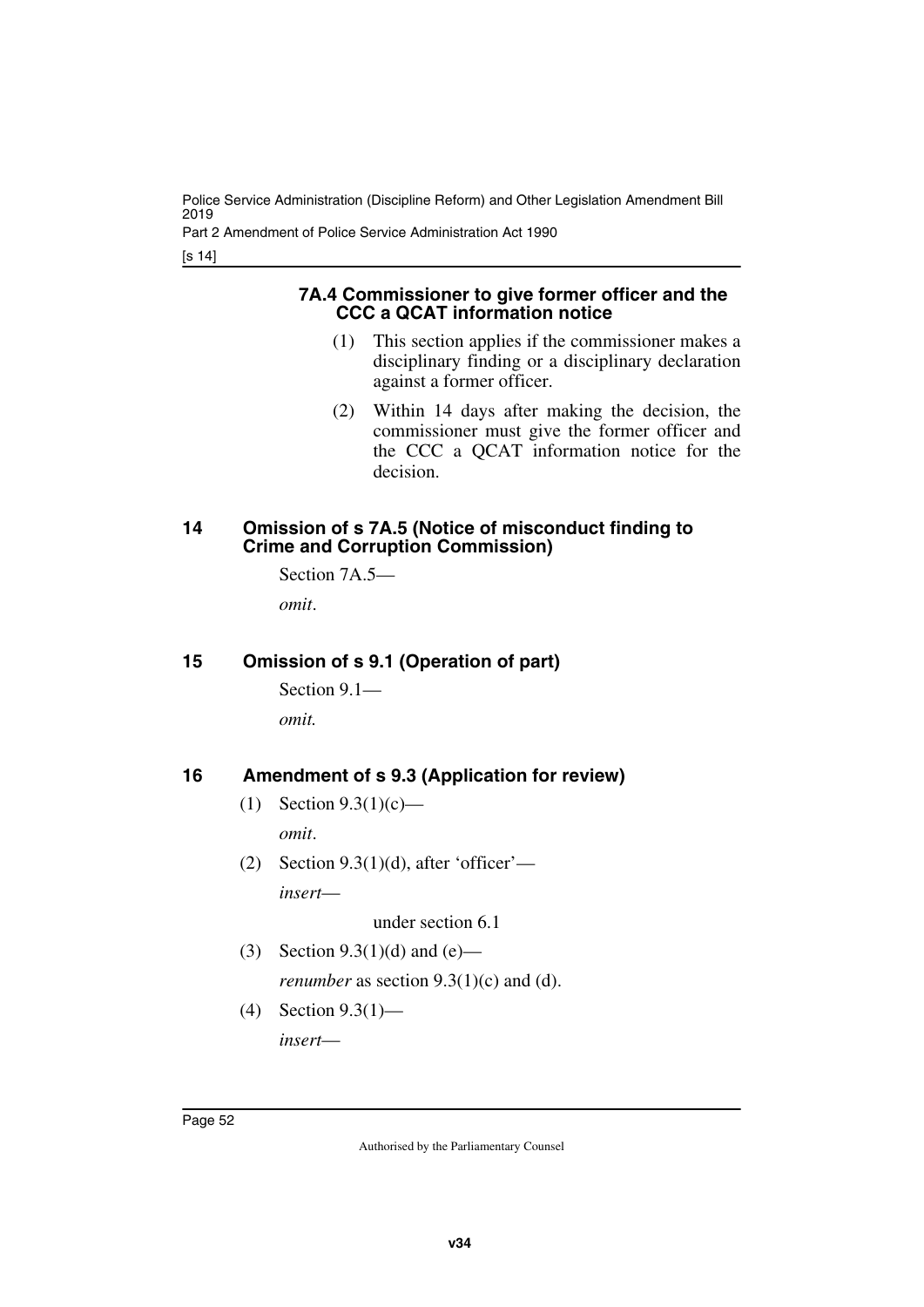Police Service Administration (Discipline Reform) and Other Legislation Amendment Bill 2019 Part 2 Amendment of Police Service Administration Act 1990

[s 17]

*Note—*

See the *Crime and Corruption Act 2001*, chapter 5, part 3 for review provisions relating to disciplinary decisions made under part 7 or 7A.

- (5) Section 9.3(1C) and (2) *omit*.
- (6) Section 9.3(1A) to (3) *renumber* as section 9.3(2) to (4).

## **17 Insertion of new pt 11, div 10**

Part 11—

*insert*—

# **Division 10 Repeal and transitional provisions for Police Service Administration (Discipline Reform) and Other Legislation Amendment Act 2019**

# **11.18 Definitions for division**

(1) In this division—

*amending Act* means the *Police Service Administration (Discipline Reform) and Other Legislation Amendment Act 2019*.

*breach of discipline* means a breach of discipline within the meaning of previous section 1.4.

*new*, in relation to a provision of this Act, means as in force on the commencement.

*previous*, in relation to a provision of this Act or the repealed regulations, means as in force from time to time before the commencement.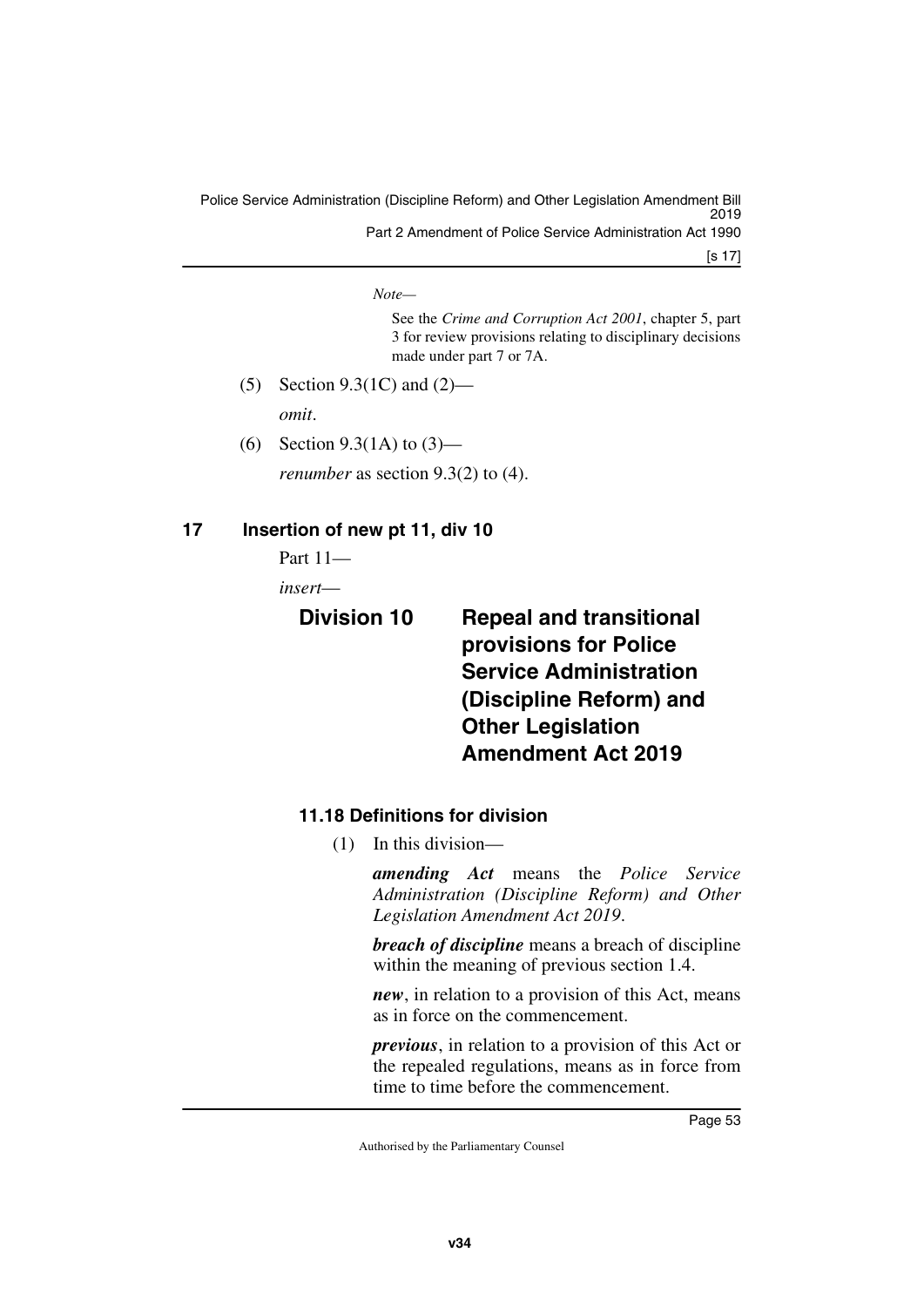Part 2 Amendment of Police Service Administration Act 1990

[s 17]

*repealed regulations* means the repealed *Police Service (Discipline) Regulations 1990*.

(2) For this division, a disciplinary proceeding against an officer under previous section 7.4 *started* when the officer was given a notice stating details of the alleged breach of discipline or misconduct.

#### **11.19 Repeal of Police Service (Discipline) Regulations 1990**

The Police Service (Discipline) Regulations 1990 are repealed.

#### **11.20 Existing disciplinary proceedings—saving of previous s 7.4 and repealed regulations**

- (1) This section applies if—
	- (a) before the commencement, a disciplinary proceeding against an officer was started; and
	- (b) immediately before the commencement, the proceeding had not been finally dealt with.
- (2) However, this section does not apply if the disciplinary proceeding is withdrawn with the officer's consent.
- (3) Previous section 7.4 and the repealed regulations continue to apply, despite their repeal, for the completion of the disciplinary proceeding.
- (4) This section applies subject to section 11.21.

#### **11.21Existing disciplinary proceedings application of new pt 7 in particular circumstances**

(1) This section applies if the prescribed officer conducting a disciplinary proceeding to which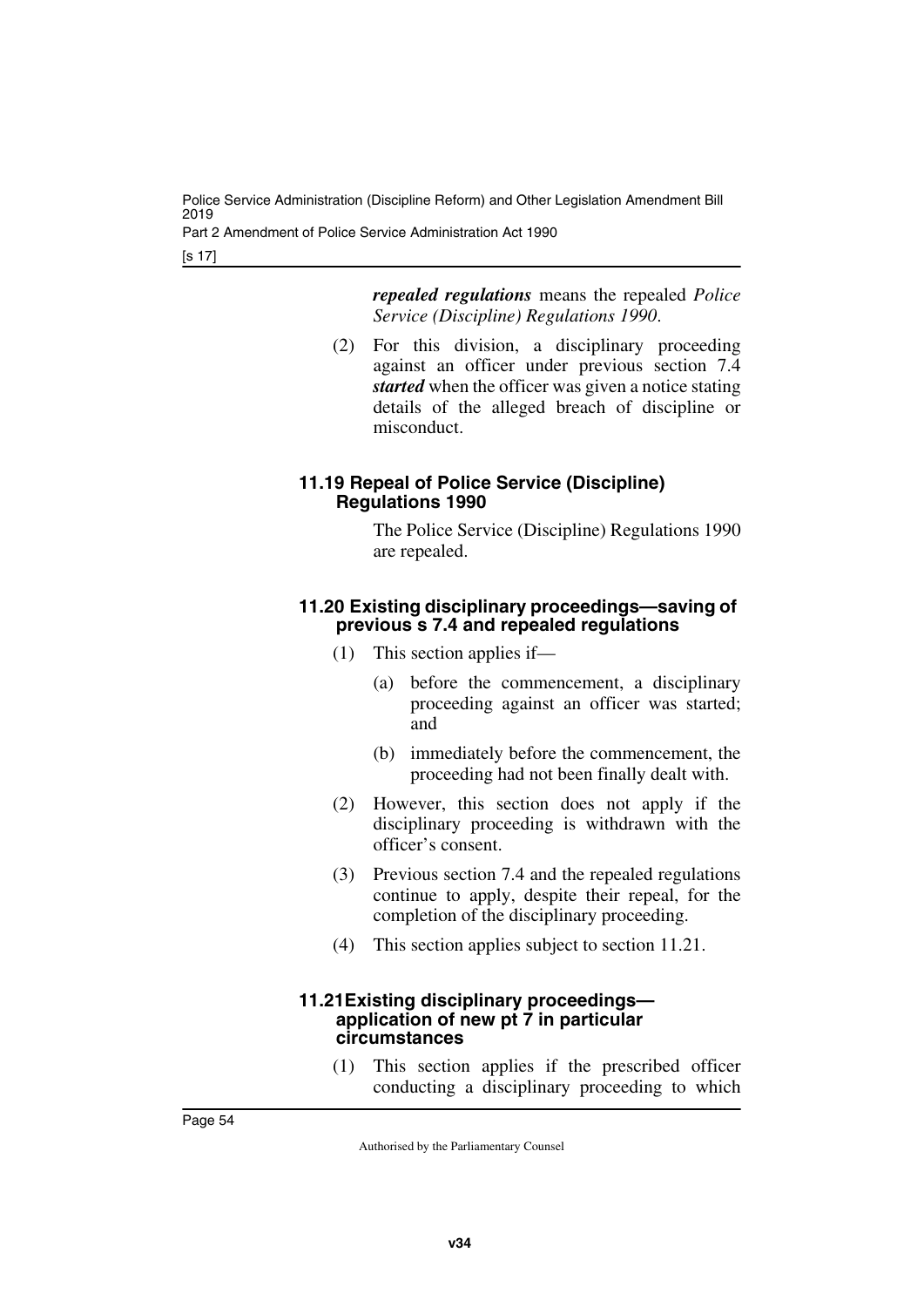[s 17]

section 11.20 applies—

- (a) is a police officer mentioned in section  $2.2(a)$ , (b) or (c); and
- (b) on or after the commencement, finds that misconduct or a breach of discipline is, or is not, proved against the officer.
- (2) Previous section 7.4(2A) and (3) does not apply in relation to the finding.
- (3) The finding is taken to be a decision made under new section 7.27(2) about whether the disciplinary charge, or another ground for disciplinary action, is proved.
- (4) For subsection (3), new part 7 and the *Crime and Corruption Act 2001*, chapter 5, part 3, apply in relation to the finding as if—
	- (a) the officer were the subject officer under new part 7; and
	- (b) the allegation to which the proceeding relates were the disciplinary charge; and
	- (c) the misconduct or breach of discipline the subject of the finding were a ground for disciplinary action under new section 7.4; and
	- (d) the requirements under new part 7, division 2 were satisfied in relation to the disciplinary proceeding.

### **11.22 Alleged misconduct or breaches of discipline occurring before commencement**

- (1) This section applies if—
	- (a) misconduct or a breach of discipline is alleged to have occurred before the commencement; and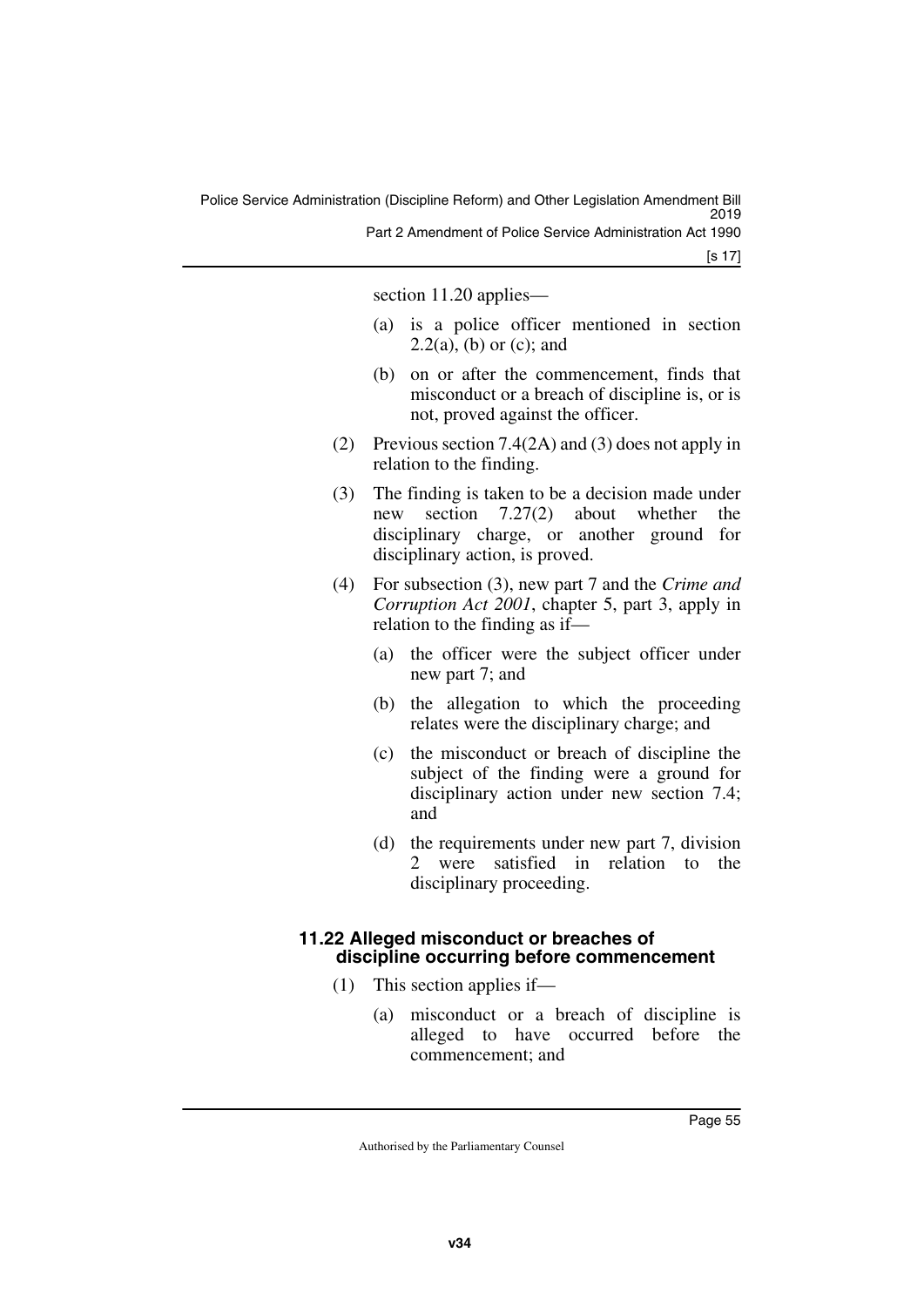Part 2 Amendment of Police Service Administration Act 1990

[s 17]

- (b) a disciplinary proceeding for the alleged misconduct or breach of discipline—
	- (i) has not been started before the commencement; or
	- (ii) was started before the commencement but has been or is withdrawn with the officer's consent.
- (2) A disciplinary proceeding in relation to the alleged misconduct or breach of discipline may be started under new part 7 as if the misconduct or breach of discipline were a ground for disciplinary action under that part.
- (3) The disciplinary proceeding must be started within the later of the following periods to end—
	- (a) the period mentioned in new section 7.12;
	- (b) 6 months from the commencement.

#### **11.23 Existing reviews of disciplinary decisions breaches of discipline**

- (1) This section applies if—
	- (a) under previous section 9.3 a review of either of the following was started before the commencement—
		- (i) action taken under previous section 7.4 or the repealed regulations against an officer for a breach of discipline;
		- (ii) a disciplinary declaration made against a former officer under previous section 7A.2(2) for a breach of discipline; and
	- (b) the review was not finally dealt with before the commencement.
- (2) Previous section 9.3 continues to apply for the completion of the review of the action or declaration.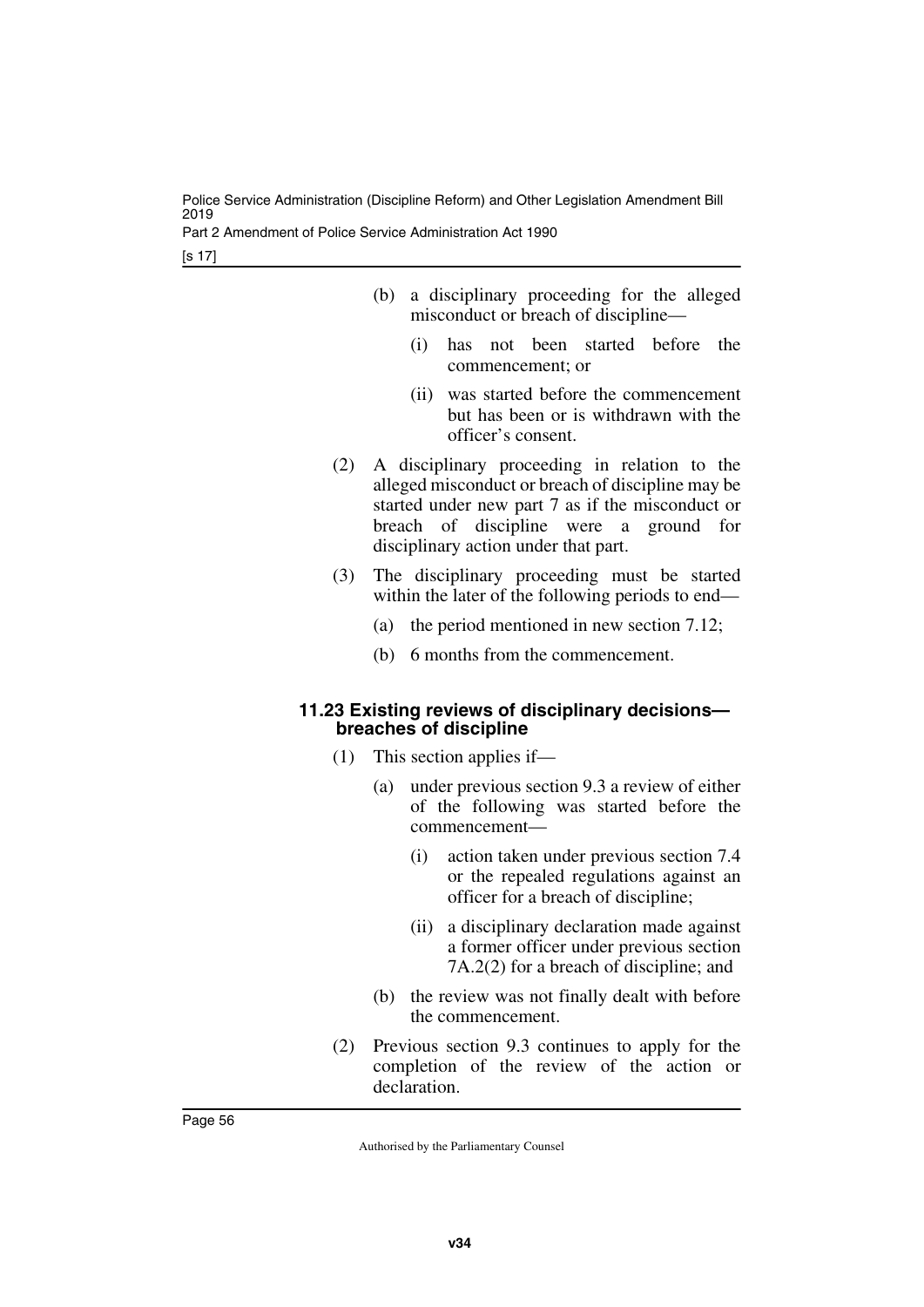[s 17]

*Note—*

For reviews started before the commencement in relation to action taken under previous section 7.4 for misconduct, see the *Crime and Corruption Act 2001*, section 452.

#### **11.24 Review of particular disciplinary decisions about breaches of discipline**

- (1) This section applies if—
	- (a) either—
		- (i) a decision was made under previous section 7.4 about an allegation of a breach of discipline; or
		- (ii) a disciplinary declaration was made under previous section 7A.2(2) for a breach of discipline; and
	- (b) the period for applying for a review of the decision or declaration under previous section 9.3 had not ended immediately before the commencement.
- (2) Also, this section applies if a decision is made under previous section 7.4, as applied by section 11.20, about an allegation of a breach of discipline, except if section 11.21 applies in relation to the decision.
- (3) The officer or former officer to whom the decision or declaration relates may apply for review of the decision or declaration under previous section 9.3 as if the amending Act had not commenced.

*Note—*

For reviews in relation to action taken under previous section 7.4 for misconduct, see the *Crime and Corruption Act 2001*, section 452.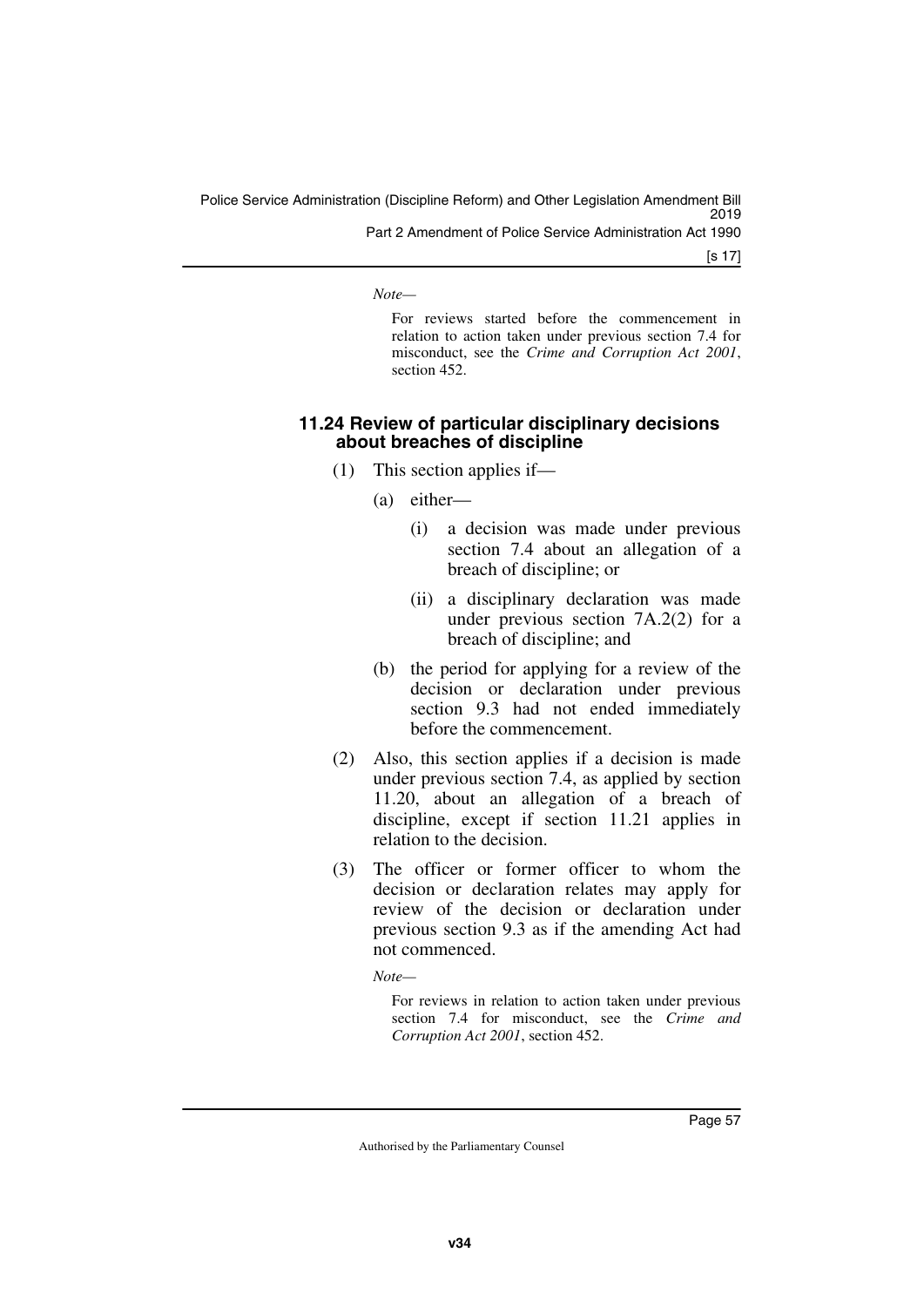Police Service Administration (Discipline Reform) and Other Legislation Amendment Bill 2019 Part 3 Other amendments

[s 18]

#### **11.25 Existing discipline history**

- (1) A disciplinary sanction imposed under previous section 7.4 or the repealed regulations continues to have effect as if the amending Act had not commenced.
- (2) An entry made in an officer's discipline history under the repealed regulations is taken to be part of the officer's disciplinary history for new part 7.
- (3) The giving of managerial guidance, whether in writing or not, before the commencement forms part of an officer's disciplinary history only if, when the guidance was given, the officer was advised in writing that the guidance would form part of the officer's discipline history.

#### **11.26 Continued application of previous pt 7A**

Previous part 7A continues to apply in relation to a disciplinary ground that arose before the commencement.

# **Part 3 Other amendments**

# **Division 1 Amendment of Crime and Corruption Act 2001**

#### **18 Act amended**

This division amends the *Crime and Corruption Act 2001*. *Note—*

See also the amendments in schedule 1.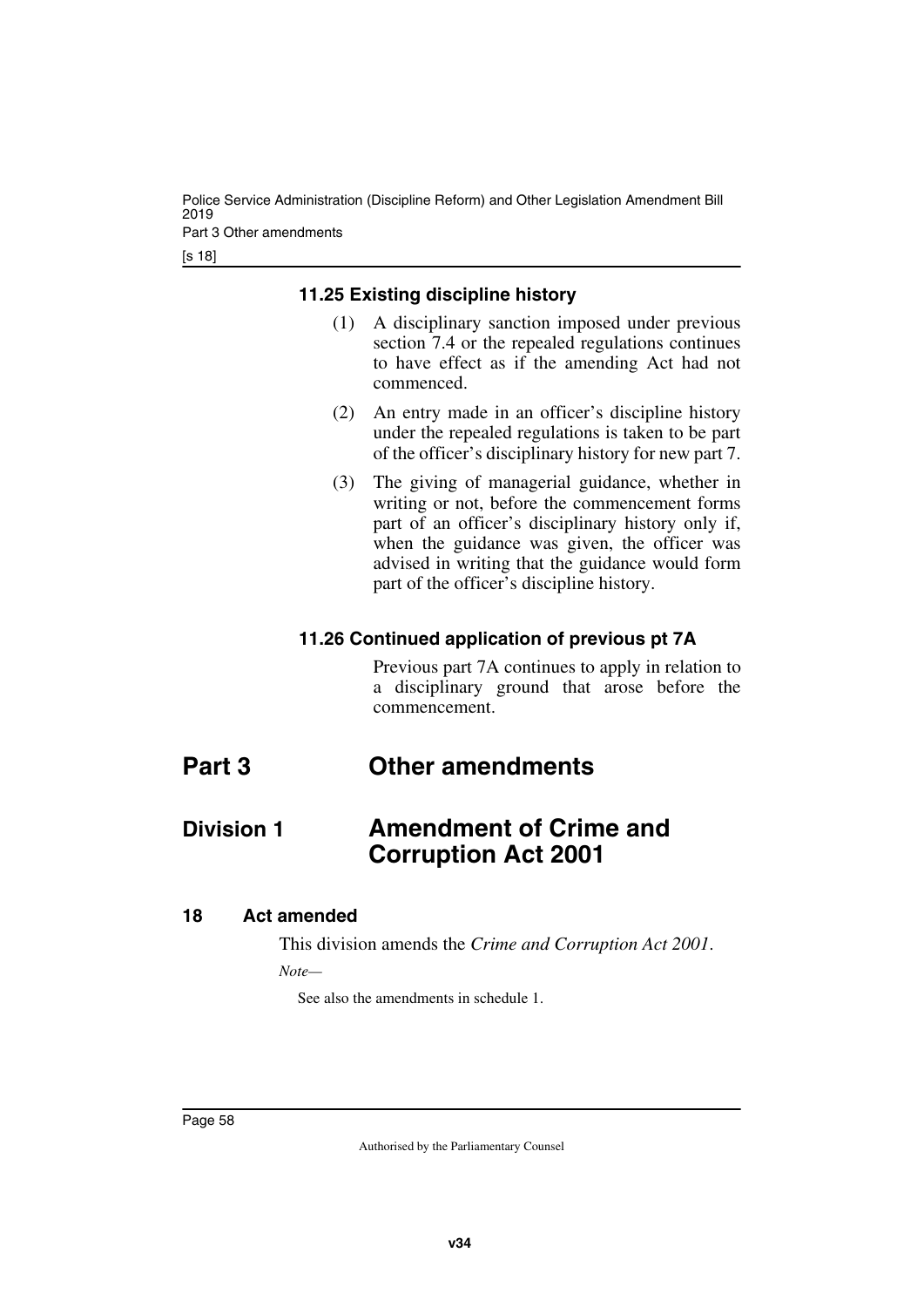[s 19]

#### **19 Amendment of ch 5, hdg (Offences and disciplinary proceedings relating to corruption)**

Chapter 5, heading, after 'corruption'—

*insert*—

**etc.**

#### **20 Amendment of ch 5, pt 2 hdg (Disciplinary proceedings relating to corruption)**

Chapter 5, part 2, heading, after 'corruption'—

*insert*—

### **etc.—particular prescribed persons**

# **21 Amendment of s 219B (Definitions for pt 2)**

Section 219B—

*insert*—

*former officer* see the *Police Service Administration Act 1990*, section 7A.1(1)(b).

# **22 Amendment of s 219BA (Meaning of** *reviewable decision***)**

Section 219BA $(1)(a)$  and  $(b)$ —

*omit, insert*—

- (a) a decision made in relation to an allegation of corruption against a prescribed person, other than a decision—
	- (i) made by a court or QCAT; or
	- (ii) made by a prescribed officer under the *Police Service Administration Act 1990*, part 7; or
- (b) a decision under the *Police Service Administration Act 1990*, part 7A to make a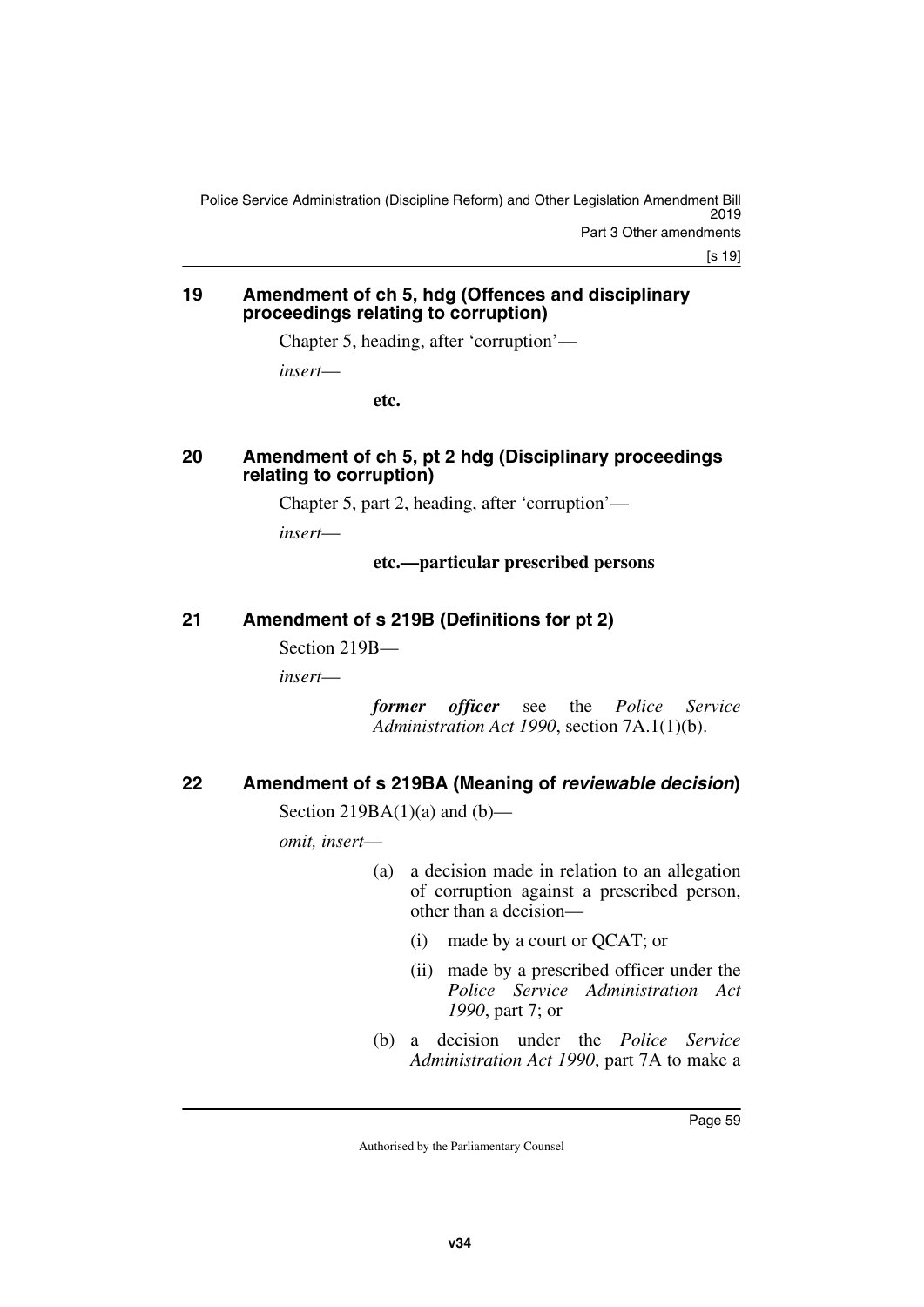Police Service Administration (Discipline Reform) and Other Legislation Amendment Bill 2019 Part 3 Other amendments

[s 22A]

disciplinary finding or disciplinary declaration against a former officer; or

- (c) a decision under the *Police Service Administration Act 1990*, part 7A to do neither of the following in relation to a former officer—
	- (i) give the former officer a written notice under section 7A.3(1)(a) of that Act;
	- (ii) hold a disciplinary hearing under section 7A.3(1)(b) of that Act.

### **22A Insertion of new s 219FA**

After section 219F—

*insert*—

#### **219FA Proceedings relating to particular reviewable decisions about former officers**

- (1) This section applies in relation to a reviewable decision mentioned in section 219BA(1)(c).
- (2) The commission may apply to QCAT, as provided under subsection (3), for a review of the reviewable decision.
- (3) The application must be made—
	- (a) within 28 days after the commission becomes aware of the decision; and
	- (b) as otherwise provided under the QCAT Act.
- (4) The commission must, within the period mentioned in the QCAT Act, section 37(2), give the former officer a copy of the application.
- (5) Subsection (4) does not limit the QCAT Act, section 37(2).
- (6) The parties to the proceeding are—
	- (a) the commission; and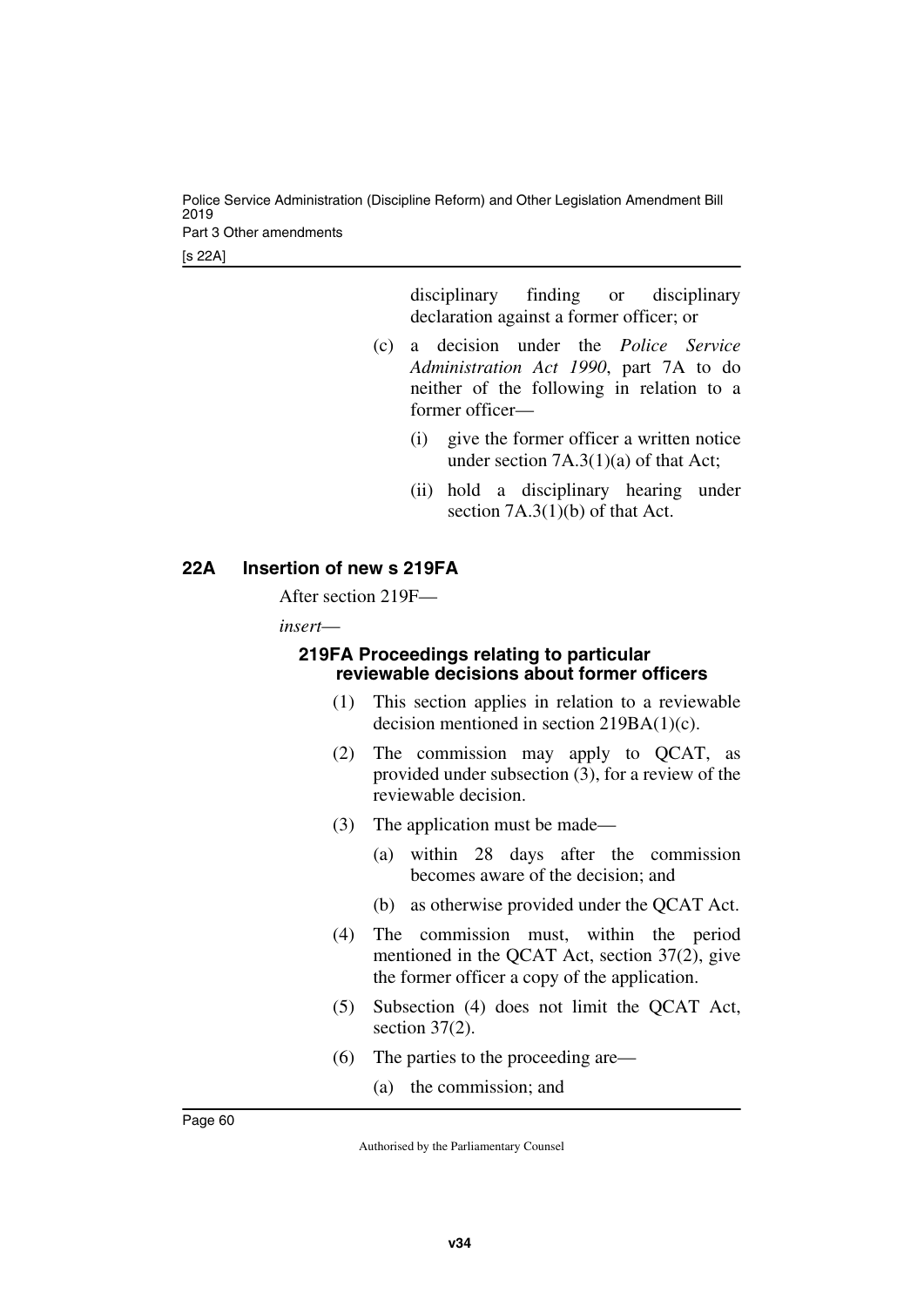- (b) the person who made the reviewable decision; and
- (c) if the former officer to whom the reviewable decision relates elects to become a party to the proceeding—the former officer.
- (7) Notice of an election under subsection (6)(c) must be given—
	- (a) to QCAT, the commission and the person who made the reviewable decision; and
	- (b) within 14 days after the former officer is given notice of the application for review under subsection (4).

#### **23 Amendment of s 219G (Proceedings relating to reviewable decisions)**

(1) Section 219G, heading, after 'relating to' *insert*—

#### **other**

(2) Section 219G, before subsection (1)—

*insert*—

- (1A) This section applies in relation to a reviewable decision mentioned in section  $219BA(1)(a)$  or (b).
- (3) Section 219G(1), 'a reviewable decision' *omit, insert*—

the reviewable decision

(4) Section 219G(2)(a), from 'or finding mentioned' to '7A.5' *omit, insert—*

mentioned in section 219BA(1)(b)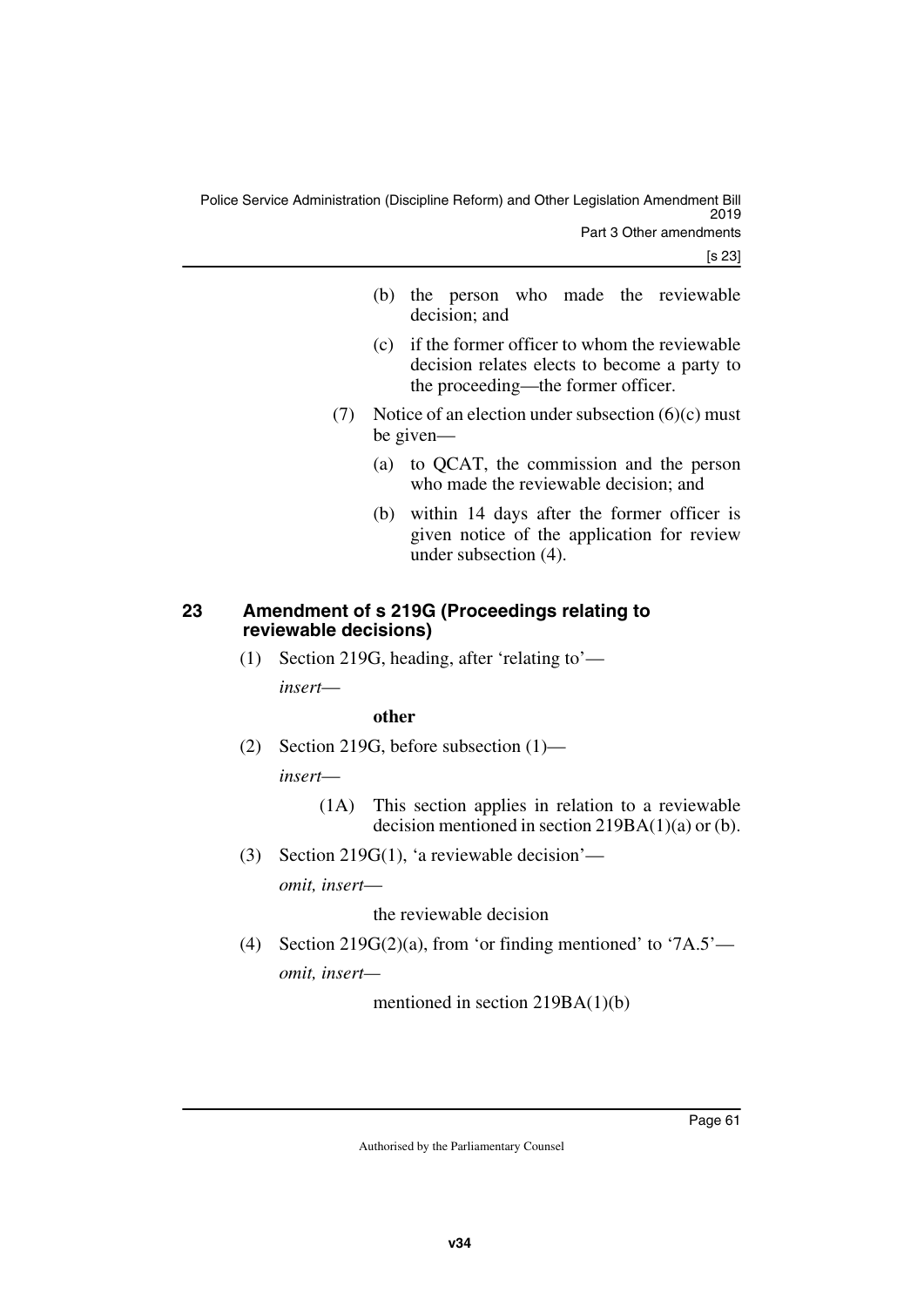Police Service Administration (Discipline Reform) and Other Legislation Amendment Bill 2019 Part 3 Other amendments

[s 24]

#### **24 Amendment of s 219I (Powers for corrupt conduct)**

(1) Section 219I—

*insert*—

(1AB) Subsection (3) applies if—

- (a) the prescribed person is a person mentioned in section 50(3), definition *prescribed person*, paragraph (a)(i); and
- (b) QCAT finds that corrupt conduct is proved against the person.
- (1AC) QCAT may make any order the commissioner of police could make under the *Police Service Administration Act 1990*, part 7, division 5, other than section 7.41, if a ground for disciplinary action had been proved against the prescribed person under part 7, division 4 of that Act.
- (2) Section 219I(1), after 'a prescribed person' *insert*—

mentioned in section 50(3), definition *prescribed person*, paragraph (b)(i)

(3) Section 219I(2), 'subsection  $(1)(d)(ii)'$ —

*omit, insert*—

subsection  $(4)(d)(ii)$ 

(4) Section 219I(1AA) to (2)—

*renumber* as section 219I(1) to (5).

#### **25 Amendment of s 219IA (QCAT powers for prescribed persons whose employment or appointment ends)**

Section 219IA(3), from 'section 219I(1)'—

*omit, insert*—

section 219I(4) if the prescribed person's employment or appointment had not ended would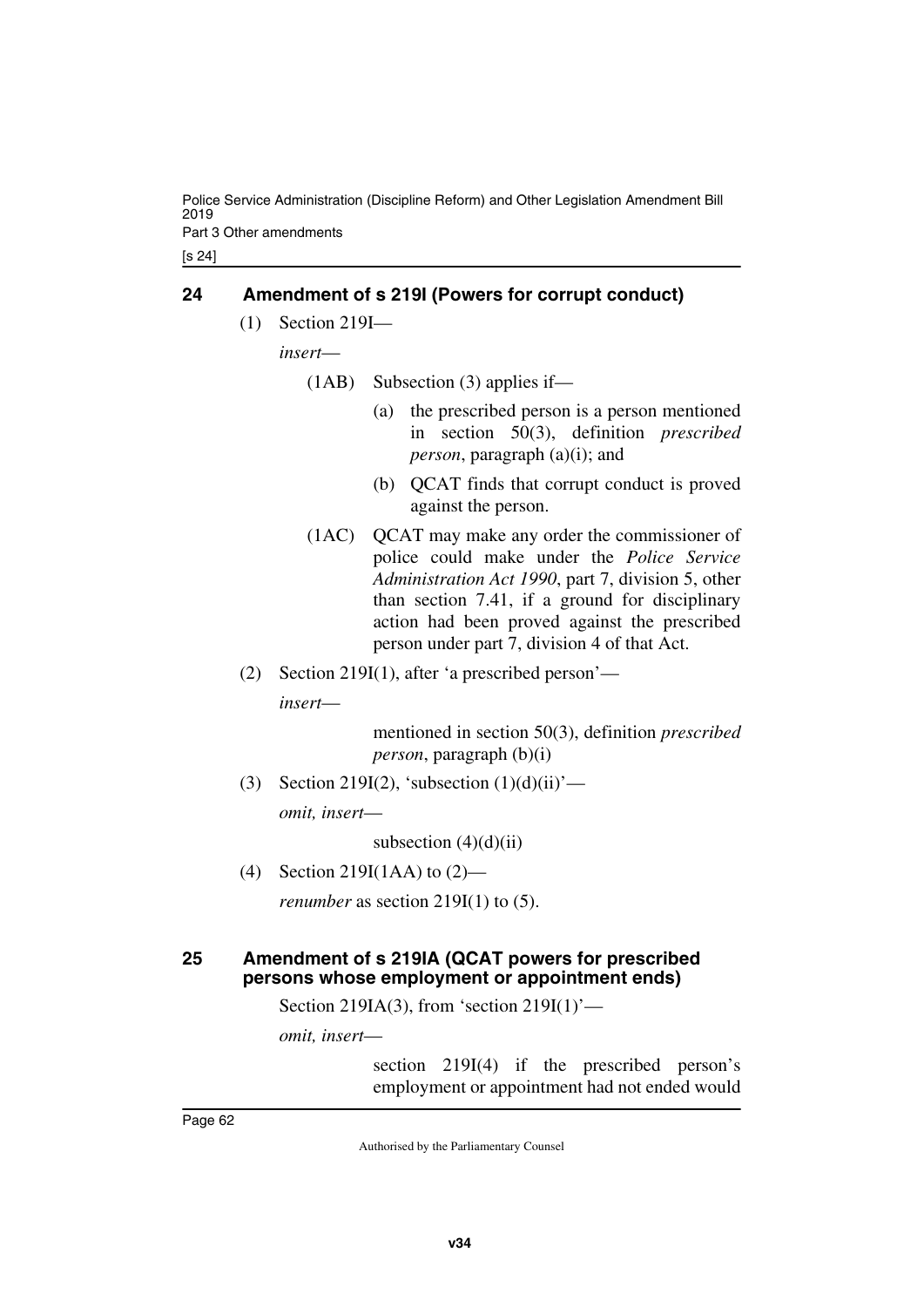have been—

- (a) if the prescribed person is a former officer, that the prescribed person—
	- (i) be dismissed; or
	- (ii) be suspended from duty without pay for at least 3 months; or
	- (iii) be placed on probation; or
	- (iv) be demoted, whether permanently or for a particular period; or
- (b) otherwise, that the prescribed person—
	- (i) be dismissed; or
	- (ii) be reduced in rank.

#### **26 Amendment of s 219J (Additional power for reviewable decisions)**

(1A) Section 219J, heading, after 'for'—

*insert*—

#### **particular**

(1) Section 219J(1), from ', QCAT'—

*omit, insert*—

mentioned in section  $219BA(1)(a)$  or (b), QCAT—

- (a) finds that the following has been proved against the prescribed person—
	- (i) if the prescribed person is a former officer—a ground for disciplinary action under the *Police Service Administration Act 1990*;
	- (ii) otherwise—corruption; and
- (b) sets aside the decision and substitutes another decision.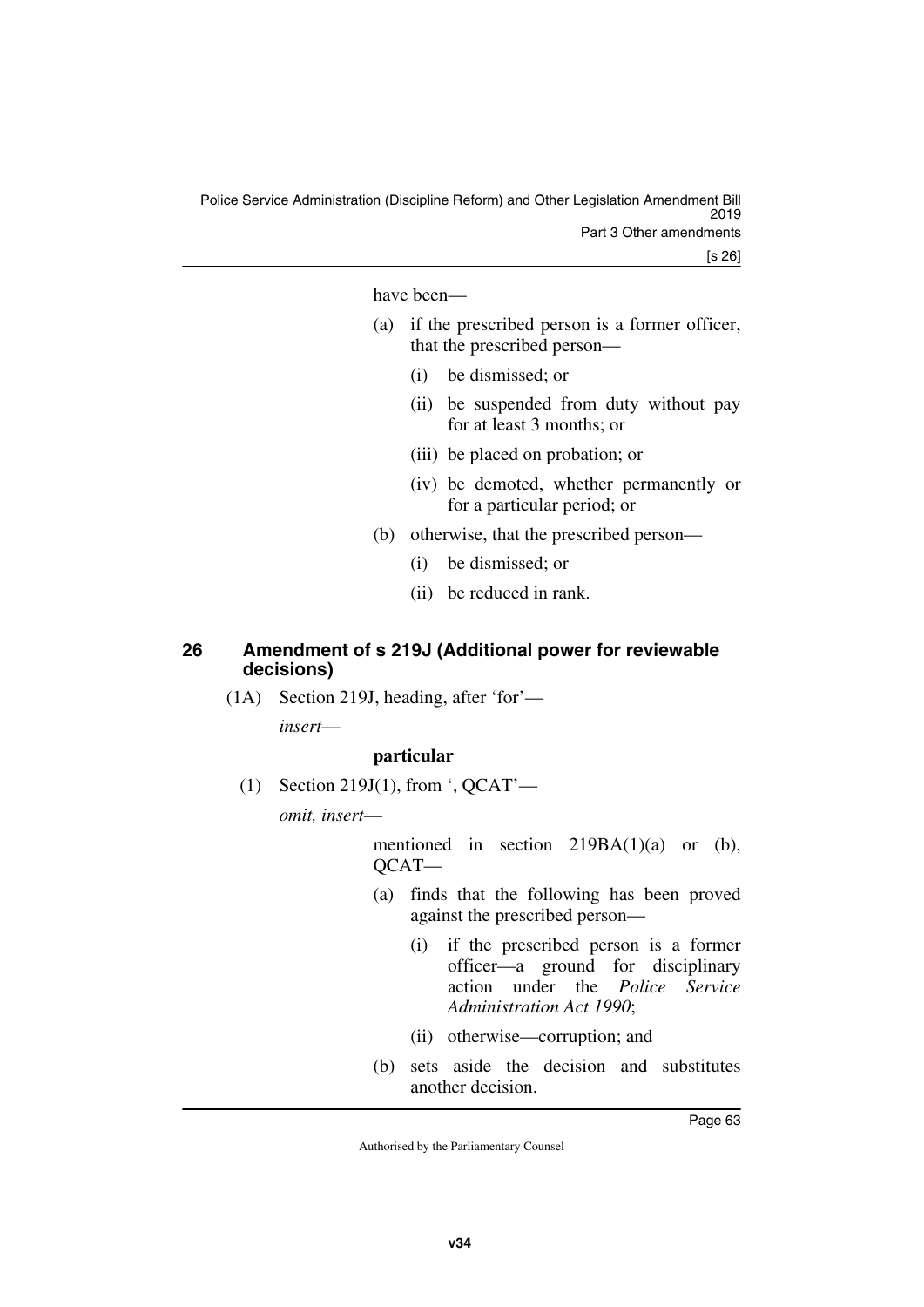Police Service Administration (Discipline Reform) and Other Legislation Amendment Bill 2019 Part 3 Other amendments

[s 26A]

(2) Section 219J(2), 'finding of corruption being proved' *omit, insert*—

finding mentioned in subsection  $(1)(a)$ 

(3) Section 219J(5)(a) and (b)—

*omit, insert*—

- (a) if the prescribed person is a former officer—
	- (i) be dismissed; or
	- (ii) be suspended from duty without pay for at least 3 months; or
	- (iii) be placed on probation; or
	- (iv) be demoted, whether permanently or for a particular period; or
- (b) otherwise—
	- (i) be dismissed; or
	- (ii) be reduced in rank.

#### **26A Insertion of new s 219JA**

After section 219J—

*insert*—

#### **219JA Requirement to return particular matters to commissioner of police**

- (1) This section applies in relation to a reviewable decision mentioned in section 219BA(1)(c) if, after reviewing the decision, QCAT sets aside the decision.
- (2) QCAT must return the matter to the commissioner of police with—
	- (a) a direction to give the former officer a written notice under the *Police Service Administration Act 1990*, section 7A.3(1)(a)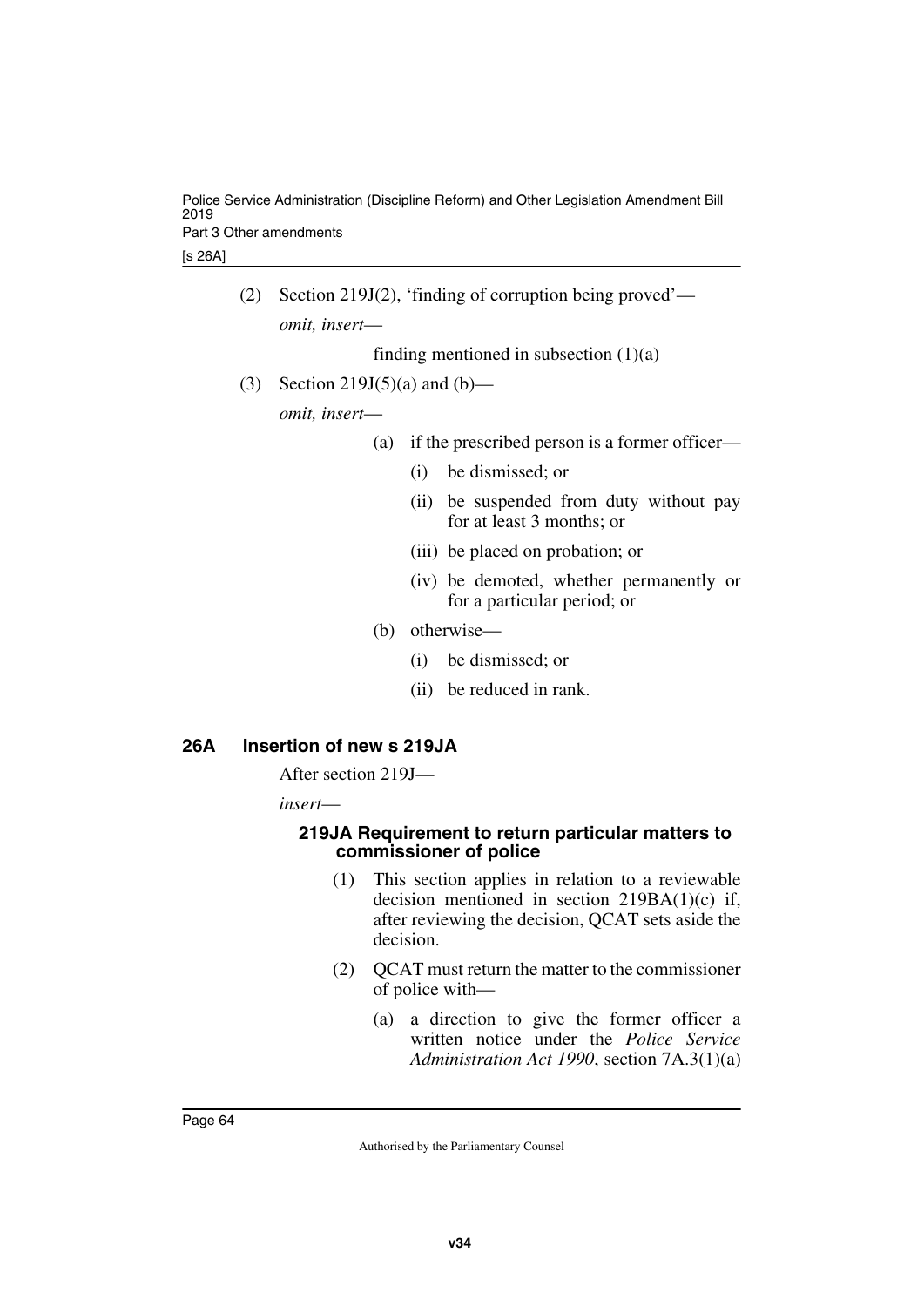or to hold a disciplinary hearing under section 7A.3(1)(b) of that Act; and

- (b) any other direction QCAT considers appropriate.
- (3) If QCAT makes an order under subsection (2), the commissioner of police must ensure a written notice under the *Police Service Administration Act 1990*, section 7A.3(1)(a), or a notice mentioned in section 7A.3(1)(b) of that Act, is given to the former officer within 6 months of the making of the order by QCAT.
- (4) Subsection (3) applies despite section 7A.1(4) of that Act.

# **27 Amendment of s 219L (QCAT's power to suspend orders)**

Section 219L(4), from 'operational period,'—

*omit, insert*—

operational period—

- (a) for a person mentioned in section 50(3), definition *prescribed person*, paragraph  $(a)(i)$ —QCAT may, on an application by the commission or the commissioner of police and after hearing any submission made by the prescribed person—
	- (i) revoke the suspension and give effect to the order or discipline; or
	- (ii) continue the suspension and vary or cancel any conditions to which it is subject; or
- (b) for another prescribed person—on the finding—
	- (i) the suspension is revoked; and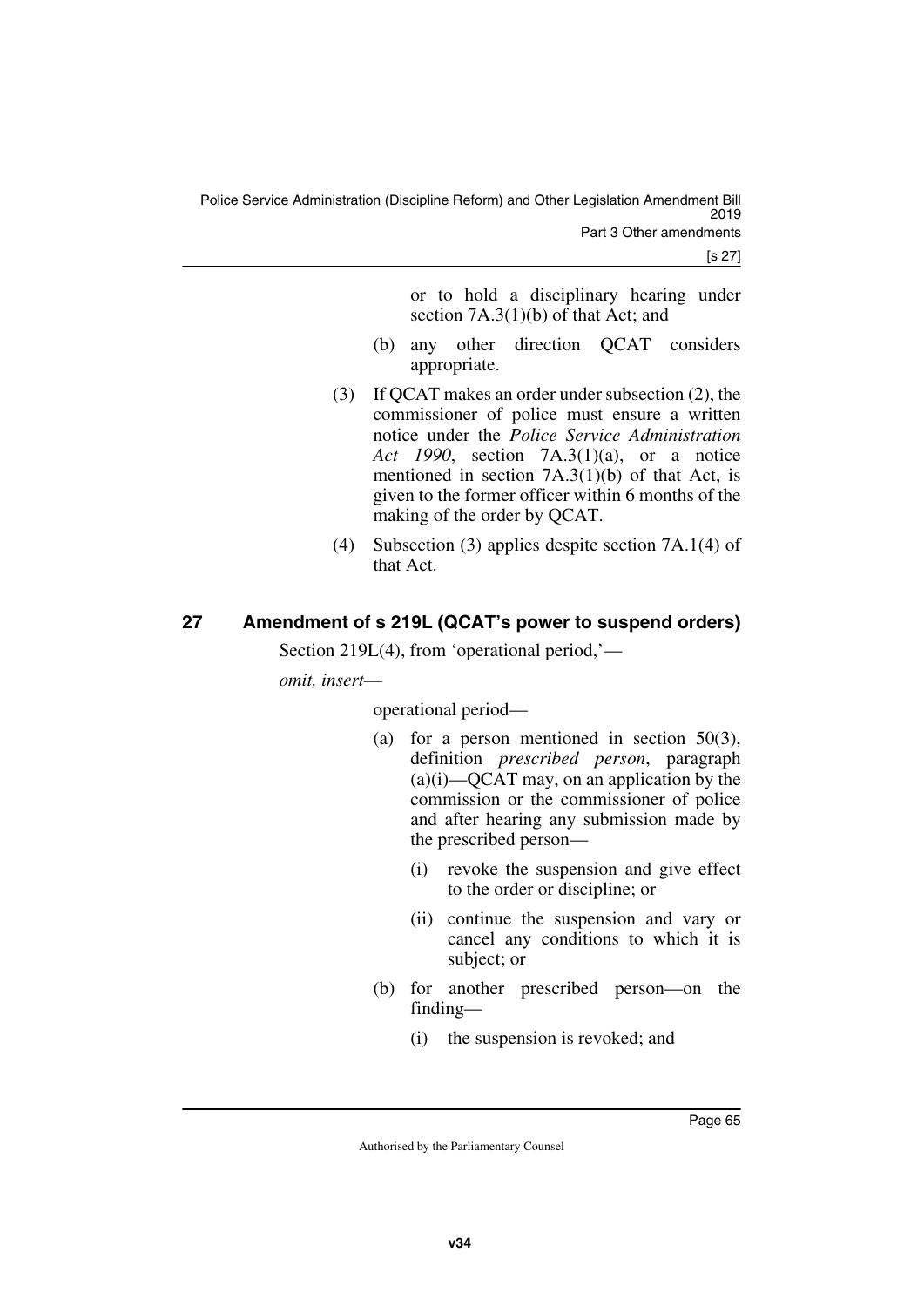Police Service Administration (Discipline Reform) and Other Legislation Amendment Bill 2019 Part 3 Other amendments

[s 28]

(ii) the order or discipline has immediate effect.

#### **28 Insertion of new ch 5, pt 3**

Chapter 5—

*insert—*

# **Part 3 Review of particular police disciplinary decisions**

### **219N Definitions for part**

In this part—

*aggrieved person*, for a reviewable decision, means a person stated in schedule 1, column 2 opposite the decision.

*disciplinary sanction* see the *Police Service Administration Act 1990*, section 7.34.

*ground for disciplinary action* see the *Police Service Administration Act 1990*, section 7.3.

*reviewable decision* see section 219O.

*subject officer*, in relation to a reviewable decision, means the subject officer under the *Police Service Administration Act 1990*, part 7 to whom the decision relates.

### **219O Reviewable decisions**

- (1) A *reviewable decision* is a decision made under the *Police Service Administration Act 1990* that is mentioned in schedule 1, column 1.
- (2) However, a decision under part 7, division 4 of that Act that a disciplinary charge, or another ground for disciplinary action, has been proved in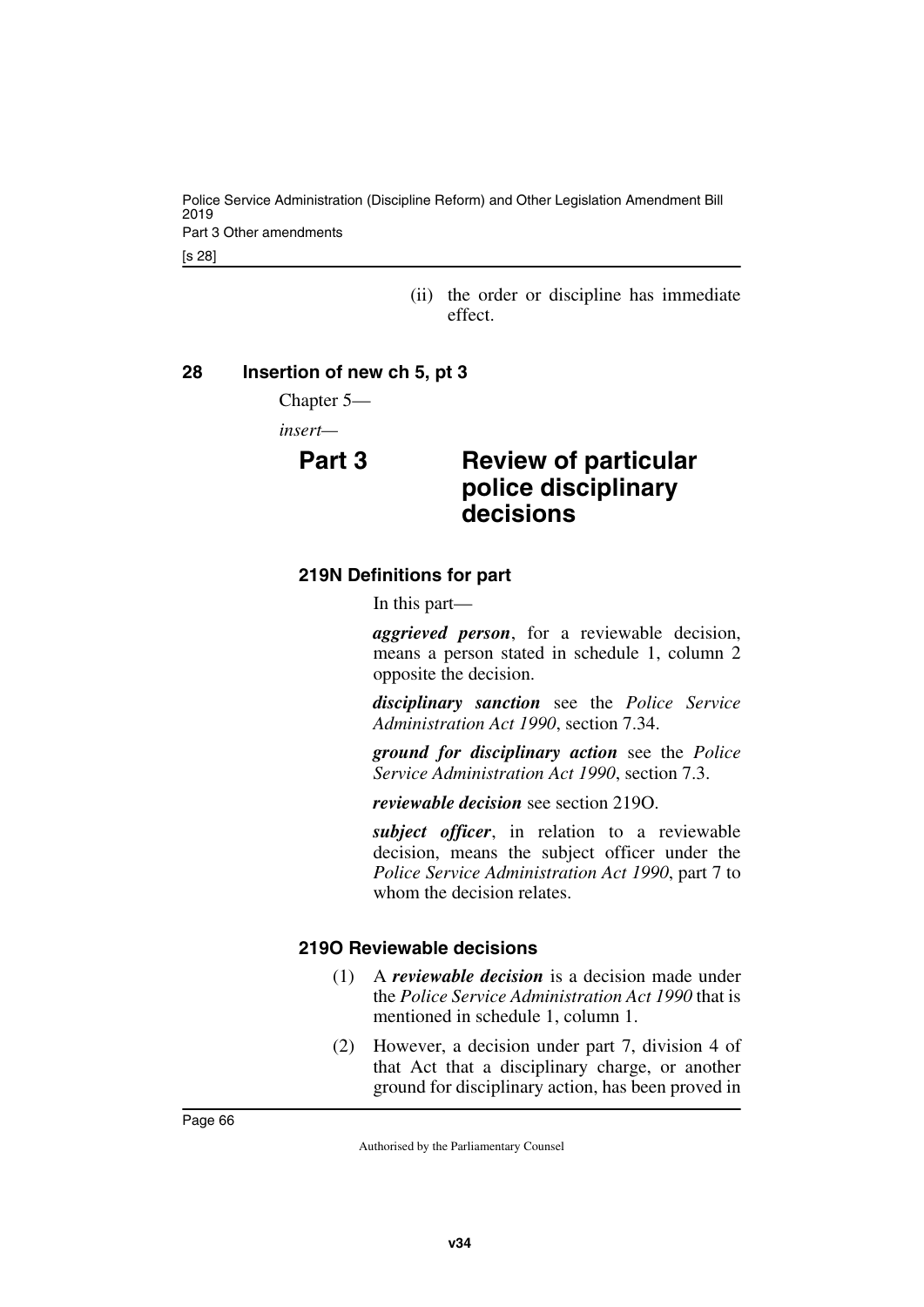relation to an officer is a *reviewable decision* only if the officer is entitled to be given a QCAT information notice for the decision under section 7.27(4) or 7.31(1) of that Act.

(3) In this section—

*disciplinary charge* see the *Police Service Administration Act 1990*, section 7.25(a).

### **219P Applications for review**

- (1) An aggrieved person for a reviewable decision may apply to QCAT, as provided under subsection (2), for a review of the reviewable decision.
- (2) The application must be made—
	- (a) within the following period—
		- (i) for a decision not to start a disciplinary proceeding under the *Police Service Administration Act 1990*, part 7 against an officer in relation to whom a complaint mentioned in section 7.2 of that Act has been made—28 days after the aggrieved person becomes aware of the decision;
		- (ii) otherwise—28 days after the aggrieved person is given a QCAT information notice for the decision; and
	- (b) as otherwise provided under the QCAT Act.

*Note—*

The QCAT Act, section 22(3) enables QCAT to stay the operation of a reviewable decision, either on application by a person or on its own initiative.

(3) If the subject officer is the applicant, the subject officer must, within the period mentioned in the QCAT Act, section 37(2), give the commission a copy of the application.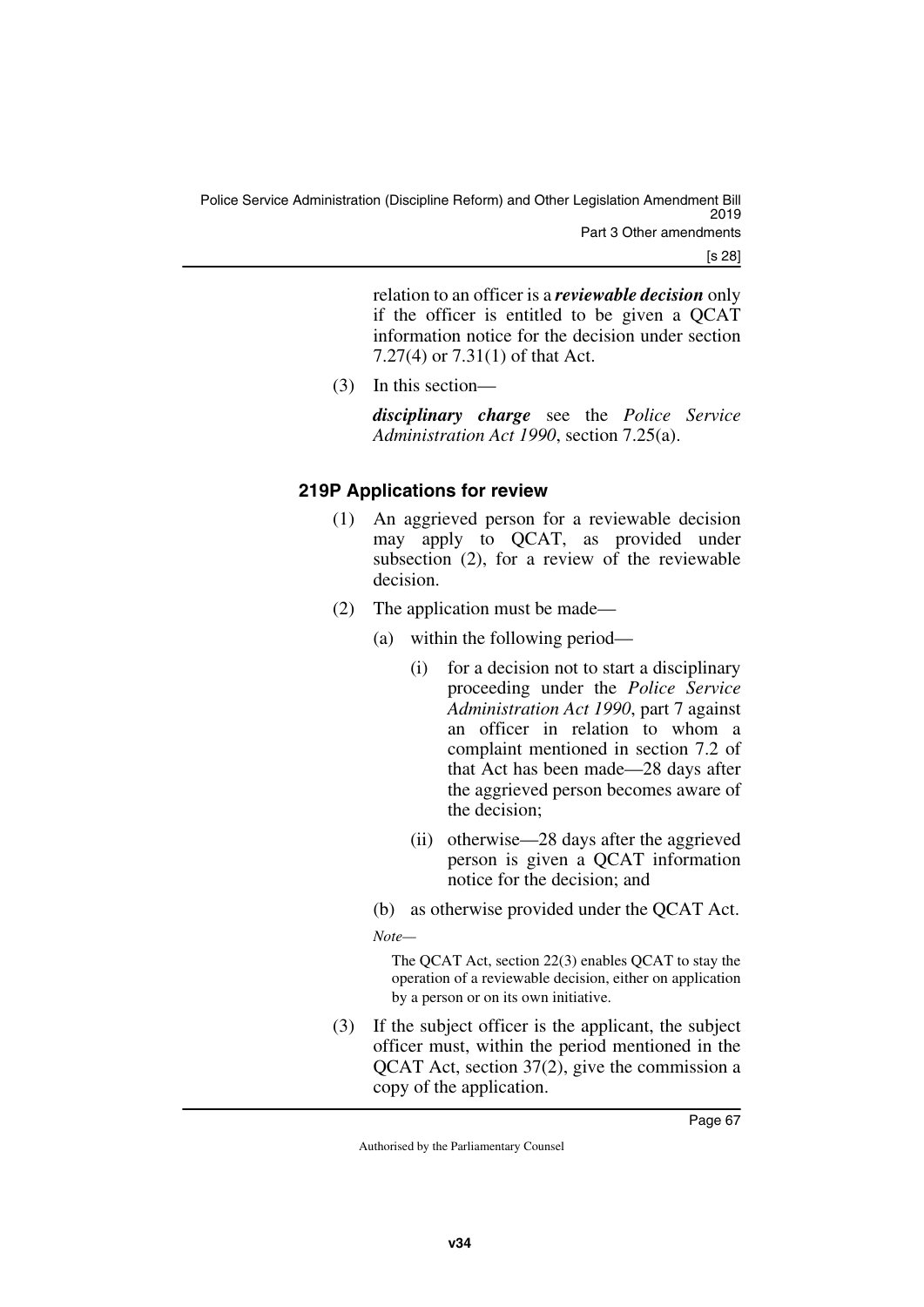Police Service Administration (Discipline Reform) and Other Legislation Amendment Bill 2019 Part 3 Other amendments

[s 28]

- (4) Subsection (3) does not limit the QCAT Act, section 37(2).
- (5) In this section—

*officer* see the *Police Service Administration Act 1990*, section 7.3.

#### **219Q QCAT to decide review on evidence before decision maker**

- (1) A review of a reviewable decision is by way of rehearing on the evidence (*original evidence*) given in the proceeding before the original decision-maker (*original proceeding*).
- (2) However, QCAT may give leave to adduce fresh, additional or substituted evidence (*new evidence*) if satisfied—
	- (a) the person seeking to adduce the new evidence did not know, or could not reasonably be expected to have known, of its existence at the original proceeding; or
	- (b) in the special circumstances of the case, it would be unfair not to allow the person to adduce the new evidence.
- (3) If QCAT gives leave under subsection (2), the review is—
	- (a) by way of rehearing on the original evidence; and
	- (b) on the new evidence adduced.

#### **219R Parties to review**

- (1) The parties to a review are—
	- (a) the applicant for the review; and
	- (b) the person who made the reviewable decision; and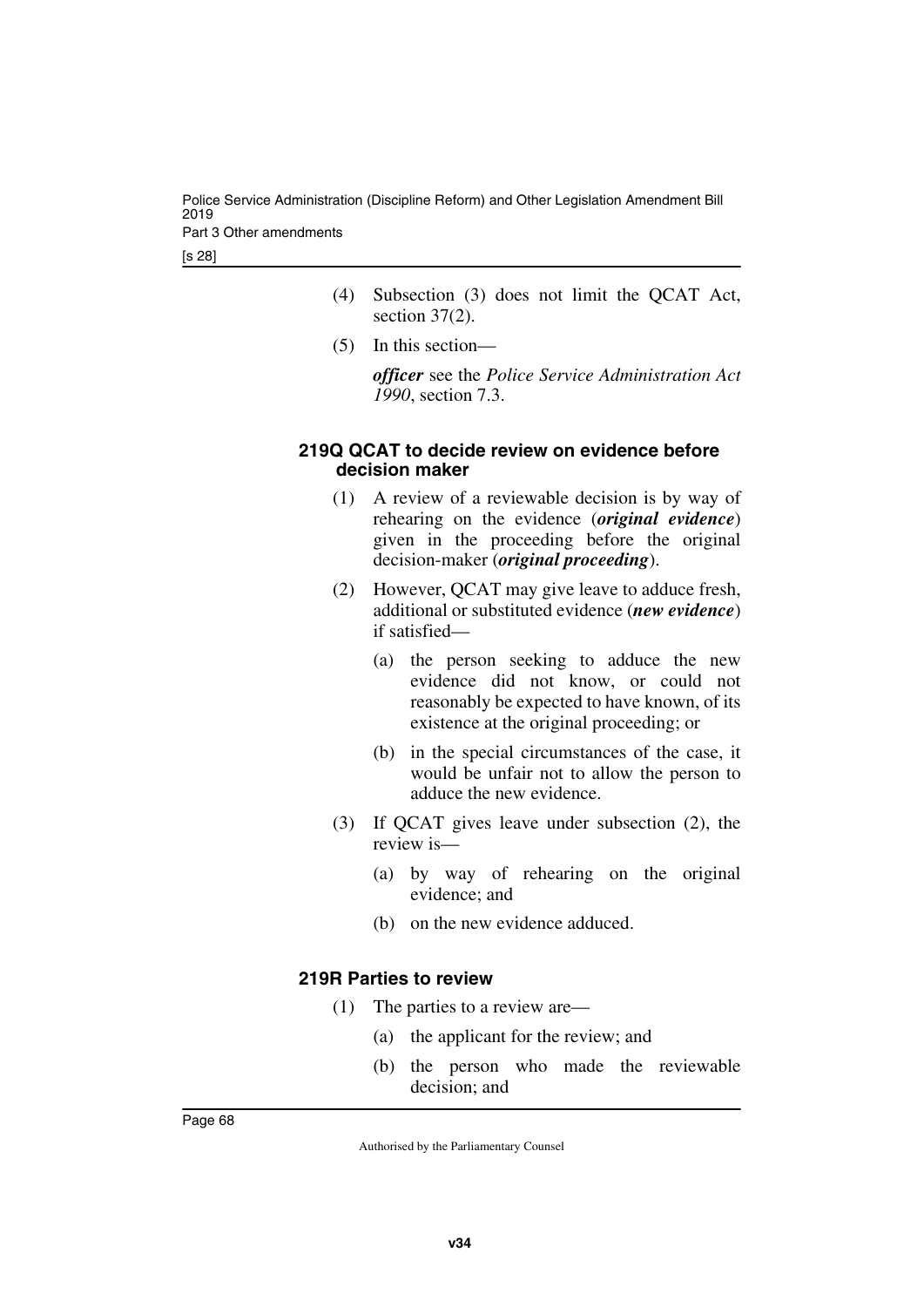- (c) if the commission is the applicant for the review—the subject officer to whom the decision relates.
- (2) If the applicant for the review is the subject officer, the commission may elect to become a party to the review.
- (3) Notice of an election under subsection (2) must be given—
	- (a) to QCAT, the subject officer and the person who made the reviewable decision; and
	- (b) within the later of the following periods to end—
		- (i) the period mentioned in section  $219P(2)(a)$ ;
		- (ii) 14 days after the commission is given notice of the application for review under section 219P(3).

# **219S Additional power for substituted decisions**

- (1) This section applies if, after reviewing the reviewable decision, QCAT—
	- (a) finds a ground for disciplinary action has been proved against the subject officer; and
	- (b) sets aside the decision and substitutes another decision.
- $(2)$  QCAT—
	- (a) has the same powers as the commissioner of police under the *Police Service Administration Act 1990*, part 7, division 5; and
	- (b) may impose any disciplinary sanction on the subject officer under that part, even if the person who made the reviewable decision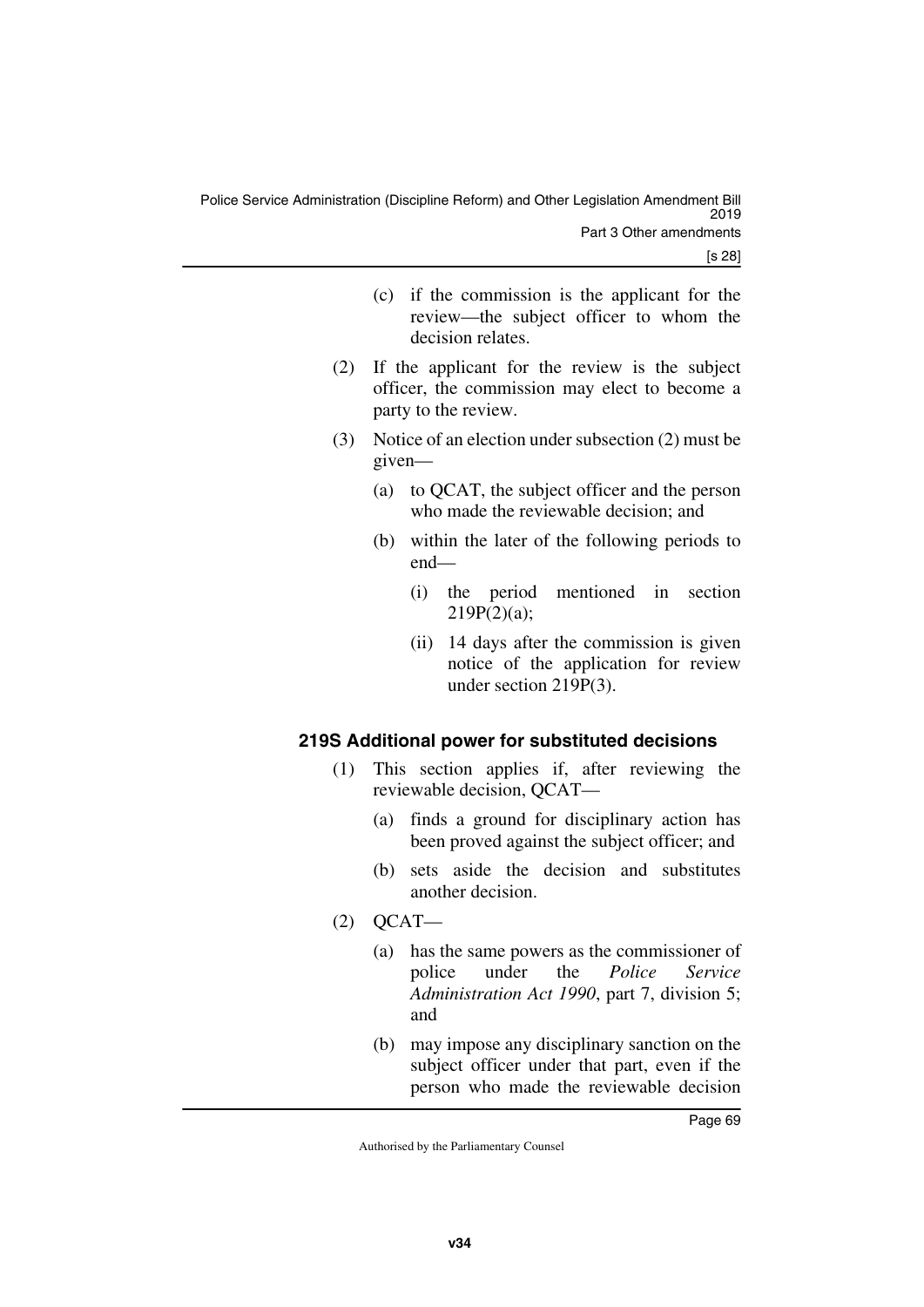[s 28]

would not be authorised under that part to impose the disciplinary sanction.

#### **219T Requirement to return particular matters to commissioner of police**

- (1) This section applies if—
	- (a) the reviewable decision is a decision not to start a disciplinary proceeding under the *Police Service Administration Act 1990*, part 7 against an officer in relation to whom a complaint mentioned in section 7.2 of that Act has been made; and
	- (b) after reviewing the decision, QCAT sets aside the decision.
- (2) QCAT must return the matter to the commissioner of police with—
	- (a) a direction to start a disciplinary proceeding against the subject officer under part 7 of that Act; and
	- (b) any other direction QCAT considers appropriate.
- (3) If QCAT makes an order under subsection (2), the commissioner of police must ensure a disciplinary proceeding is started against the officer within 6 months of the making of the order by QCAT.
- (4) Subsection (3) applies despite section 7.12 of that Act.

# **219U QCAT may refer matter for investigation**

- (1) QCAT may, by order, refer the matter before it for investigation, or further investigation, with a view to the taking of a criminal proceeding or for another purpose.
- (2) The matter may be referred to—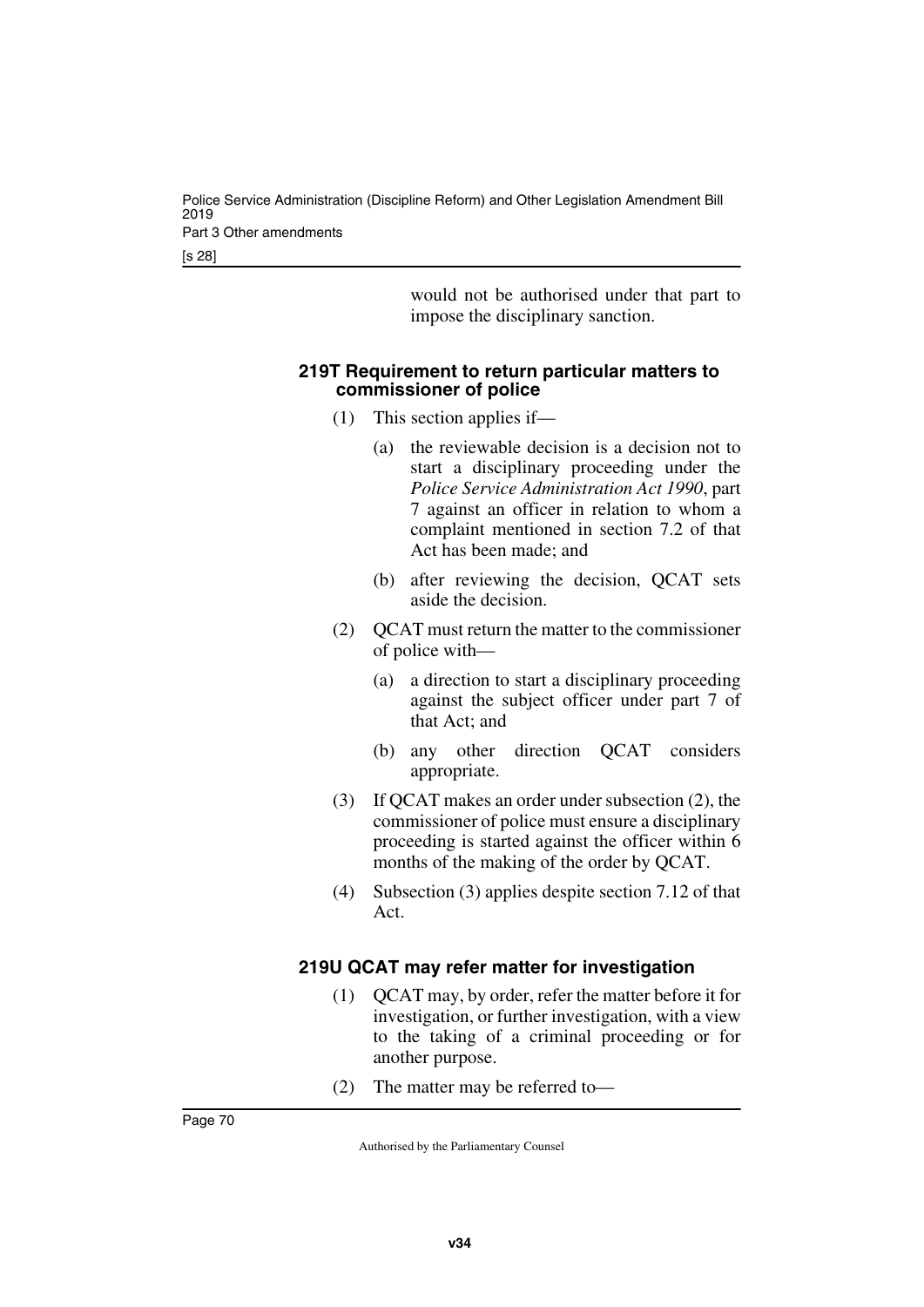[s 29]

- (a) the commission; or
- (b) the commissioner of police.
- (3) QCAT may adjourn the proceeding until the investigations are completed.

### **29 Insertion of new ch 8, pt 16**

Chapter 8—

*insert*—

# **Part 16 Police Service Administration (Discipline Reform) and Other Legislation Amendment Act 2019**

### **451 Definition for part**

In this part—

*previous*, in relation to a provision of this Act or the *Police Service Administration Act 1990*, means as in force from time to time before the commencement.

### **452 Saving of previous ch 5, pt 2**

- (1) This section applies in relation to a previous ch 5, pt 2 decision if—
	- (a) a disciplinary proceeding under previous section 219G for the decision was started, but not finally dealt with, before the commencement; or
	- (b) the period for applying for a review of the decision under previous section 219G had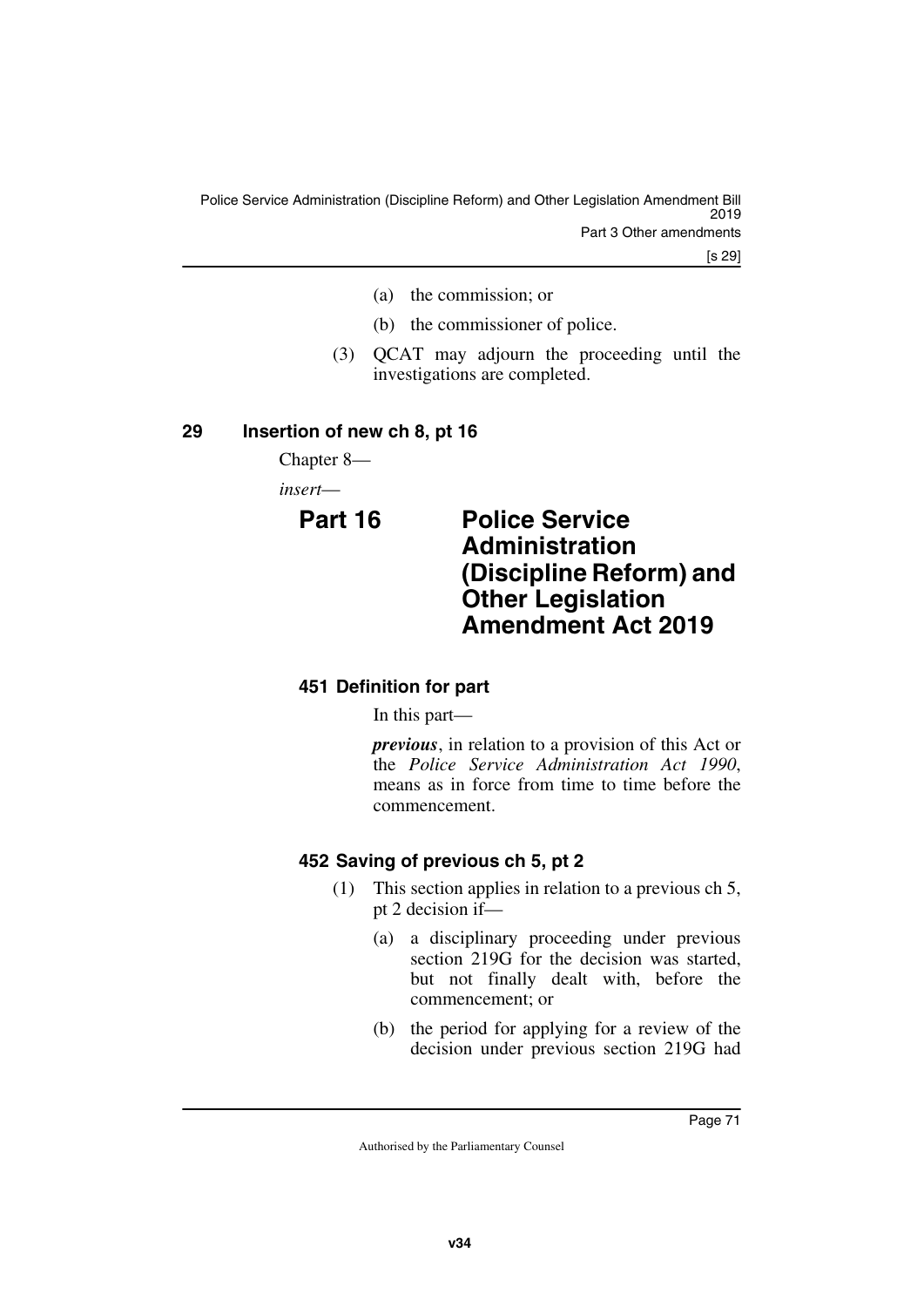Police Service Administration (Discipline Reform) and Other Legislation Amendment Bill 2019 Part 3 Other amendments

[s 29]

not ended immediately before the commencement.

- (2) Also, this section applies in relation to a finding mentioned in the *Police Service Administration Act 1990*, previous section 7.4(2A)(b) or 7A.5(1)(b), as applied by part 11, division 10 of that Act, about an allegation of corruption, except if section 11.21 applies in relation to the finding.
- (3) Previous chapter 5, part 2 applies for the review of the decision or finding as if the *Police Service Administration (Discipline Reform) and Other Legislation Amendment Act 2019* had not commenced.
- (4) In this section—

### *previous ch 5, pt 2 decision* means—

- (a) a decision made before the commencement in relation to an allegation of corruption against a prescribed person who was an officer within the meaning of previous section 219B; or
- (b) a finding mentioned in the *Police Service Administration Act 1990*, previous section 7.4(2A)(b) made before the commencement.

### **452A Application of ch 5, pt 2—particular reviewable decisions relating to former officers**

- (1) This section applies in relation to a decision made after the commencement under the *Police Service Administration Act 1990*, part 7A to do neither of the following in relation to a former officer—
	- (a) give the former officer a written notice under section  $7A.3(1)(a)$  of that Act;
	- (b) hold a disciplinary hearing under section 7A.3(1)(b) of that Act.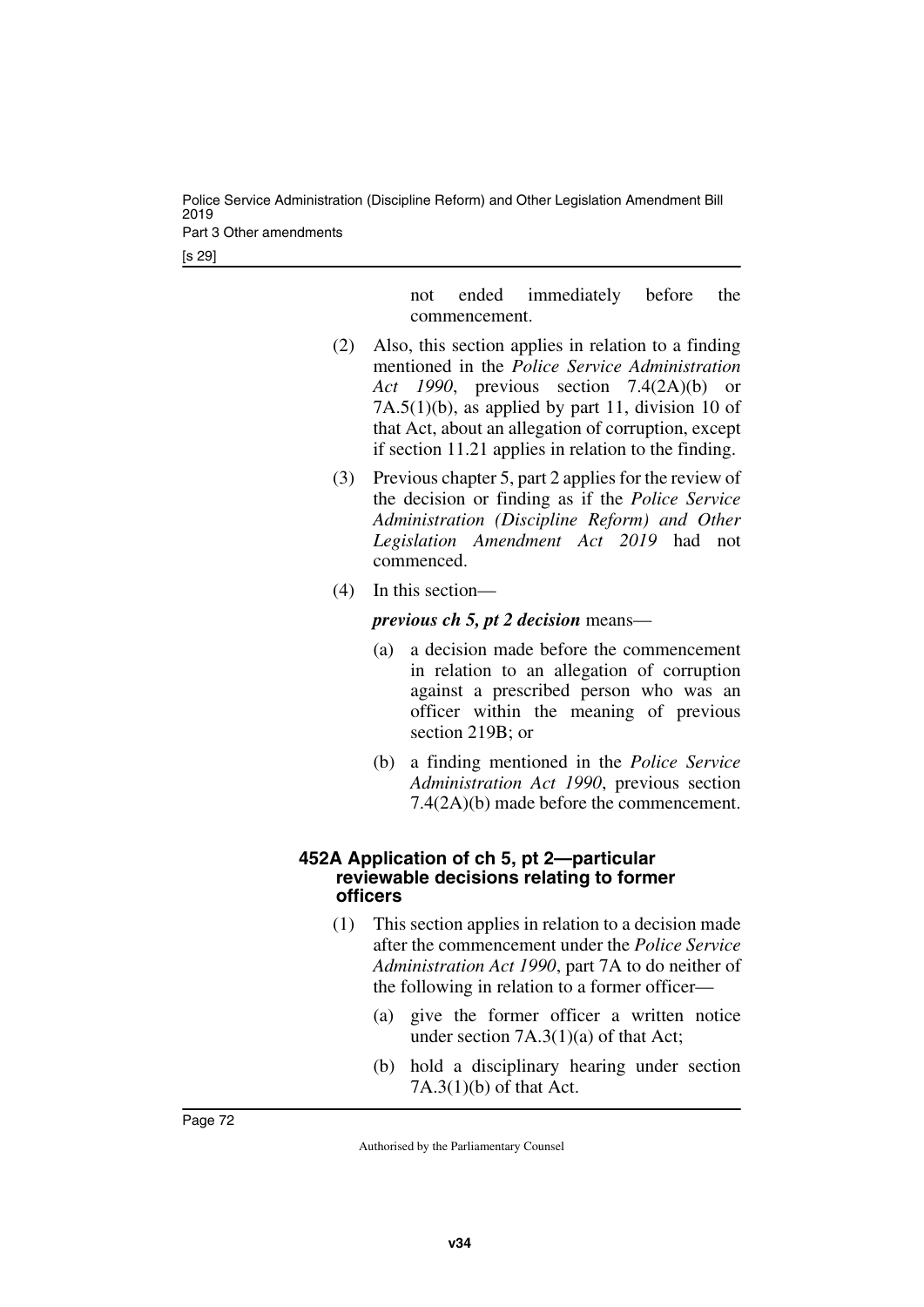(2) Chapter 5, part 2, as amended by the *Police Service Administration (Discipline Reform) and Other Legislation Amendment Act 2019*, applies to the reviewable decision even if it relates to a disciplinary ground that arose before the commencement.

*Note—*

See also the *Police Service Administration Act 1990*, section 11.26.

(3) In this section—

*disciplinary ground* has the meaning given under the *Police Service Administration Act 1990*, previous section 1.4.

### **453 Ending of particular suspensions under previous s 219L**

- (1) This section applies if—
	- (a) under previous section 219L, QCAT suspended or suspends an order made under previous section 219I or discipline mentioned in previous section 219J(2); and
	- (b) the prescribed person is a person mentioned in section 50(3), definition *prescribed person*, paragraph (a)(i); and
	- (c) during the operational period, the prescribed person is found to have committed an act of corruption or to have contravened a condition of the suspension.
- (2) Section 219L(4), as in force on the commencement, applies in relation to the revocation of the suspension.
- (3) Subsection (2) applies despite section 452(3).
- (4) In this section—

*previous section 219L* includes previous section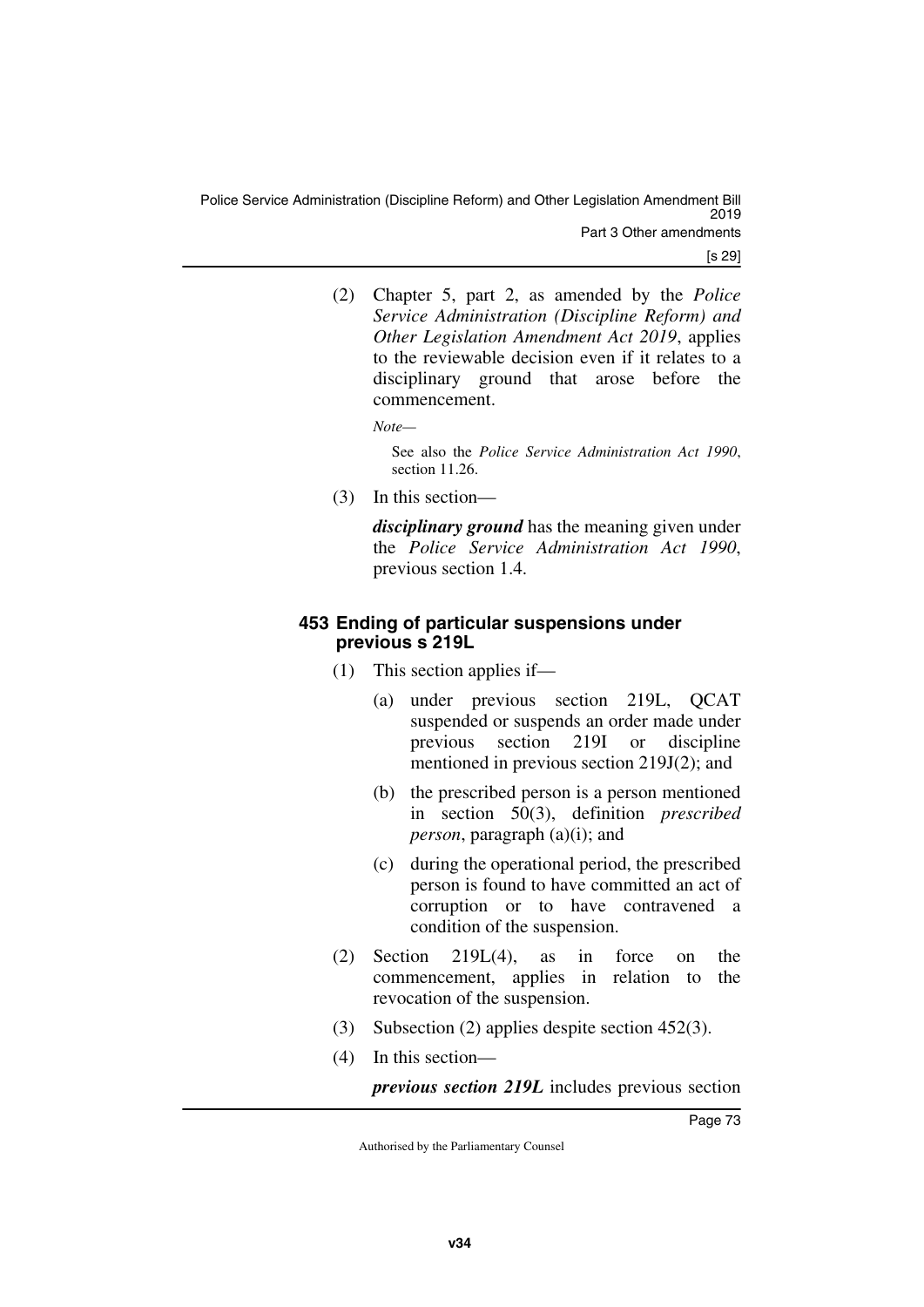219L as applied by section 452.

### **30 Insertion of new sch 1**

Before schedule 2—

*insert*—

# **Schedule 1 Reviewable decisions—ch 5, pt 3**

section 219N, definitions *aggrieved person* and *reviewable decision*

### **Reviewable decision by a substitution Aggrieved persons**

a decision under the *Police Service* the commission *Administration Act 1990* (the *PSAA*), part 7, division 4 that a disciplinary charge, or any other ground for disciplinary action, has not been proved in relation to an officer

subject to section 219O(2), a the officer decision under part 7, division 4 of the PSAA that a disciplinary charge, or any other ground for disciplinary action, has been proved in relation to an officer the commission

a decision under part 7, division 4 of the officer the PSAA to impose a disciplinary anction or professional the commission<br>sanction or professional development strategy on an officer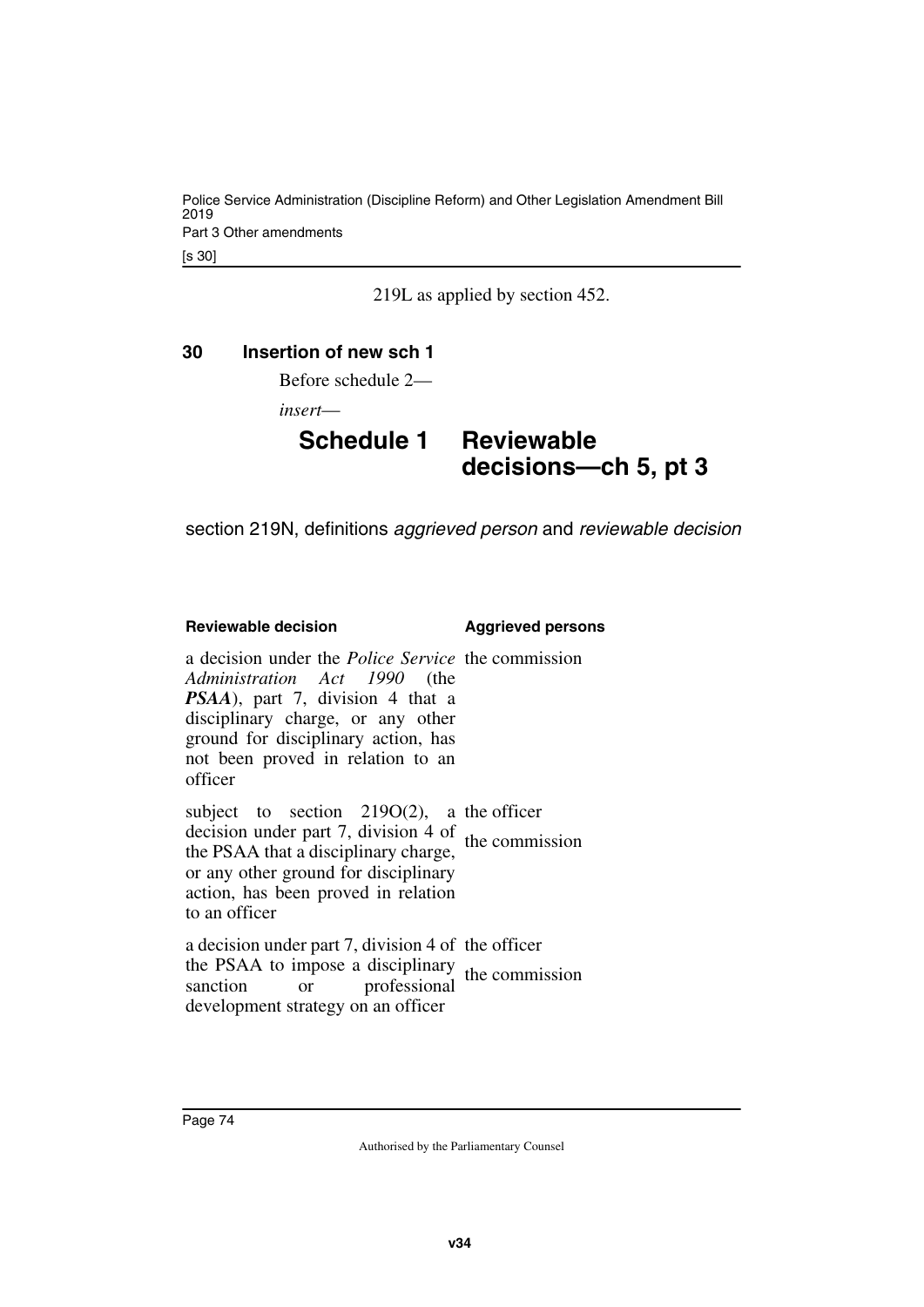[s 31]

| <b>Reviewable decision</b>                                                                                                                                                              | <b>Aggrieved persons</b> |
|-----------------------------------------------------------------------------------------------------------------------------------------------------------------------------------------|--------------------------|
| a decision under part 7, division 4 of the officer<br>the PSAA not to impose a the commission<br>disciplinary sanction or professional<br>development strategy on an officer            |                          |
| a decision under section 7.36 of the the officer<br>PSAA to dismiss, or not to dismiss, the commission<br>an officer                                                                    |                          |
| a decision under section 7.41 of the the officer<br>PSAA to give effect to $a$ the commission<br>disciplinary sanction or to continue<br>the suspension of the disciplinary<br>sanction |                          |
| a decision not to start a disciplinary the commission<br>proceeding against an officer in<br>relation to whom a complaint<br>mentioned in section 7.2 of the<br>PSAA has been made      |                          |

### **31 Amendment of sch 2 (Dictionary)**

- (1) Schedule 2, definitions *officer* and *reviewable decision omit*.
- (2) Schedule 2—

*insert*—

*aggrieved person*, for chapter 5, part 3, see section 219N.

*disciplinary charge*, for schedule 1, see the *Police Service Administration Act 1990*, section 7.25(a).

*disciplinary sanction*, for chapter 5, part 3 and schedule 1, see section 219N.

*former officer*, for chapter 5, part 2, see section 219B.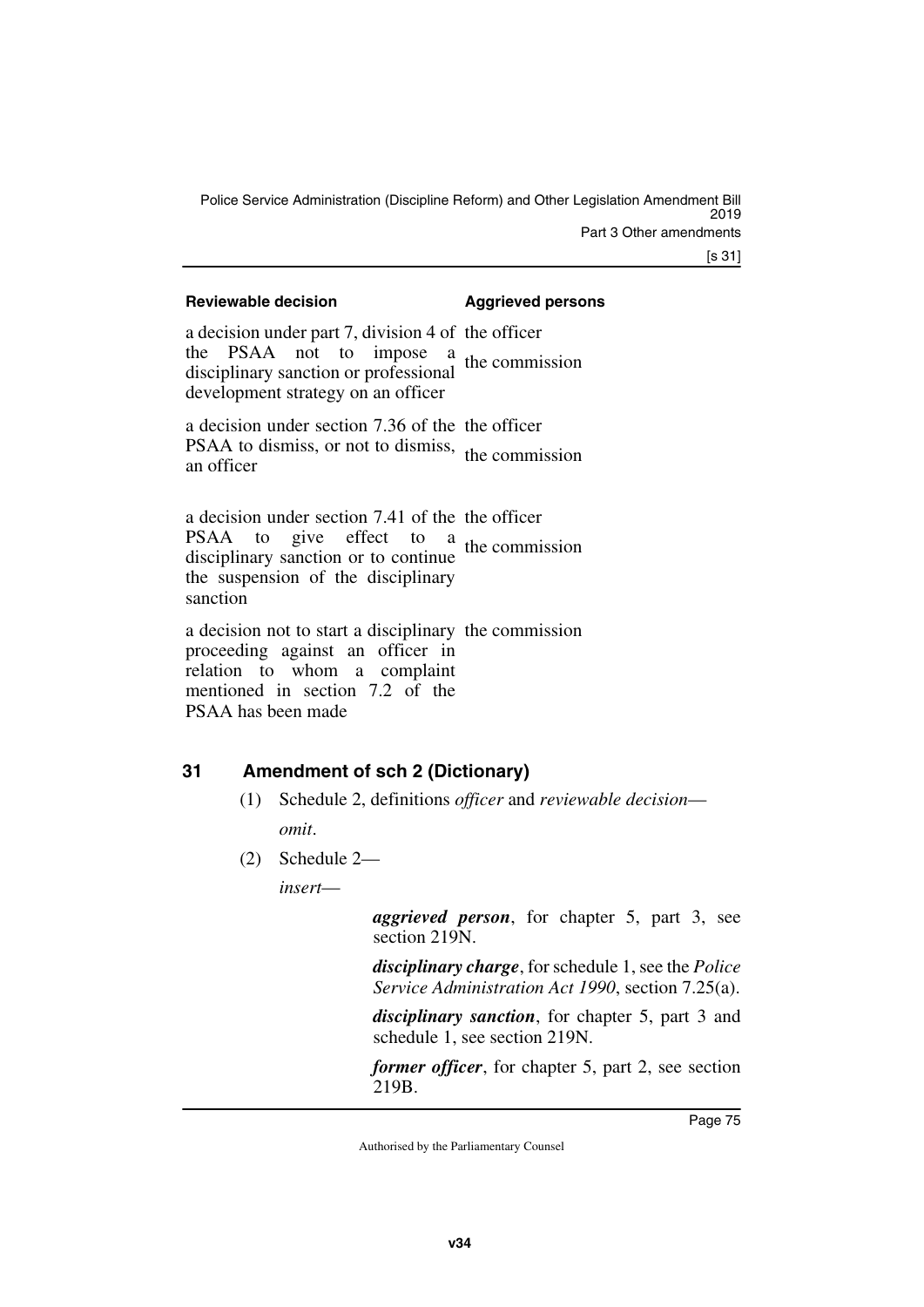Police Service Administration (Discipline Reform) and Other Legislation Amendment Bill 2019 Part 3 Other amendments

[s 32]

*ground for disciplinary action*, for chapter 5, part 3 and schedule 1, see section 219N.

*professional development strategy*, for schedule 1, see the *Police Service Administration Act 1990*, section 7.3.

### *reviewable decision*—

- (a) for chapter 5, part 2, see section 219BA; or
- (b) for chapter 5, part 3, see section 219N.

*subject officer*, in relation to a reviewable decision, for chapter 5, part 3, see section 219N.

# **Division 2 Minor and consequential amendments**

### **32 Acts amended**

The schedule amends the Acts it mentions.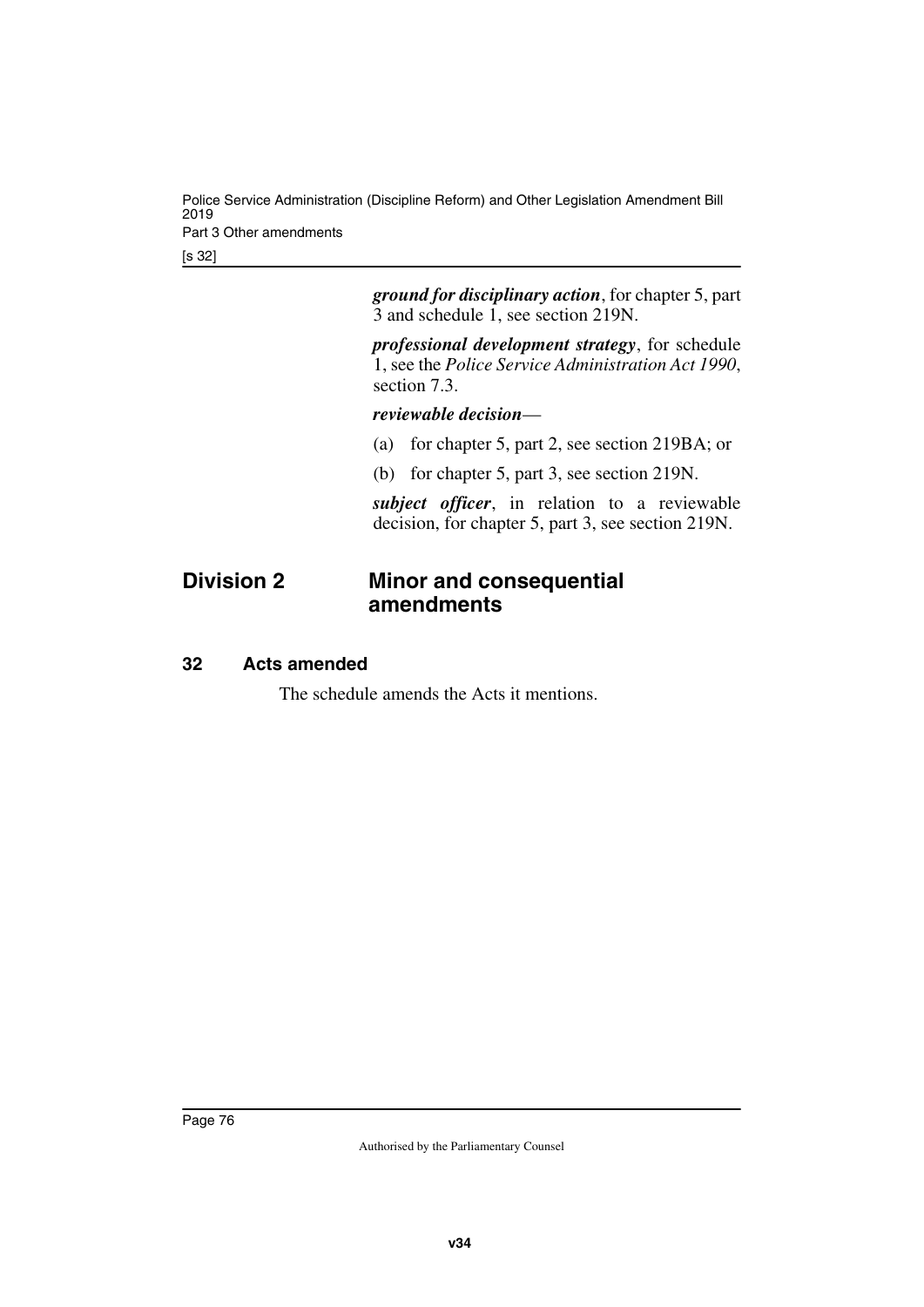Police Service Administration (Discipline Reform) and Other Legislation Amendment Bill 2019

Schedule 1

# **Schedule 1 Acts amended**

section 32

# **Crime and Corruption Act 2001**

**1 Section 39(1)(a), '7.2(3)'—**

*omit, insert*—

6A.1(3)

**2 Section 49(4)(c) and (d), 'or 219G'—**

*omit, insert*—

, 219FA or 219G

**3 Section 219B, definition** *disciplinary proceeding***, paragraph (b), after 'section'—**

*insert*—

219FA or

# **Evidence Act 1977**

**1 Section 21G(5), definition** *professional misconduct***, paragraph (b), 'a breach of discipline'—**

*omit, insert*—

another ground for disciplinary action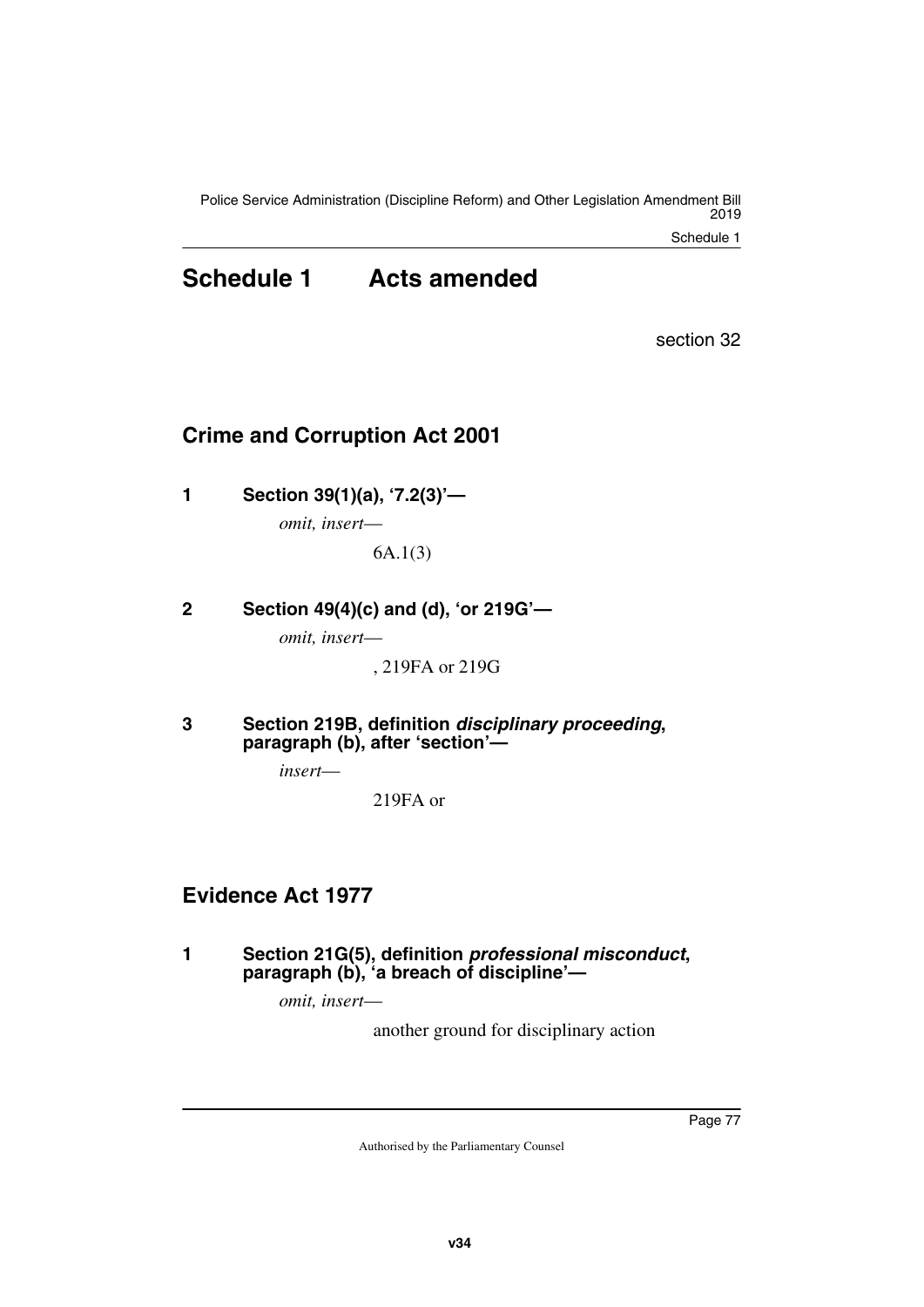Police Service Administration (Discipline Reform) and Other Legislation Amendment Bill 2019

Schedule 1

# **Police Powers and Responsibilities Act 2000**

### **1 Section 7, example 1, 'breach of discipline'—**

*omit, insert*—

ground for disciplinary action, other than misconduct,

# **Police Service Administration Act 1990**

### **1 Section 1.4, definition** *disciplinary finding***, 'disciplinary ground'—**

*omit, insert*—

ground for disciplinary action

**2 Section 3.2(1), 'section 7.1'—**

*omit, insert*—

section 2.3AA

### **3 Section 5A.20(5), 'a breach of discipline'—**

*omit, insert*—

another ground for disciplinary action

### **4 Section 6.1(1)(a)(ii), 'section 7.4'—**

*omit, insert*—

part 7

## **5 Section 6.4(c), 'section 7.4'—**

*omit, insert*—